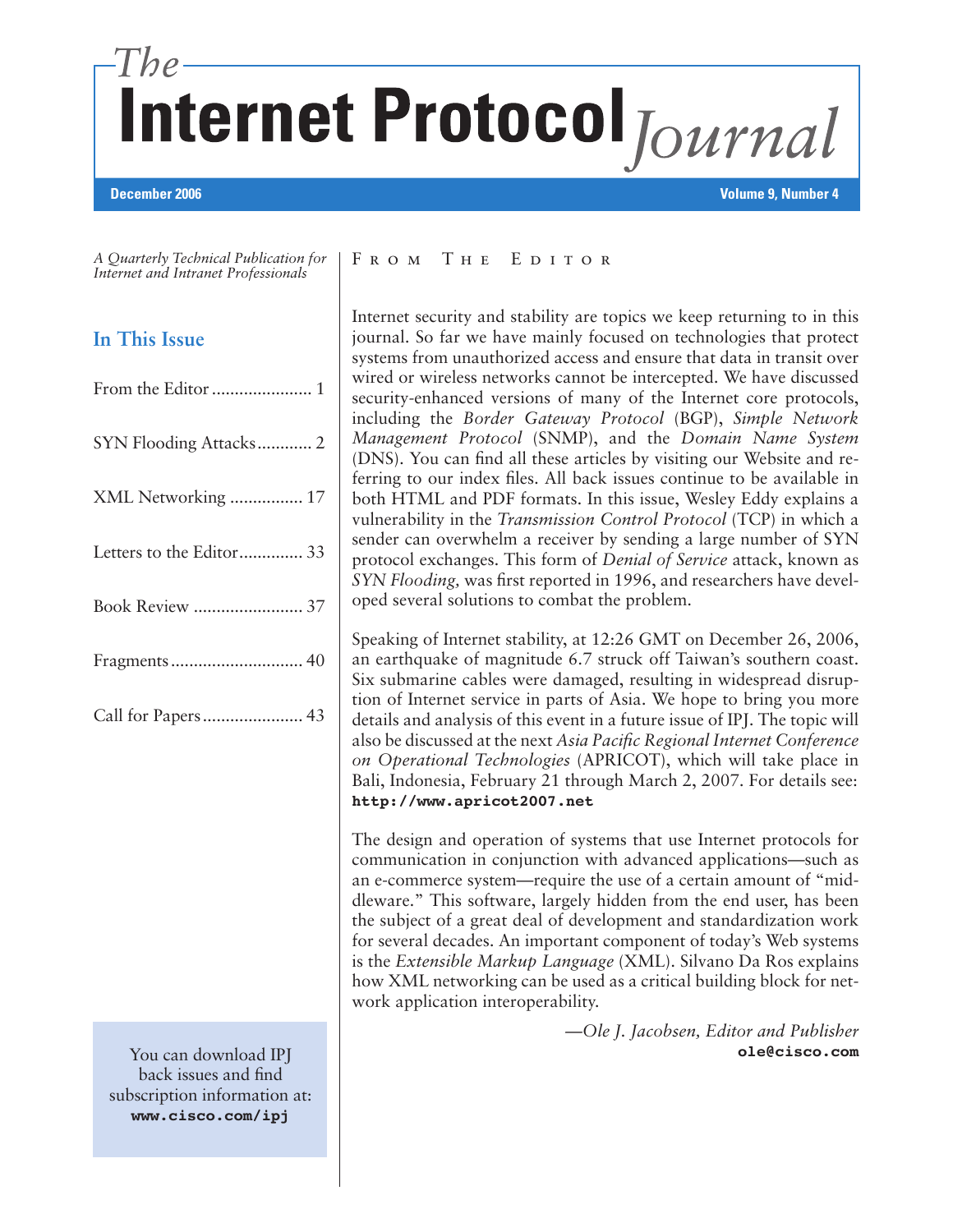# **Defenses Against TCP SYN Flooding Attacks**

*by Wesley M. Eddy, Verizon Federal Network Systems*

T his article discusses a specific *Denial of Service* (DoS) attack known as *TCP SYN Flooding.* The attack exploits an implementation characteristic of the *Transmission Control Protocol* (TCP), and can be used to make server processes incapable of answering a legitimate client application's requests for new TCP connections. Any service that binds to and listens on a TCP socket is potentially vulnerable to TCP SYN flooding attacks. Because this includes popular server applications for e-mail, Web, and file storage services, understanding and knowing how to protect against these attacks is a critical part of practical network engineering.

The attack has been well-known for a decade, and variations of it are still seen. Although effective techniques exist to combat SYN flooding, no single standard remedy for TCP implementations has emerged. Varied solutions can be found among current operating systems and equipment, with differing implications for both the applications and networks under defense. This article describes the attack and why it works, and follows with an overview and assessment of the current tactics that are used in both end hosts and network devices to combat SYN flooding attacks.

# **Basic Vulnerability**

The SYN flooding attack became well-known in 1996, when the magazines *2600* and *Phrack* published descriptions of the attack along with source code to perform  $it^{[1]}$ . This information was quickly used in attacks on an Internet service provider's (ISP's) mail and Telnet servers, causing outages that were widely publicized in *The Washington Post* and *The Wall Street Journal* (among other venues). CERT quickly released an advisory on the attack technique<sup>[2]</sup>.



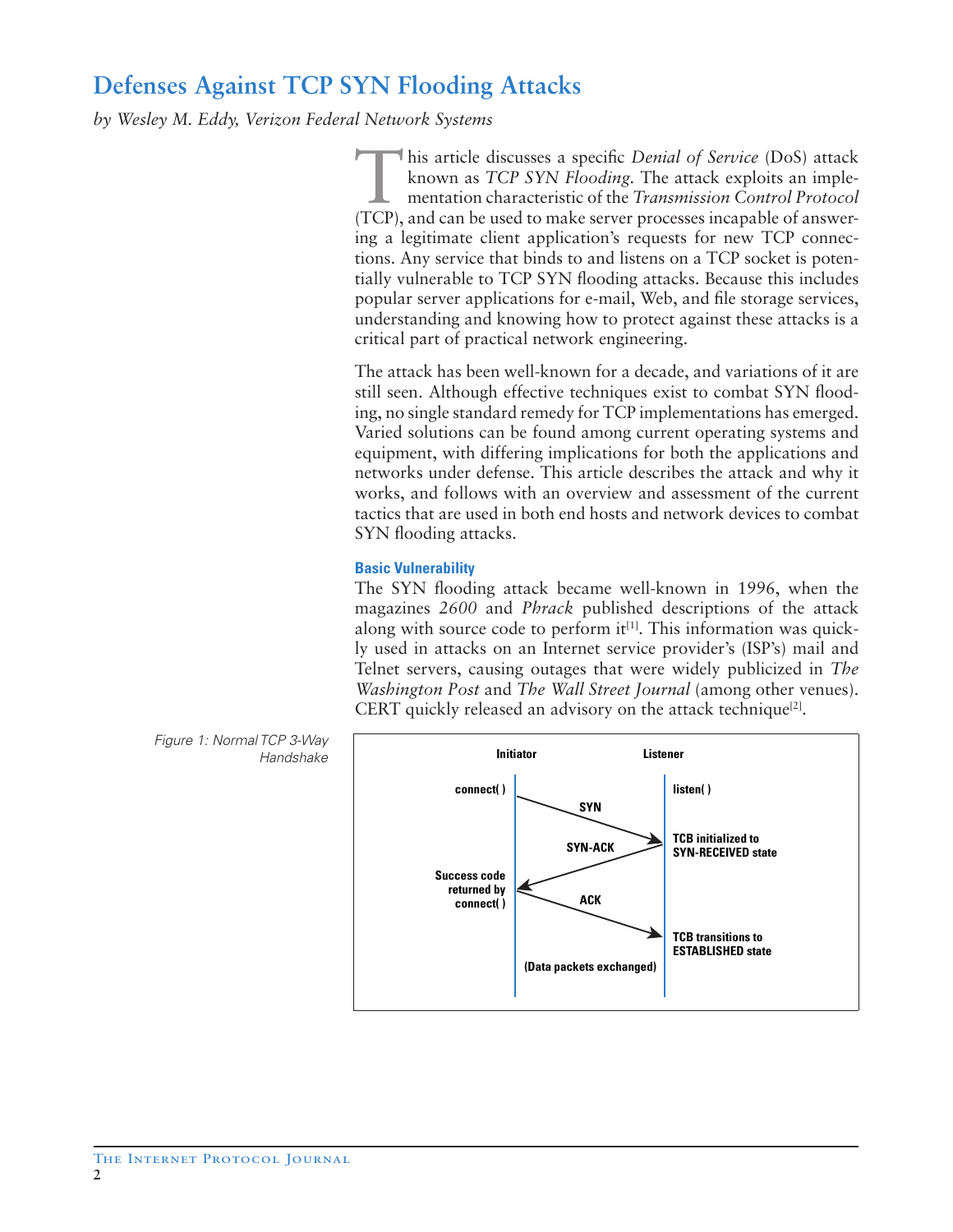The basis of the SYN flooding attack lies in the design of the 3-way handshake that begins a TCP connection. In this handshake, the third packet verifies the initiator's ability to receive packets at the IP address it used as the source in its initial request, or its return reachability. Figure 1 shows the sequence of packets exchanged at the beginning of a normal TCP connection (refer to RFC 793 for a detailed description of this process).

The *Transmission Control Block* (TCB) is a transport protocol data structure (actually a set of structures in many operations systems) that holds all the information about a connection. The memory footprint of a single TCB depends on what TCP options and other features an implementation provides and has enabled for a connection. Usually, each TCB exceeds at least 280 bytes, and in some operating systems currently takes more than 1300 bytes. The TCP SYN-RECEIVED state is used to indicate that the connection is only half open, and that the legitimacy of the request is still in question. The important aspect to note is that the TCB is allocated based on reception of the SYN packet—before the connection is fully established or the initiator's return reachability has been verified.

This situation leads to a clear potential DoS attack where incoming SYNs cause the allocation of so many TCBs that a host's kernel memory is exhausted. In order to avoid this memory exhaustion, operating systems generally associate a "backlog" parameter with a listening socket that sets a cap on the number of TCBs simultaneously in the SYN-RECEIVED state. Although this action protects a host's available memory resource from attack, the backlog *itself* represents another (smaller) resource vulnerable to attack. With no room left in the backlog, it is impossible to service new connection requests until some TCBs can be reaped or otherwise removed from the SYN-RECEIVED state.

Depleting the backlog is the goal of the TCP SYN flooding attack, which attempts to send enough SYN segments to fill the entire backlog. The attacker uses source IP addresses in the SYNs that are not likely to trigger any response that would free the TCBs from the SYN-RECEIVED state. Because TCP attempts to be reliable, the target host keeps its TCBs stuck in SYN-RECEIVED for a relatively long time before giving up on the half connection and reaping them. In the meantime, service is denied to the application process on the listener for legitimate new TCP connection initiation requests. Figure 2 presents a simplification of the sequence of events involved in a TCP SYN flooding attack.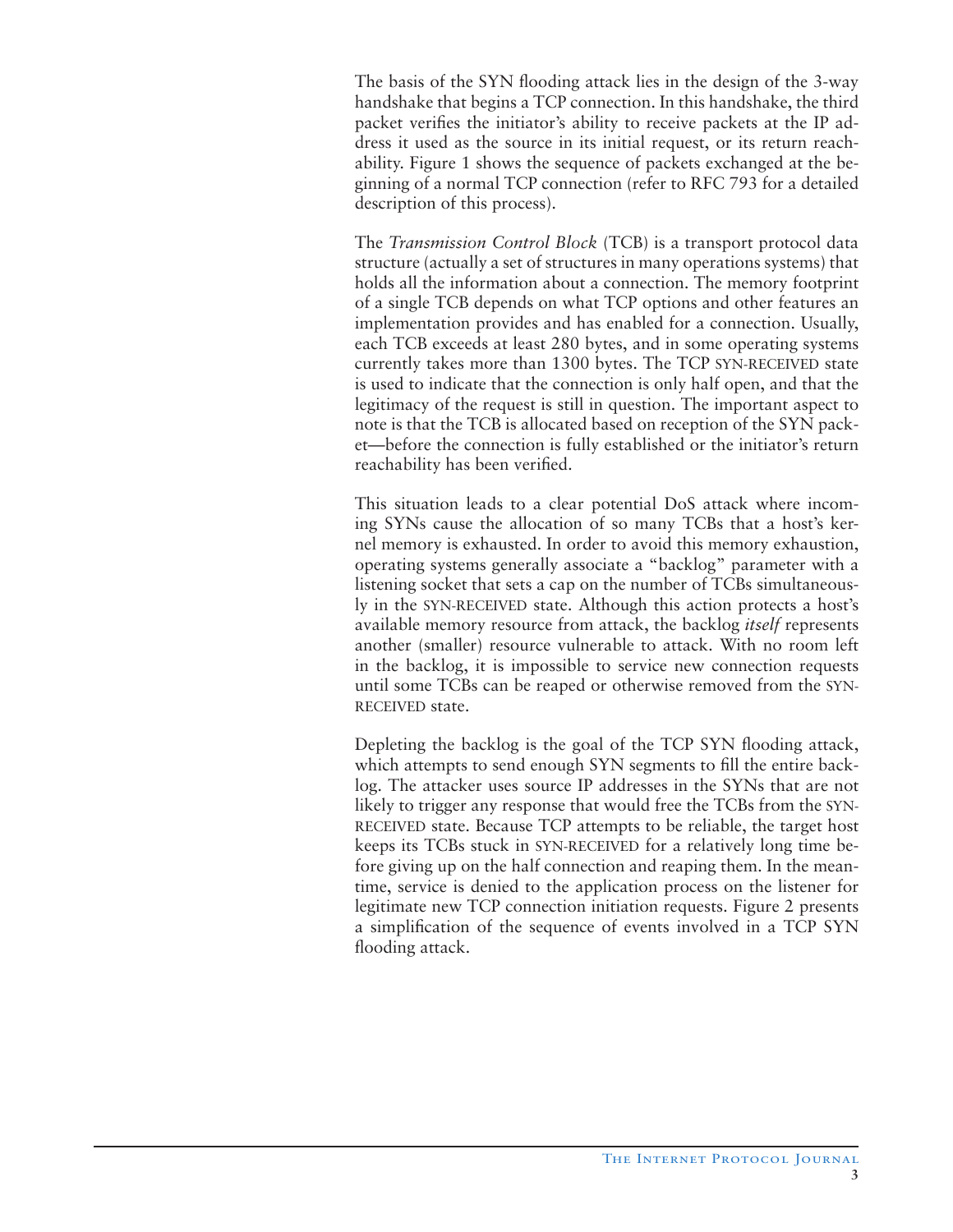#### **SYN Flooding Attacks:** *continued*

Figure 2: Attack Demonstration: Enough illegitimate TCBs are in SYN-RECEIVED that a legitimate connection cannot be initiated.



#### **Attack Methods**

The scenario pictured in Figure 2 is a simplification of how SYN flooding attacks are carried out in the real world, and is intended only to give an understanding of the basic idea behind these types of attacks. Figure 3 presents some variations that have been observed on the Internet.

Figure 3: Some Variants of the Basic Attack

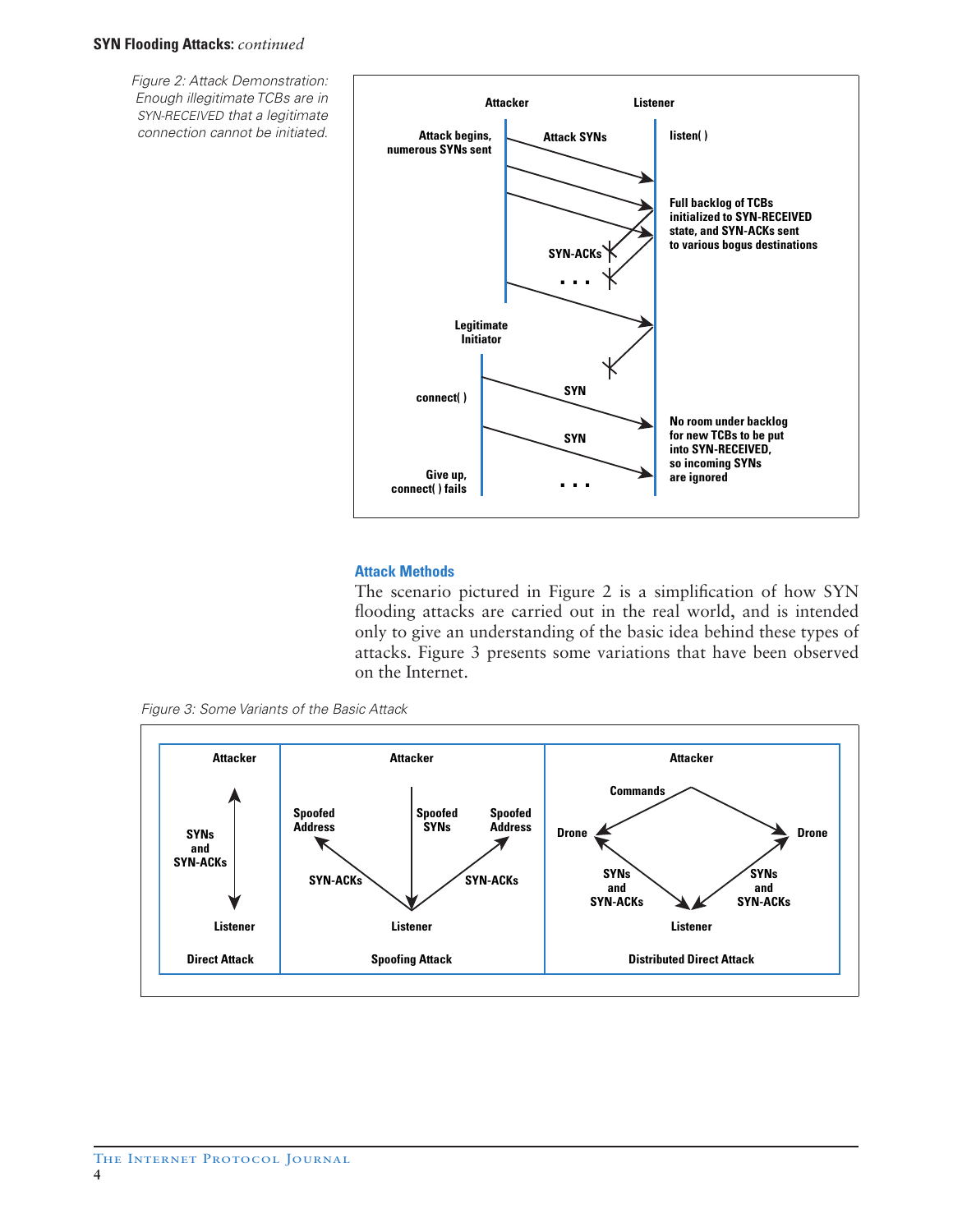# **Direct Attack**

If attackers rapidly send SYN segments without spoofing their IP source address, we call this a *direct attack.* This method of attack is very easy to perform because it does not involve directly injecting or spoofing packets below the user level of the attacker's operating system. It can be performed by simply using many TCP *connect()* calls, for instance. To be effective, however, attackers must prevent their operating system from responding to the SYN-ACKS in any way, because any ACKs, RSTs, or *Internet Control Message Protocol* (ICMP) messages will allow the listener to move the TCB out of SYN-RECEIVED. This scenario can be accomplished through firewall rules that either filter outgoing packets to the listener (allowing only SYNs out), or filter incoming packets so that any SYN-ACKS are discarded before reaching the local TCP processing code.

When detected, this type of attack is very easy to defend against, because a simple firewall rule to block packets with the attacker's source IP address is all that is needed. This defense behavior can be automated, and such functions are available in off-the-shelf reactive firewalls.

# **Spoofing-Based Attacks**

Another form of SYN flooding attacks uses IP address spoofing, which might be considered more complex than the method used in a direct attack, in that instead of merely manipulating local firewall rules, the attacker also needs to be able to form and inject raw IP packets with valid IP and TCP headers. Today, popular libraries exist to aid with raw packet formation and injection, so attacks based on spoofing are actually fairly easy.

For spoofing attacks, a primary consideration is address selection. If the attack is to succeed, the machines at the spoofed source addresses must not respond to the SYN-ACKS that are sent to them in any way. A very simple attacker might spoof only a single source address that it knows will not respond to the SYN-ACKS, either because no machine physically exists at the address presently, or because of some other property of the address or network configuration. Another option is to spoof many different source addresses, under the assumption that some percentage of the spoofed addresses will be unrespondent to the SYN-ACKS. This option is accomplished either by cycling through a list of source addresses that are known to be desirable for the purpose, or by generating addresses inside a subnet with similar properties.

If only a single source address is repetitively spoofed, this address is easy for the listener to detect and filter. In most cases a larger list of source addresses is used to make defense more difficult. In this case, the best defense is to block the spoofed packets as close to their source as possible.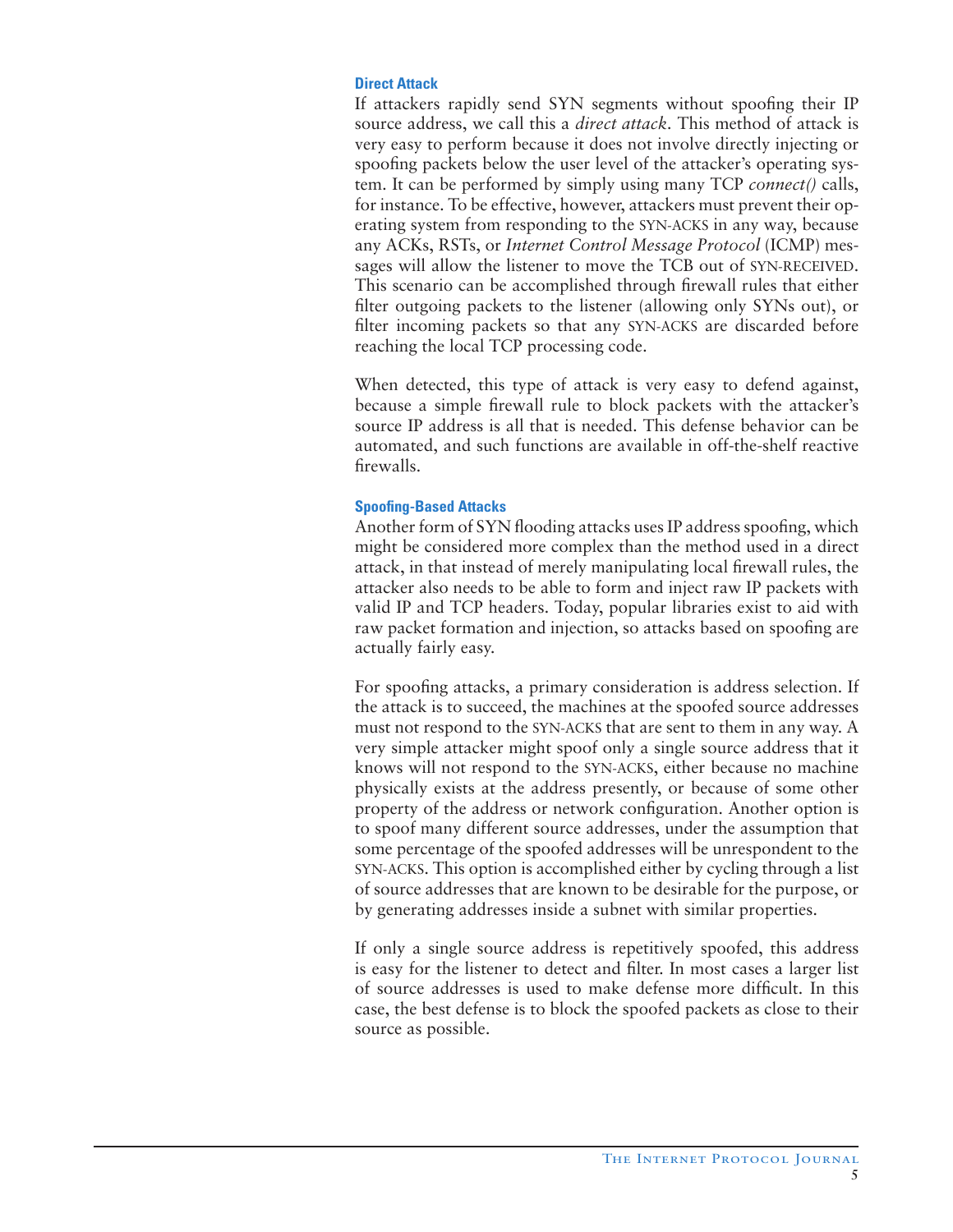Assuming the attacker is based in a "stub" location in the network (rather than within a transit *Autonomous System* (AS), for instance), restrictive network ingress filtering<sup>[7]</sup> by stub ISPs and egress filtering within the attacker's network will shut down spoofing attacks—if these mechanisms can be deployed in the right places. Because these ingress/egress filtering defenses may interfere with some legitimate traffic, such as the Mobile IP triangle routing mode of operation, they might be seen as undesirable, and are not universally deployed. *IP Security* (IPsec) also provides an excellent defense against spoofed packets, but this protocol generally cannot be required because its deployment is currently limited. Because it is usually impossible for the listener to ask the initiator's ISPs to perform address filtering or to ask the initiator to use IPsec, defending against spoofing attacks that use multiple addresses requires more complex solutions that are discussed later in this article.

#### **Distributed Attacks**

The real limitation of single-attacker spoofing-based attacks is that if the packets can somehow be traced back to their true source, the attacker can be easily shut down. Although the tracing process typically involves some amount of time and coordination between ISPs, it is not impossible. A distributed version of the SYN flooding attack, in which the attacker takes advantage of numerous drone machines throughout the Internet, is much more difficult to stop. In the case shown in Figure 3, the drones use direct attacks, but to increase the effectiveness even further, each drone could use a spoofing attack and multiple spoofed addresses.

Currently, distributed attacks are feasible because there are several "botnets" or "drone armies" of thousands of compromised machines that are used by criminals for DoS attacks. Because drone machines are constantly added or removed from the armies and can change their IP addresses or connectivity, it is quite challenging to block these attacks.

#### **Attack Parameters**

Regardless of the method of attack, SYN flooding can be tuned to use fewer packets than a brute-force DoS attack that simply clogs the target network by sending a high volume of packets. This tuning is accomplished with some knowledge of the listener's operating system, such as the size of the backlog that is used, and how long it keeps TCBs in SYN-RECEIVED before timing out and reaping them. For instance, the attacker can minimally send a quick flight of some number of SYNs exactly equal to the backlog, and repeat this process periodically as TCBs are reclaimed in order to keep a listener unavailable perpetually.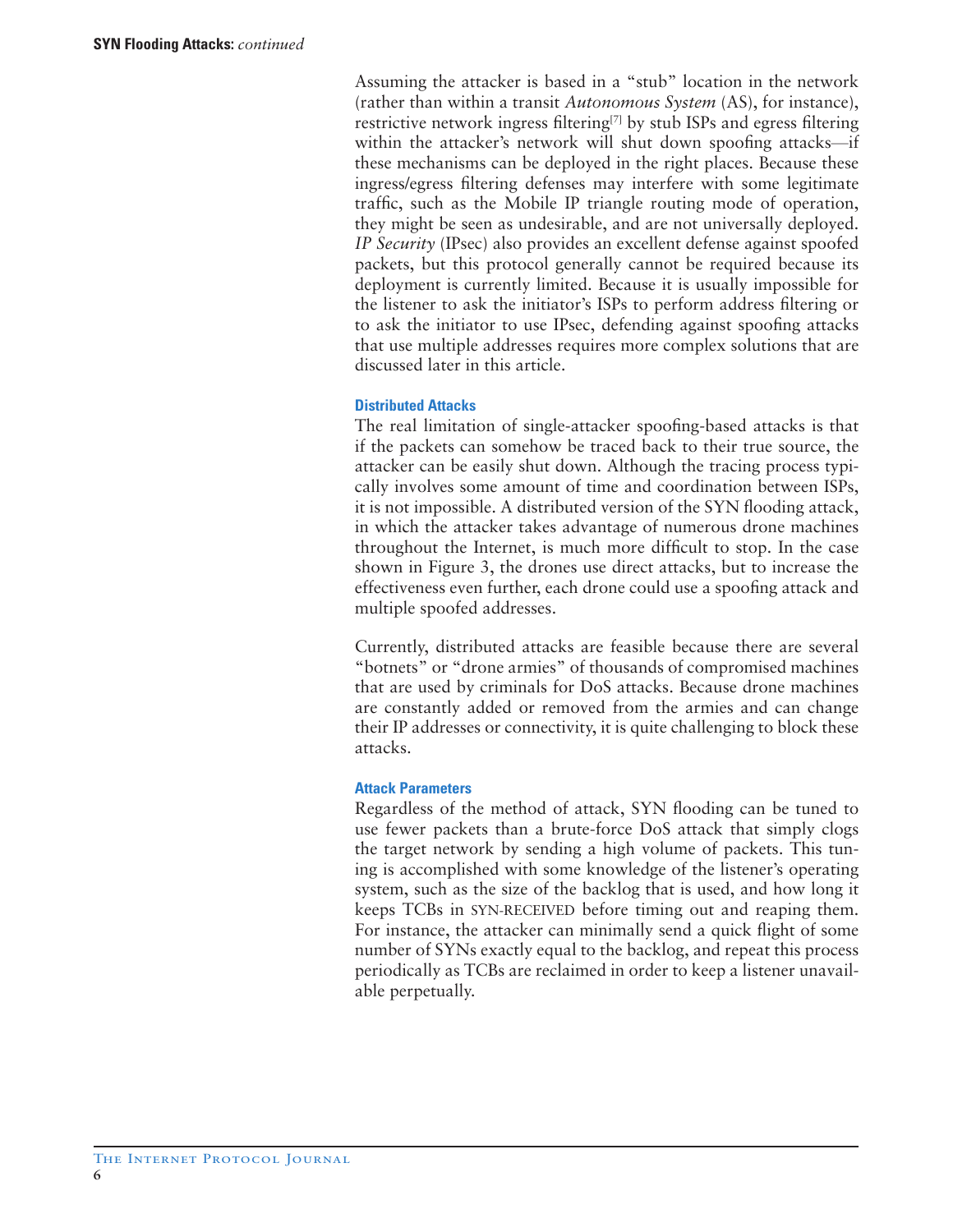Default backlogs of 1024 are configured on some recent operating systems, but many machines on the Internet are configured with backlogs of 128 or fewer. A common threshold for retransmission of the SYN-ACK is 5, with the timeout between successive attempts doubled, and an initial timeout of 3 seconds, yielding 189 seconds between the time when the first SYN-ACK is sent and the time when the TCB can be reclaimed.

Assuming a backlog of 128 and that an attacker generates 40-byte SYN segments (with a 20-byte TCP header plus a 20-byte IP header), the attacker has to send only 5.12 kilobytes (at the IP layer) in order to fill the backlog. Repeated every 189 seconds, this process gives an average data rate of only 27 bytes per second (easily achievable even over dialup links). This data rate is in stark contrast to DoS attacks that rely on sending many megabits per second of attack traffic. Even if a backlog of 2048 is used, the required data rate is only 433 bytes per second, so it is clear that the ease of attack scales along with increases to the backlog—and more sophisticated defenses are needed.

# **Lessons Learned**

The protocol flaw in TCP that makes SYN flooding effective is that for the small cost of sending a packet, an initiator causes a relatively greater expense to the listener by forcing the listener to reserve state in a TCB. An excellent technique for designing protocols that are robust to this type of attack is to make the listener side operate state- $\text{lessly}^{[3]}$  until the initiator can demonstrate its legitimacy. This principle has been used in more recent transport protocols, such as the *Stream Control Transmission Protocol* (SCTP)[4], which has a 4-way handshake, with listener TCB state being created only after the initiator echoes back some "cookie" bytes sent to it by the listener. This echo proves to some extent that the initiator side is at the address it appears to be (that is, it has return reachability) and is not attempting a SYN flooding style of attack.

Outside of transport protocols and TCBs, security protocols also commonly use this defense technique. For instance, the *Internet Key Exchange Version 2* (IKEv2)<sup>[5]</sup> component of IPsec does not create state for a new *Security Association* until it can verify that initiators are capable of responding to packets sent to the address they claims to be using. There are other security protocols in which the listener sends out "puzzles" in response to initiation attempts and grants services or state only when puzzle solutions are returned $[6]$ . This tactic not only verifies the addresses of initiators but also implies a computational burden that causes them to further demonstrate their genuine willingness to communicate productively.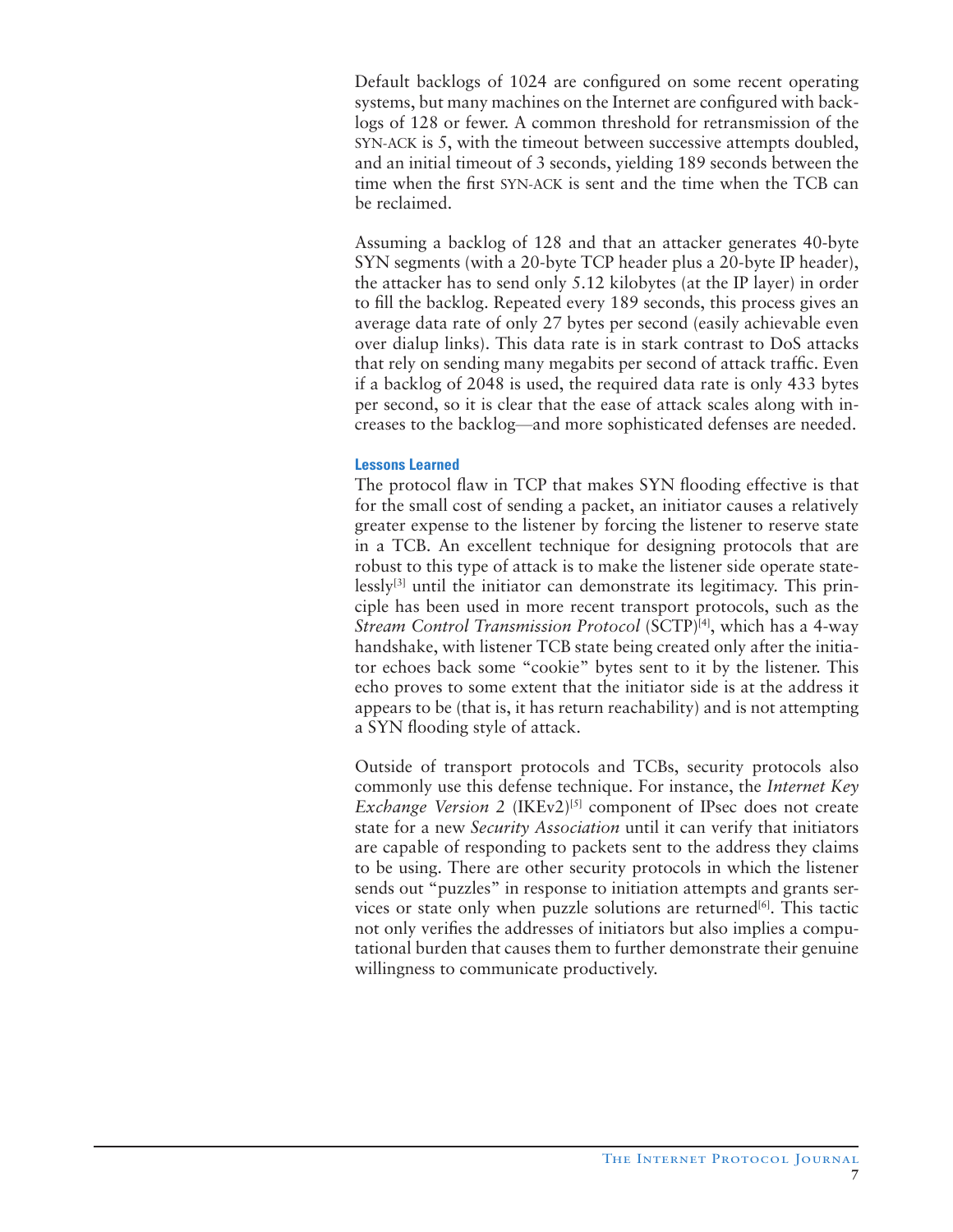#### **Countermeasures**

During the initial Panix attack, random spoofed source addresses were being used, but it was noted that the attack TCP SYNs all used the same source port number. A filter that denied incoming packets from this port was temporarily effective, but easy for the attacker to adapt to, and the attack segments began using random ports. Panix was able to isolate which of its ingress routers the attack was coming from and null-route packets destined for its servers coming through that router, but this solution was obviously a heavy-handed one, and seems to have also been overcome when the attacker started sending packets that were routed through a different upstream provider. Panix had mixed success in getting its providers to assist in tracing and blocking the attack, and the networking community was spurred into devising other solutions.

Two broad classes of solutions to SYN flooding attacks have evolved, corresponding to where the defenses are implemented. The first class of solutions involves hardening the end-host TCP implementation itself, including altering the algorithms and data structures used for connection lookup and establishment, as well as some solutions that diverge from the TCP state machine behavior during connection establishment, as described in RFC 793.

The second class involves hardening the network, either to lessen the likelihood of the attack preconditions (an army of controlled hosts or the propagation of IP packets with spoofed source addresses), or to insert middleboxes that can isolate servers on the networks behind them from illegitimate SYNs.

# **End-Host Countermeasures**

*Increasing TCP Backlog:* Because the basic attack mechanism relies on overflowing a host's backlog of connecting sockets, an obvious end host-based solution is to simply increase the backlog, as is already done for very popular server applications. In at least some popular TCP implementations, this solution is known to be a poor one because of the use of linear list traversal in the functions that attempt to free state associated with stale connection attempts. Increasing the backlog is typically possible through altering the *listen()* call of an application and setting an operating system kernel parameter named SOMAXCONN, which sets an upper bound on the size of the backlog that an application can request. This step by itself should not be seriously considered as a means to defend against SYN flooding attacks—even in operating systems that can efficiently support large backlogs—because an attacker who can generate attack segments will most likely be able to scale to larger orders than the backlog supportable by a host.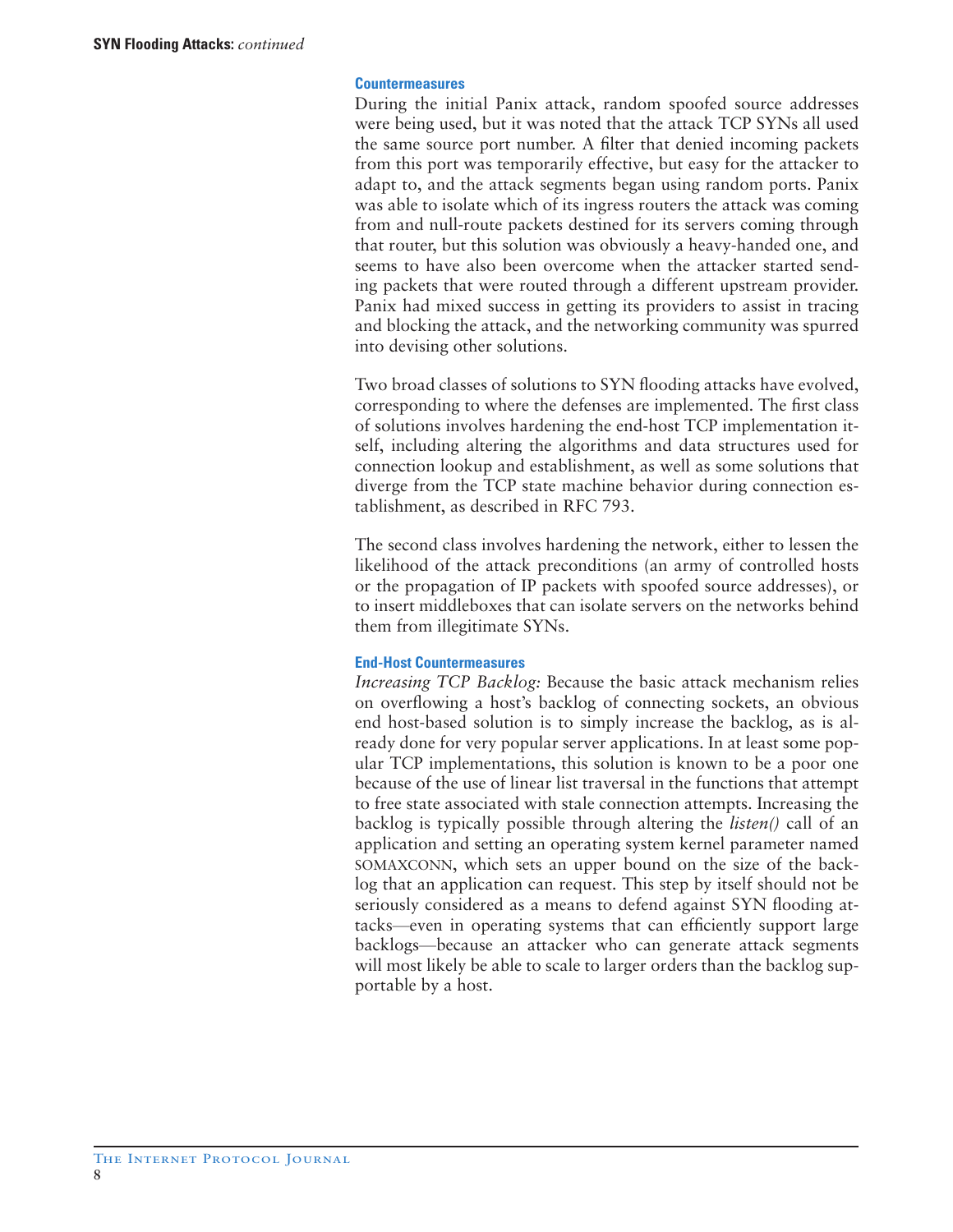*Reducing the* SYN-RECEIVED *Timer:* Another simple end host-based mechanism is to put a tighter limit on the amount of time between when a TCB enters the SYN-RECEIVED state and when it may be reaped for not advancing. The obvious disadvantage to this mechanism is that in cases of aggressive attacks that impose some amount of congestion loss in either the SYN-ACK or handshake-completing ACK packets, legitimate connection TCBs may be reaped as hosts are in the process of retransmitting these segments. Furthermore, there is only a linear relationship between the reduction that an administrator makes in the SYN-RECEIVED timer and the corresponding increase in packet rate that the adversary must make in order to continue attacking the server. Other alternative end-host solutions make it much more difficult for an attack to remain viable. For these reasons, a reduction in the SYN-RECEIVED timer is not an advisable defense against SYN flooding attacks.



SYN *Caches:* Two end-host defenses, called SYN caches and SYN cookies (described later), operate by reducing the amount of state allocated initially for a TCB generated by a received SYN, and putting off instantiating the full state<sup>[8]</sup>. In a host that uses a SYN cache, a hash table with a limited amount of space in each hash bucket is used to store a subset of the data that would normally go into an allocated TCB. If and when a handshake completing ACK is received, this data can be moved into a full TCB; otherwise the oldest bucket at a particular hash value can be reaped when needed. In Lemon's FreeBSD example<sup>[8]</sup>, the SYN cache entry for a half connection is 160 bytes, versus 736 bytes for a full TCB, and 15359 entries in the SYN cache are supported.

The SYN cache data structure is robust to attackers attempting to overflow its buckets because it uses the initiator's local port number and some secret bits in the hash value. Because stacks are a more effective data structure to search than a simple linked list, stacks that use a SYN cache can have improved speed, even when not under attack. Under Lemon's tests, during an active attack a host using a SYN cache was able to establish legitimate connections with only about a 15-percent increase in latency.

Figure 4: Connection Establishment with SYN Cookies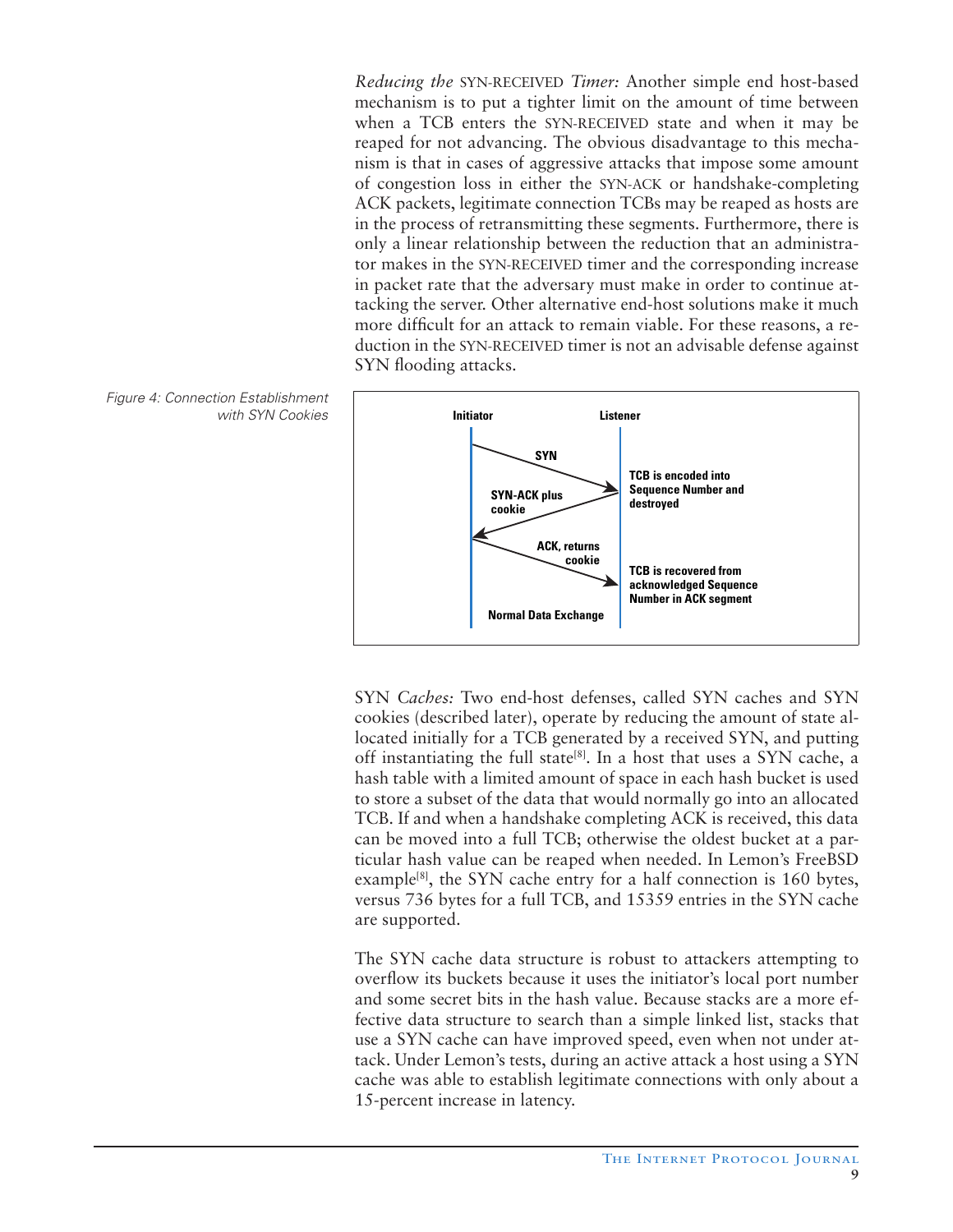*SYN Cookies:* In contrast to the SYN cache approach, the SYN cookies technique causes absolutely zero state to be generated by a received SYN. Instead, the most basic data comprising the connection state is compressed into the bits of the sequence number used in the SYN-ACK. Since for a legitimate connection, an ACK segment will be received that echoes this sequence number (actually the sequence number plus one), the basic TCB data can be regenerated and a full TCB can safely be instantiated by decompressing the Acknowledgement field. This decompression can be effective even under heavy attack because there is no storage load whatsoever on the listener, only a computational load to encode data into the SYN-ACK sequence numbers. The downside is that not all TCB data can fit into the 32-bit Sequence Number field, so some TCP options required for high performance might be disabled. Another problem is that SYN-ACKs are not retransmitted (because retransmission would require state), altering the TCP synchronization procedures from RFC 793.

Recent work by Andre Oppermann uses the TCP Timestamp option in conjunction with the Sequence Number field to encode more state information and preserve the use of high-performance options such as TCP Window Scaling, and TCP *Selective Acknowledgment Options*  (SACK), and can also be used to preserve *TCP-Message Digest 5*  (MD5) support with SYN cookies. This option is a step forward, in that it removes the major negative effect of previous SYN cookie implementations that disabled these features.



The exact format of TCP SYN cookies is not an interoperability issue, because they are only locally interpreted, and the format and procedures for generation and validation can vary slightly among implementations. Figure 5 depicts the general process of SYN cookie generation and validation used by multiple implementations.

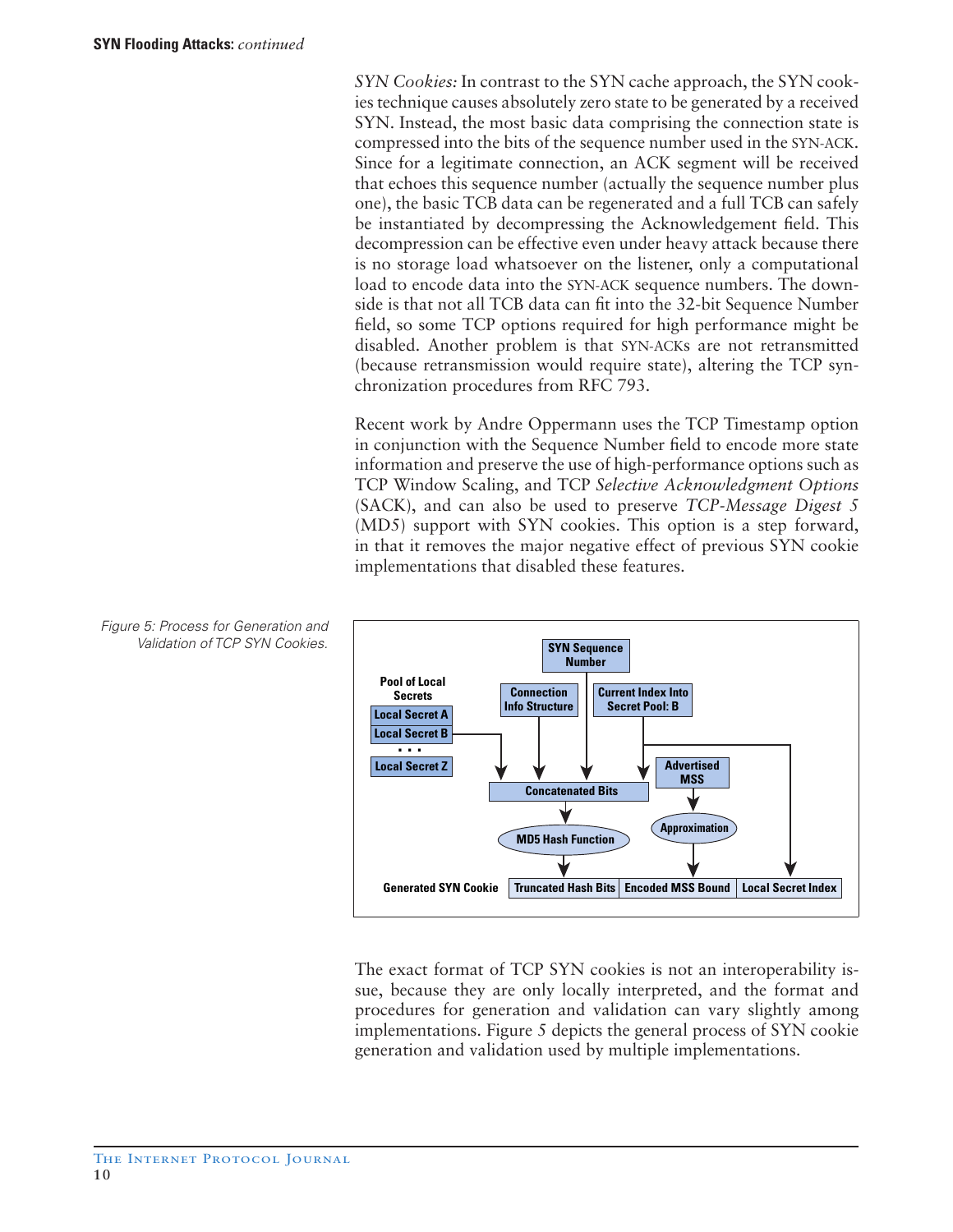To compute the SYN-ACK sequence number (that is, the TCP cookie) when using TCP cookies, a host first concatenates some local secret bits, a data structure that contains the IP addresses and TCP ports, the initial SYN sequence number, and some index data identifying the secret bits. An MD5 digest is computed over all these bytes, and some bits are truncated from the hash value to be placed in the SYN-ACK sequence number. Because the sequence number is about a fourth the size of the full hash value, this truncation is necessary, but generally at least 3 bytes worth of the hash bits are used, meaning that there should still be close to a  $2^{24}$  effort required to guess a valid cookie without knowing the local secret bits. In addition to the hash output, some of the cookie bits indicate a lower bound on the *Maximum Segment Size* (MSS) that the SYN contained, and the index bits identifying the local secret used within the hash.

To validate a SYN cookie, first the acknowledgement number in an incoming ACK segment is decremented by 1 to retrieve the generated SYN cookie. The valid value for the set of truncated hash bits is computed based on the IP address pair, TCP port numbers, segment sequence number minus one, and the value from the secret pool corresponding to the index bits inside the cookie. If these computed hash bits match those within the ACK segment, then a TCB is initialized and the connection proceeds. The encoded MSS bound is used to set a reasonable-sized MSS that is no larger than what was originally advertised. This MSS is usually implemented as three bits whose code points correspond to eight "commonly advertised" MSS values based on typical link *Maximum Transmission Units* (MTUs) and header overheads.

*Hybrid Approaches:* A hybrid approach combines two or more of the single defense techniques described previously. For instance, some end-host operating systems implement both a large backlog and SYN cookies, but enable SYN cookies only when the amount of the backlog that is occupied exceeds some threshold, allowing them to normally operate without the disadvantages of SYN cookies, but also allowing them to fail over to the SYN-cookie behavior and be strongly protected when an attack occurs.

# **Network-Based Countermeasures**

*Filtering:* The most basic network-level defense is application of the filtering techniques described in RFC 2827 $[7]$ . Using ingress filtering, an ISP refuses to further route packets coming from an end site with IP source addresses that do not belong to that end site. Ingress filtering would be highly effective at preventing SYN flooding attacks that rely on spoofed IP packets. However, it is not currently reliable because ingress filtering policies are not universally deployed. Ingress filtering is also wholly ineffective against SYN flooding attacks that use a distributed army of controlled hosts that each directly attack. Ingress filtering is also a mechanism that an end site wishing to defend itself most often has no control over, because it has no influence upon the policies employed by ISPs around the world.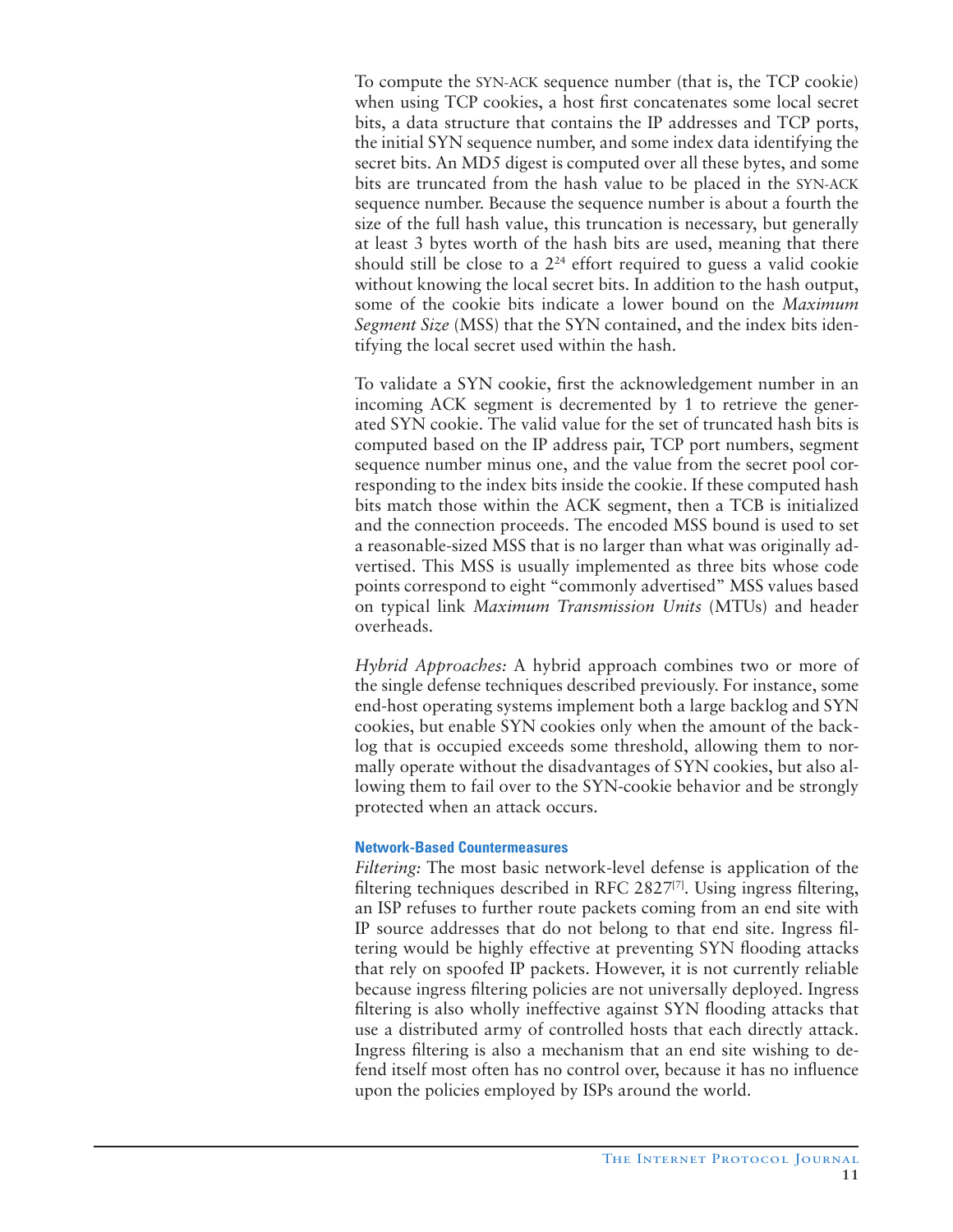*Firewalls and Proxies:* A firewall or proxy machine inside the network can buffer end hosts from SYN flooding attacks through two methods, by either spoofing SYN-ACKs to the initiators or spoofing ACKs to the listener<sup>[9]</sup>.

Figure 6 shows the basic operation of a firewall/proxy that spoofs SYN-ACKs to the initiator. If the initiator is legitimate, the firewall/ proxy sees an ACK and then sets up a connection between itself and the listener, spoofing the initiator's address. The firewall/proxy splits the end-to-end connection into two connections to and from itself. This splitting works as a defense against SYN flooding attacks, because the listener never sees SYNs from an attacker. As long as the firewall/proxy implements some TCP-based defense mechanism such as SYN cookies or a SYN cache, it can protect all the servers on the network behind it from SYN flooding attacks.

Figure 6: Packet Exchanges through a SYN-ACK spoofing Firewall/Proxy.



Figure 7 illustrates the packet exchanges through a firewall/proxy that spoofs ACKs to the listener in response to observed SYN-ACKs. This spoofing prevents the listeners TCBs from staying in the SYN-RECEIVED state, and thus maintains free space in the backlog. The firewall/proxy then waits for some time, and if a legitimate ACK from the initiator is not observed, then it can signal the listener to free the TCB using a spoofed TCP RST segment. For legitimate connections, packet flow can continue, with no interference from the firewall/proxy. This solution is more desirable than the mode of operation in Figure 5, where the firewall/proxy spoofs SYN-ACKs, because it does not require the firewall/proxy to actively participate in legitimate connections after they are established.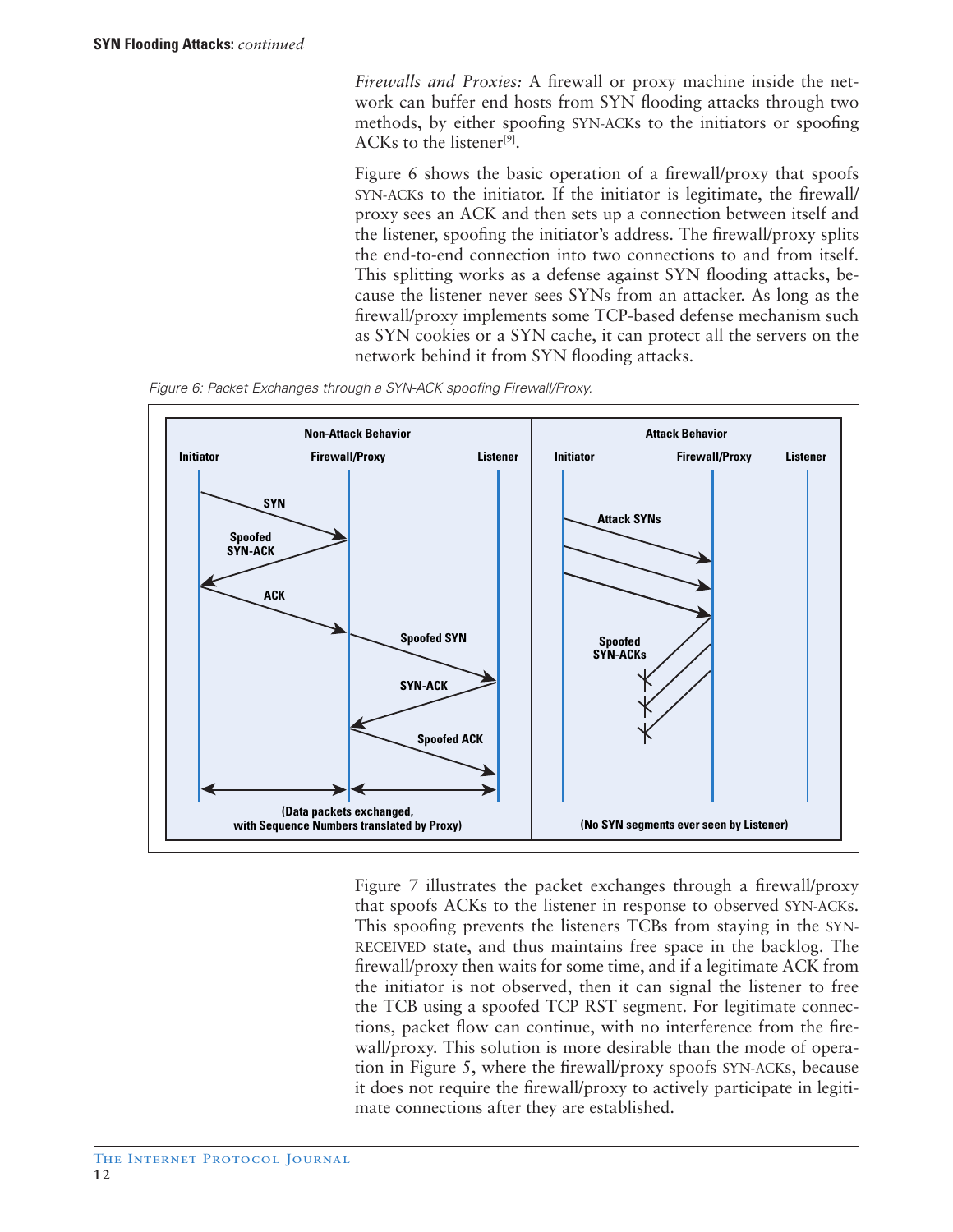

*Active Monitor:* An active monitor is a device that can observe and inject traffic to the listener, but is not necessarily within the routing path itself, like a firewall is. One type of active monitor acts like the ACK-spoofing firewall/proxy of Figure 6, with the added capability of spoofing RSTs immediately if it sees SYNs from source addresses that it knows to be used by attackers<sup>[9]</sup>. Active monitors are useful because they may be cheaper or easier to deploy than firewall-based or filtering solutions, and can still protect entire networks of listeners without requiring every listener's operating system to implement an end-host solution.

# **Defenses in Practice**

Both end-host and network-based solutions to the SYN flooding attack have merits. Both types of defense are frequently employed, and they generally do not interfere when used in combination. Because SYN flooding targets end hosts rather than attempting to exhaust the network capacity, it seems logical that all end hosts should implement defenses, and that network-based techniques are an optional second line of defense that a site can employ.

End-host mechanisms are present in current versions of most common operating systems. Some implement SYN caches, others use SYN cookies after a threshold of backlog usage is crossed, and still others adapt the SYN-RECEIVED timer and number of retransmission attempts for SYN-ACKs.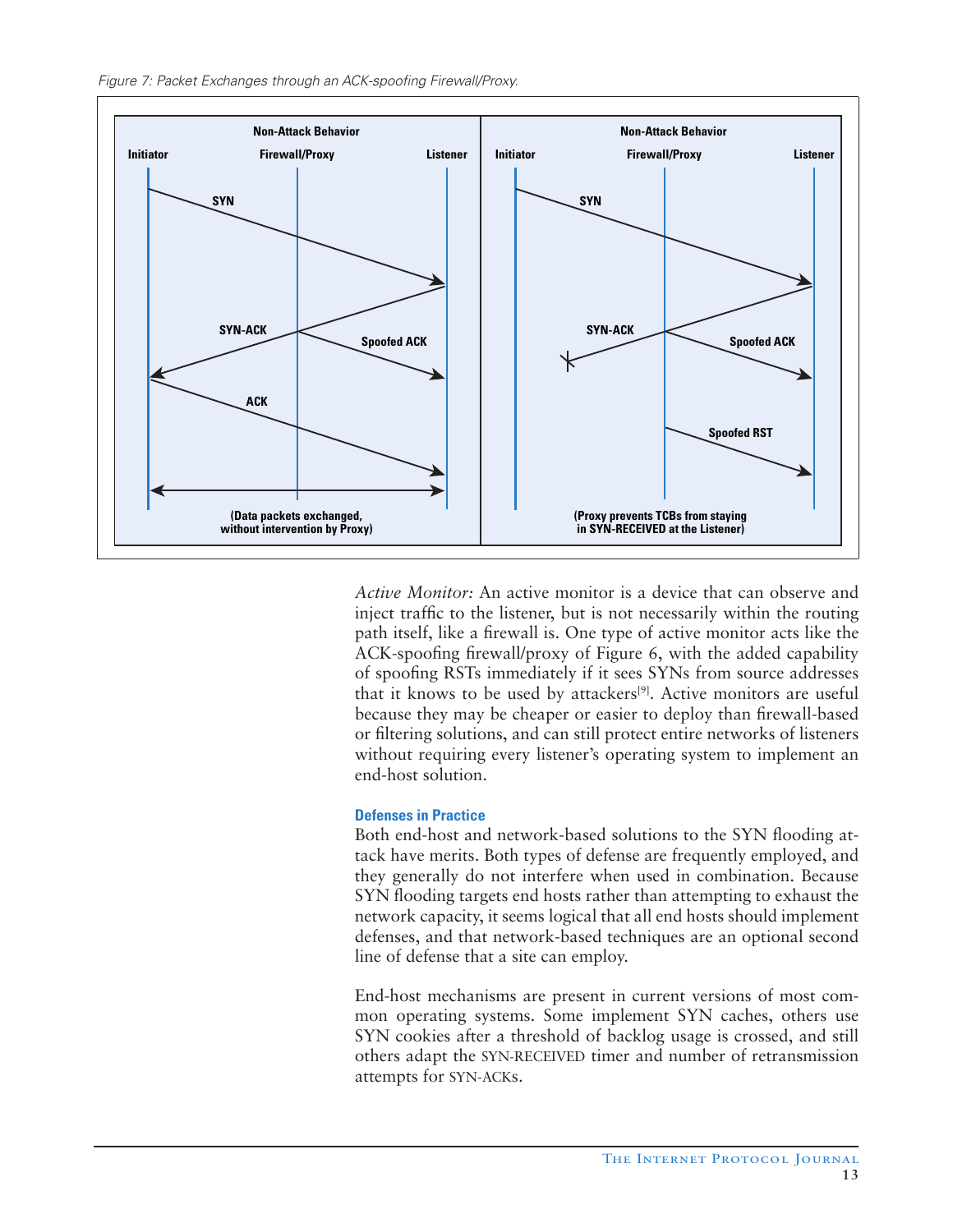Because some techniques are known to be ineffective (increasing backlogs and reducing the SYN-RECEIVED timer), these techniques should definitely not be relied upon. Based on experimentation and analysis (and the author's opinion), SYN caches seem like the best end-host mechanism available.

This choice is motivated by the facts that they are capable of withstanding heavy attacks, they are free from the negative effects of SYN cookies, and they do not need any heuristics for threshold setting as in many hybrid approaches.

Among network-based solutions, there does not seem to be any strong argument for SYN-ACK spoofing firewall/proxies. Because these spoofing proxies split the TCP connection, they may disable some high-performance or other TCP options, and there seems to be little advantage to this approach over ACK-spoofing firewall/proxies. Active monitors should be used when a firewall/proxy solution is administratively impossible or too expensive to deploy. Ingress and egress filtering is frequently done today (but not ubiquitous), and is a commonly accepted practice as part of being a good neighbor on the Internet. Because filtering does not cope with distributed networks of drones that use direct attacks, it needs to be supplemented with other mechanisms, and must not be relied upon by an end host.

# **Related Attacks**

In addition to SYN flooding, several other attacks on TCP connections are possible by spoofing the IP source address and connection parameters for in-progress TCP connections<sup>[10]</sup>. If an attacker can guess the two IP addresses, TCP port numbers, and a valid sequence number within the window, then a connection can be disrupted either through resetting it or injecting corrupt data. In addition to spoofed TCP segments, spoofed ICMP datagrams have the capability to terminate victim TCP connections.

Both these other attacks and SYN floods target a victim's TCP application and can potentially deny service to the victim using an attack rate less than that of brute-force packet flooding. However, SYN flooding and other TCP spoofing attacks have significant differences. SYN flooding denies service to new connections, without affecting in-progress connections, whereas other spoofing attacks disrupt inprogress connections, but do not prevent new connections from starting. SYN flooding attacks can be defended against by altering only the initial handshaking procedure, whereas other spoofing attacks require additional per-segment checks throughout the lifetime of a connection. The commonality between SYN flooding and other TCP spoofing attacks is that they are predicated on an attacker's ability to send IP packets with spoofed source addresses, and a similar defense against these attacks would be to remove this capability through more universal deployment of address filtering or IPsec.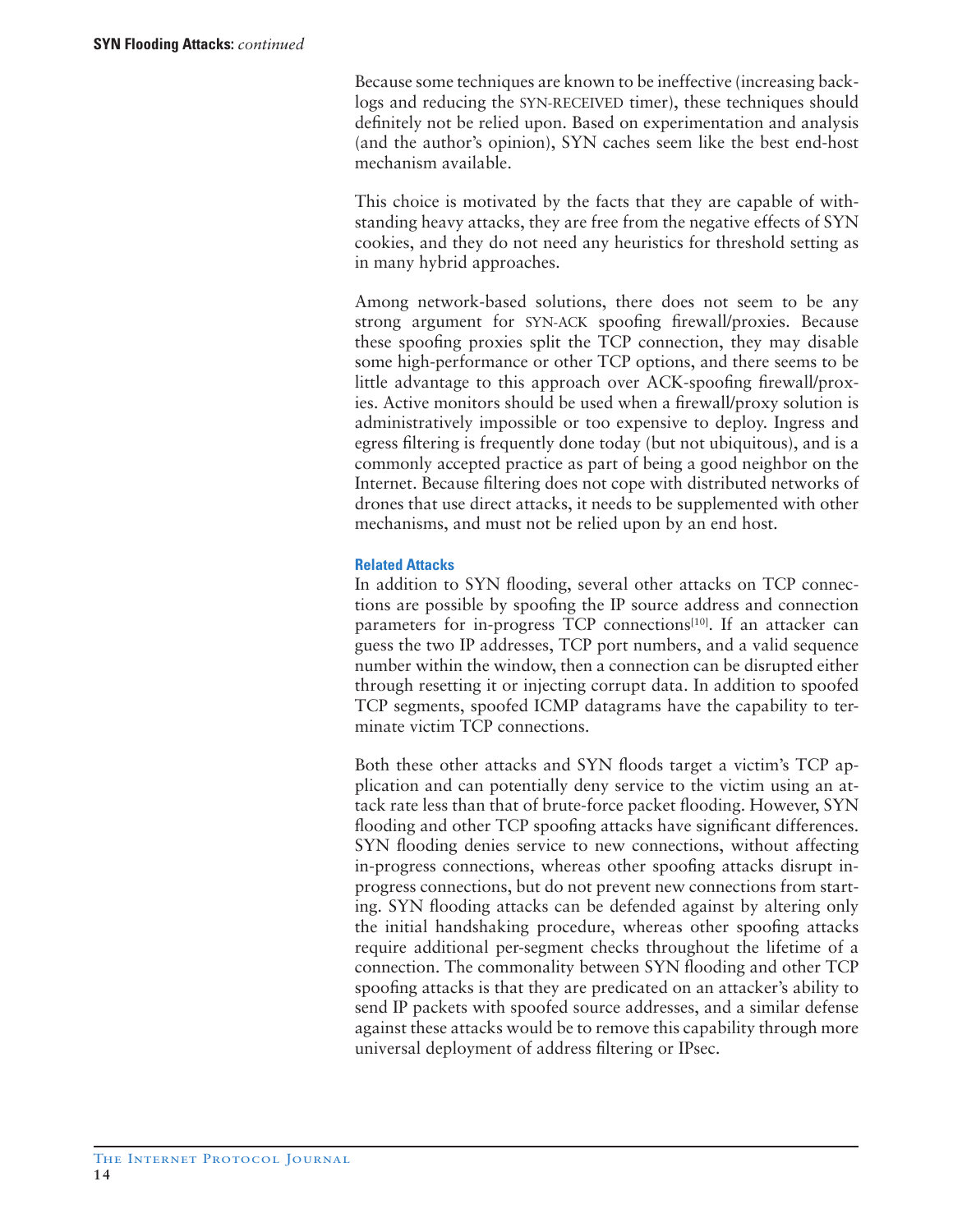# **Conclusion**

At the time of this writing, the TCP SYN flooding vulnerability has been well-known for a decade. This article discussed several solutions aimed at making these attacks ineffective, some of which are readily available in commercial off-the-shelf products or free software, but no solution has been standardized as a part of TCP or middlebox function at the IETF level. The IETF's *TCP Maintenance and Minor Extensions* (TCPM) working group is in the process of producing an informational document that explains the positive and negative aspects of each of the common mitigation techniques $[10]$ , and readers are encouraged to consult this document for further information.

In this author's opinion, some variant of the SYN cache technique should be a mandatory feature to look for in a server operating system, and the variant can be deployed in combination with other network-based methods (address-based filtering, ACK-spoofing firewalls, IPsec, etc.) in appropriate situations. It is encouraging to see that protocol designers have learned a lesson from the SYN flooding vulnerability in TCP and have made more recent protocols inherently robust to such attacks.

# **Acknowledgements**

Several individual participants in the IETF's TCPM working group have contributed bits of data found in the group's informational document on SYN flooding<sup>[11]</sup>, some of which is replicated in spirit here.

# **References**

- [1] daemon9, route, and infinity, "Project Neptune," *Phrack Magazine,* Volume 7, Issue 48, File 13 of 18, July 1996.
- [2] CERT, "CERT Advisory CA-1996-21 TCP SYN Flooding and IP Spoofing Attacks," September 1996.
- [3] Aura, T. and P. Nikander, "Stateless Connections," Proceedings of the First International Conference on Information and Communication Security, 1997.
- [4] Stewart, R., Xie, Q., Morneault, K., Sharp, C., Schwarzbauer, H., Taylor, T., Rytina, I., Kalla, M., Zhang, L., and V. Paxson, "Stream Control Transmission Protocol," RFC 2960, October 2000.
- [5] Kaufman, C., "Internet Key Exchange (IKEv2) Protocol," RFC 4306, December 2005.
- [6] Aura, T., Nikander, P., and J. Leiwo, "DOS-resistant Authentication with Client Puzzles," *Lecture Notes in Computer Science,* Volume 2133, revised from the 8th International Workshop on Security Protocols, 2000.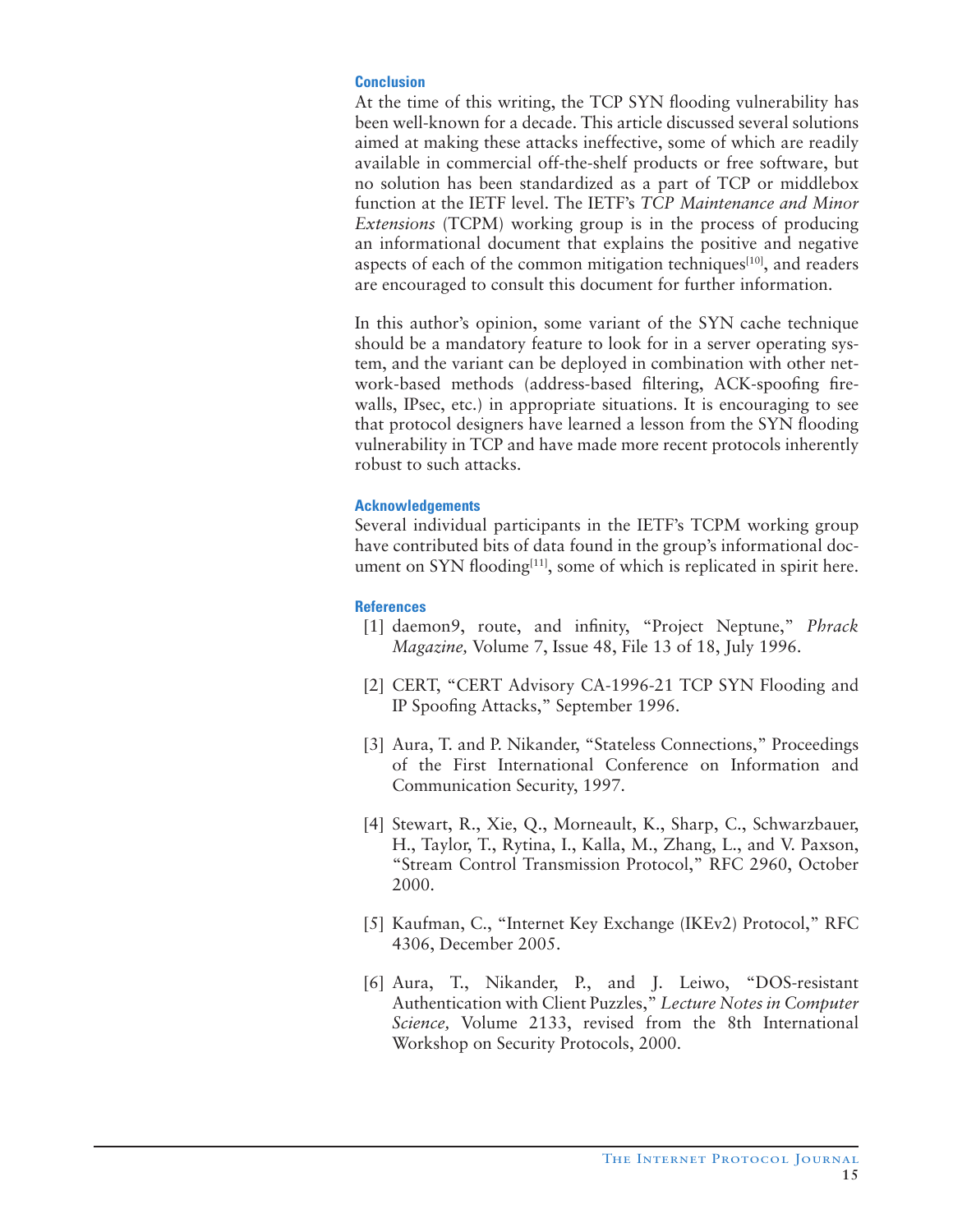- [7] Ferguson, P. and D. Senie, "Network Ingress Filtering: Defeating Denial of Service Attacks which employ IP Source Address Spoofing," BCP 38, RFC 2827, May 2000.
- [8] Lemon, J., "Resisting SYN Flood DoS Attacks with a SYN Cache," BSDCON 2002, February 2002.
- [9] Schuba, C., Krsul, I., Kuhn, M., Spafford, E., Sundaram, A., and D. Zamboni, "Analysis of a Denial of Service Attack on TCP," Proceedings of the 1997 IEEE Symposium on Security and Privacy, 1997.
- [10] Touch, J., "Defending TCP Against Spoofing Attacks," Internet-Draft (work in progress), **draft-ietf-tcpm-tcp-antispoof-05**, October 2006.
- [11] Eddy, W., "TCP SYN Flooding Attacks and Common Mitigations," Internet-Draft (work in progress), **draft-ietftcpm-syn-flood-00**, July 2006.

WESLEY M. EDDY works for Verizon Federal Network Systems as an onsite contractor at NASA's Glenn Research Center, where he performs research, analysis, and development of network protocols and architectures for use in space exploration and aeronautical communications. E-mail: **weddy@grc.nasa.gov**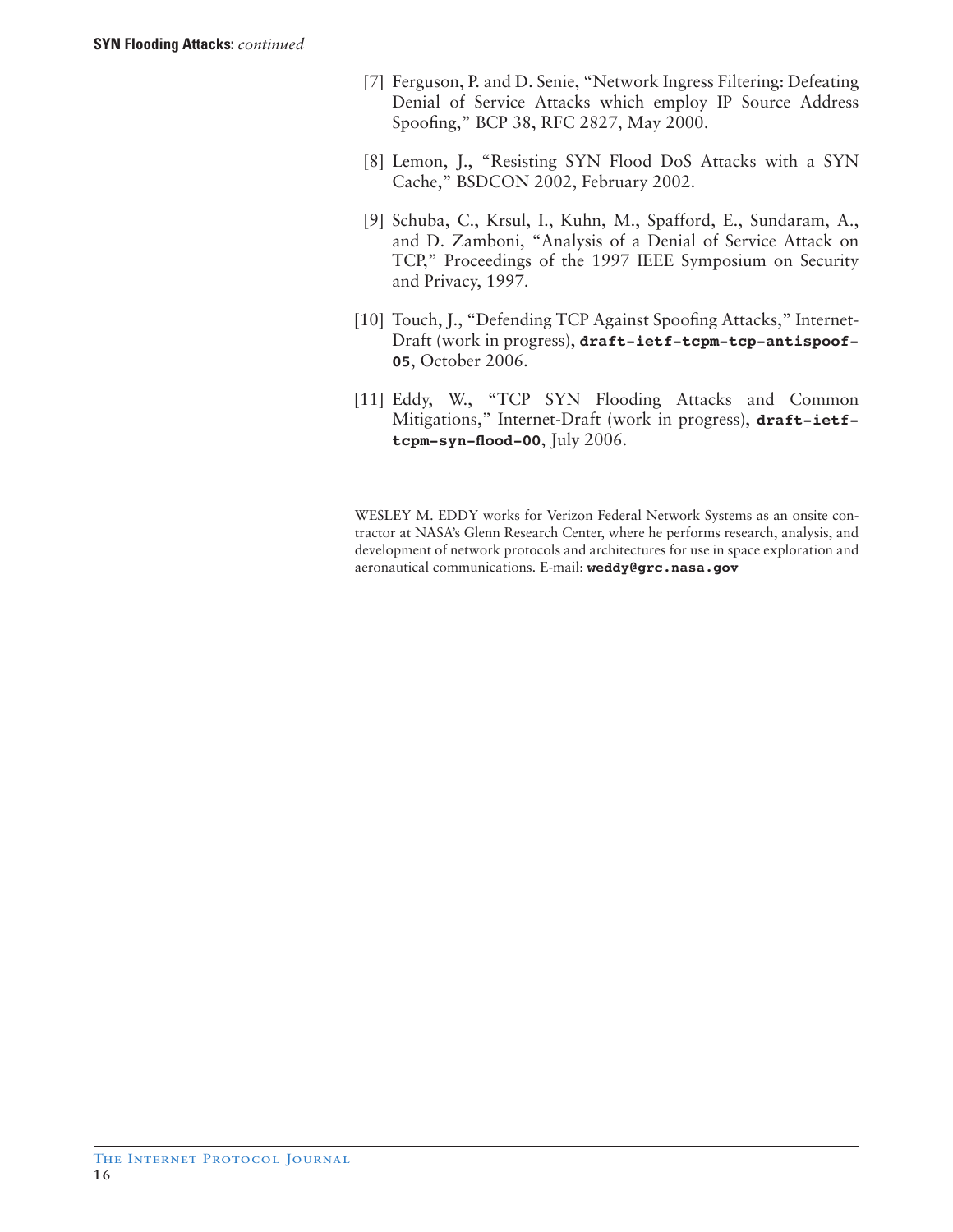# **Boosting the SOA with XML Networking**

*by Silvano Da Ros*

I n the 1990s, the widespread adoption of *object-oriented programming* (OOP) and advancing network technologies fostered the development of distributed object technologies, including *Object Management Group's* (OMG's) *Common Object Request Broker Architecture* (CORBA) and Microsoft's *Distributed Common Object Model* (DCOM). Both CORBA and DCOM follow the OOP consumer-producer service model, where applications locally instantiate any number of objects and execute methods for the objects to obtain a service. However, with *distributed* object technologies, a local application can request a service from a remote application by instantiating a remote object and executing the methods of the object using *Remote Procedure Call* (RPC) over the network. The local application executes the methods of the remote object as if the object were an inherent part of the local application.

To push toward a simpler consumer-producer service model than distributed objects, the *Service-Oriented Architecture* (SOA) was created as a worldwide standards-based application interoperability initiative[1]. SOA differs from distributed object technologies, because you no longer deal with object instantiation and method invocation to provide services between your applications<sup>[2]</sup>. Instead, you can create *Extensible Markup Language* (XML)-based standard Web services to exchange XML documents between your applications using Internetbased application layer protocols, such as *Hyper Text Transfer Protocol* (HTTP) and the *Simple Mail Transfer Protocol* (SMTP).

This is where XML networking comes into the picture. This article shows how to use SOA at the network edge, in conjunction with XML within the network, to help with the work required for enabling interoperability between your applications. The problem with SOA on its own is that to scale applications, hardware and software upgrades are required on the servers where your business logic resides. Because application integration using XML is CPU-intensive, it benefits from XML hardware built specifically for XML computations. However, the applications servers that run your business logic are effectively independent of the underlying XML processing. Therefore, to accelerate the SOA at the network level transparently to the application, XML networking technologies can be used. XML networking can provide SOA acceleration using a special middleware-enabled network layer, which this article explains. This special network layer also provides additional benefits to your applications that SOA alone cannot provide at the edge, such as dynamic message routing and transformation.

To help in the understanding of SOA acceleration with XML networking, the following section discusses SOA and its constituent technologies. Further sections explore the specifics of XML and XML-based network processing.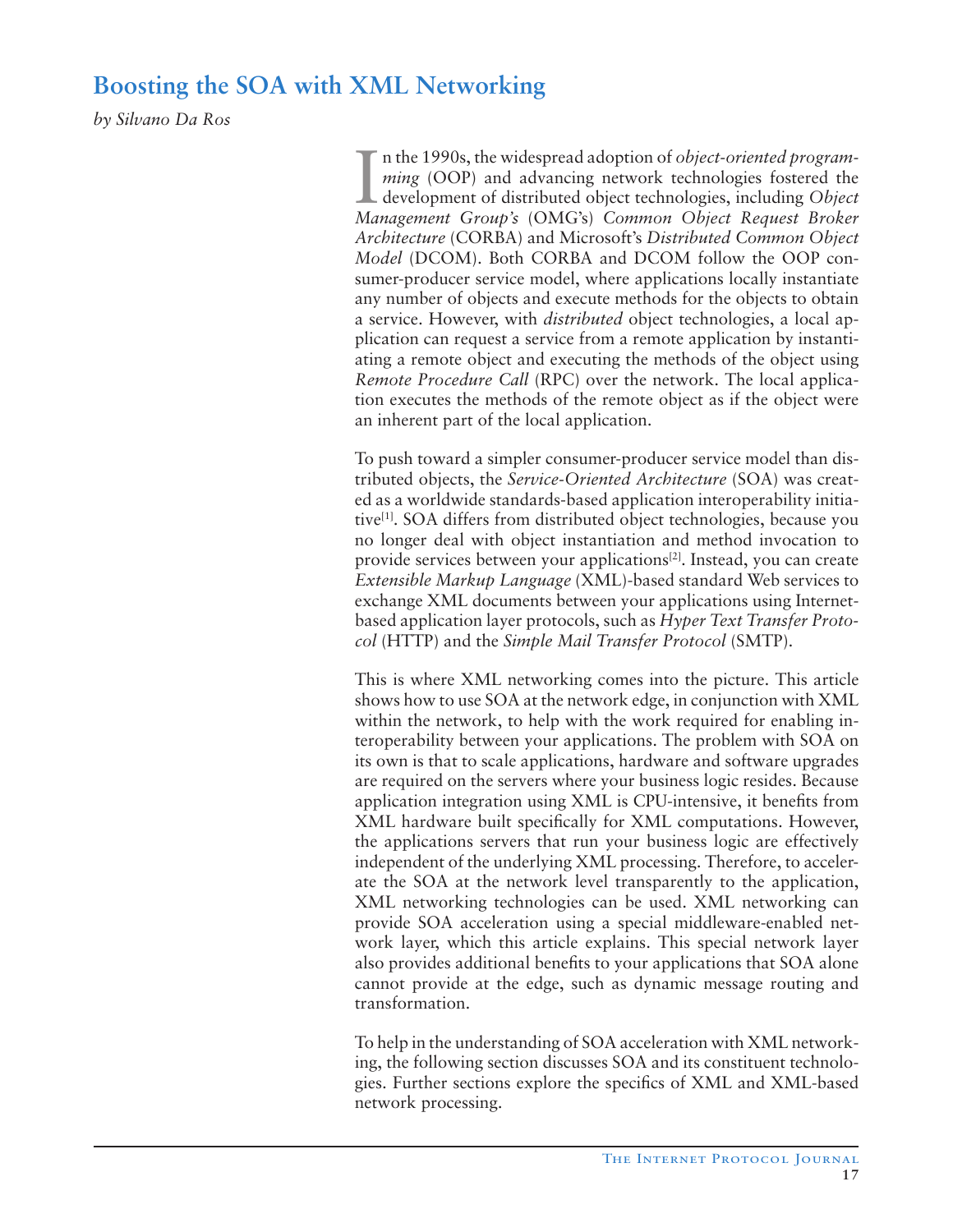# **A Brief History of SOA**

Traditionally, hand-coding proprietary interfaces were required to interoperate between your applications, as Figure 1 illustrates. This task is a trivial one if you have only a few applications, but if you have numerous disparate applications, all requiring interfaces into one another, the result is a complex, many-to-many web of connections between them. In the 1980s, *Electronic Data Interchange* (EDI) was developed to standardize the message formats that trading partners use to exchange text-based transaction data residing on mainframes, making it an early predecessor to SOA.



In the mid-1990s, standard middleware (or integration brokers) became available, such as CORBA and DCOM mentioned previously, to integrate advanced client-server applications. Figure 2 shows how integration brokers allow you to perform the translations between end systems over a standard messaging layer without creating application-specific interfaces between each system. During the same time, numerous software vendors, such as IBM WebSphere and TIBCO, also developed standard messaging layer protocols, which required adding vendor-specific adapters within the common integration brokers. Additionally, with newer application development environments being adopted, such as *Java 2 Sun Enterprise Edition*  (J2EE) and Microsoft .NET, even more programming complexity is required when considering application interoperability without using the SOA. Fortunately, these new platforms currently support the SOA, allowing an application developed in one platform to tap into the data supplied by an application developed in the other.

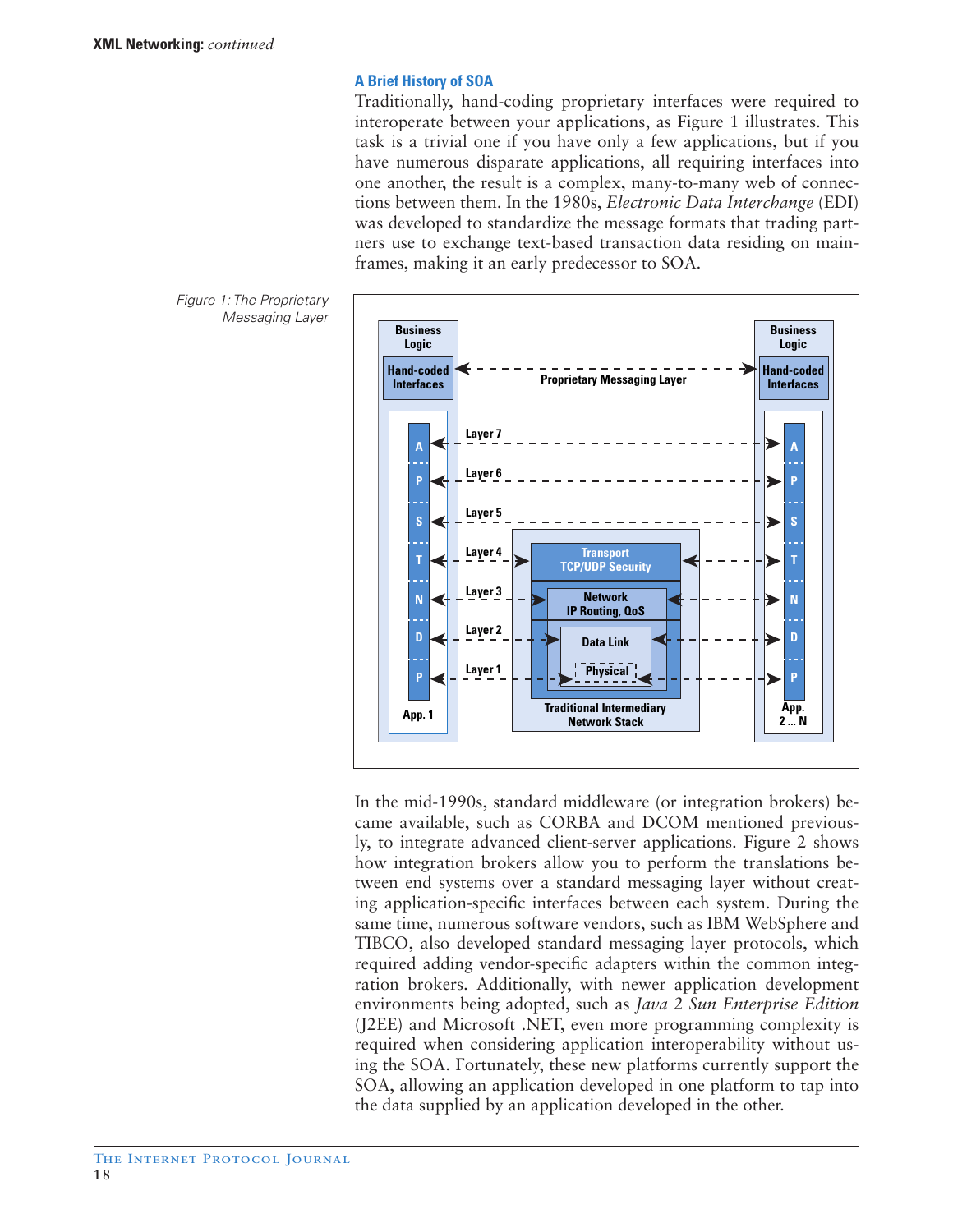Figure 2: The Standard



Figures 1 and 2 illustrate how the proprietary and standard messaging layers sit above the network stack—at best, a traditional network device can operate only up to and including the transport layer. For example, by tracking TCP connection state information, a firewall device allows you to configure security services for your applications. Some firewalls can inspect the context of the application, but only to ensure the application behavior is RFC-compliant and not performing some sort of malicious activity. Additionally, at the next layer down the stack, you can configure Layer 3 *Quality of Service* (QoS) functions, such as *IP Precedence*, *Differentiated Services* (DiffServ), traffic shaping, and resource reservation, to ensure delivery of traffic to your critical applications. Although the network layers can provide these intelligent network services to your applications, they do not add any value toward accelerating your SOA.

Notice how the middleware portion in the proprietary messaging layer in Figure 1 takes up a larger portion of the application stack than the standard messaging layer from Figure 2. This situation occurs because the list of available messages that your standard messaging layer applications support is now much smaller—the broker takes care of the interfacing complexity on behalf of your applications. A reduced number of messages requires that you maintain much less middleware programming code on your applications than if every application in your network had to account for the messages of every other application.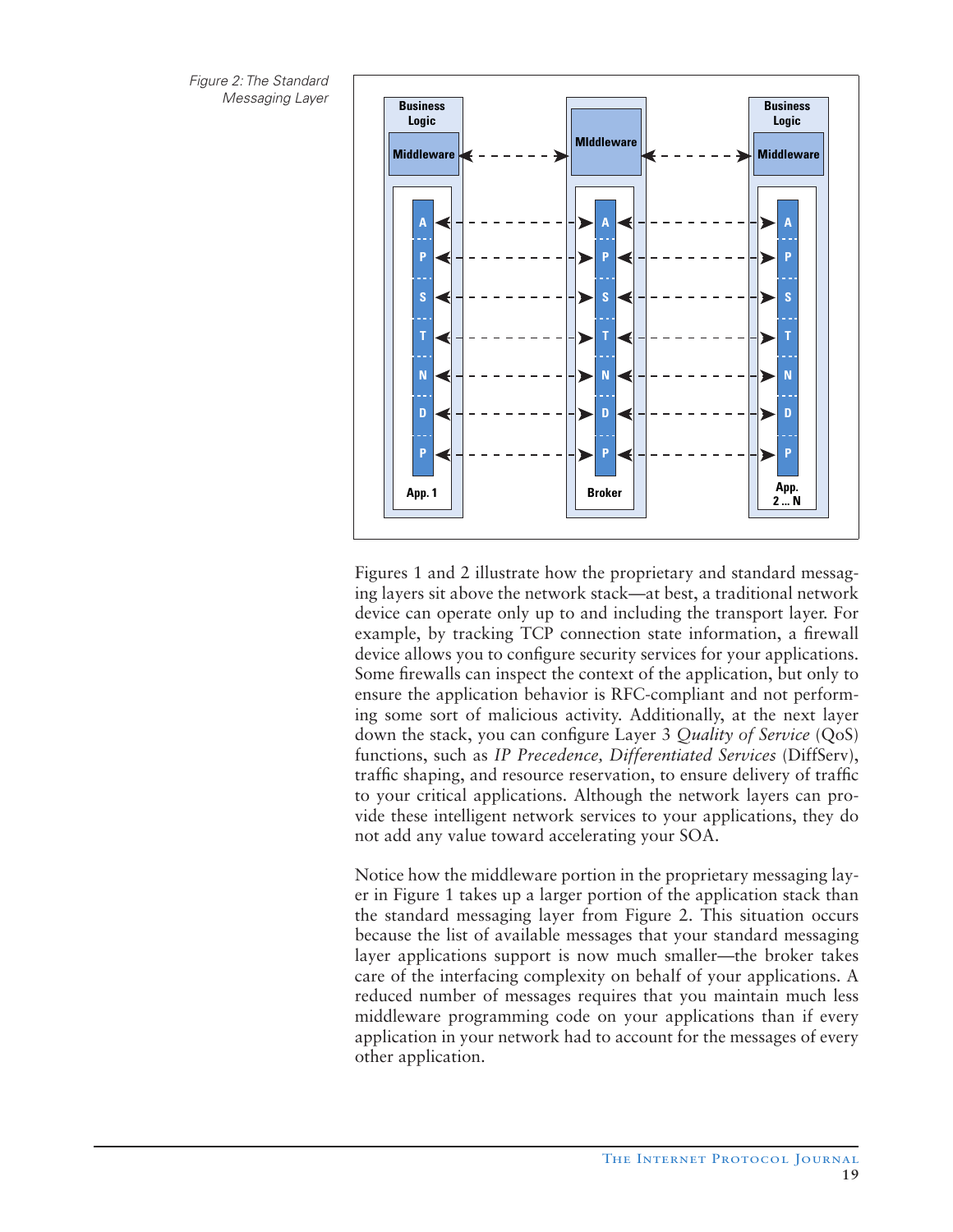#### **Optimizing the SOA**

Now that you understand SOA, you can better understand where XML networking fits into the scheme of things. Figure 3 illustrates how network equipment vendors can add specialized "applicationaware" intelligence into Layers 5 through 7 of the OSI model.

You can start by contrasting XML networking with traditional content networking technologies<sup>[3]</sup>. As you can see in Figure 3, by incorporating content networking services into the network, such as *Server Load Balancing* (SLB), caching, and *Secure Sockets Layer* (SSL) acceleration, network vendors give you the ability to transparently accelerate your applications without the need of application hardware upgrades. However, by residing only within the OSI model, content networking services and protocols provide a "network-oriented" way to accelerate your applications. In order to achieve full application awareness, you must look not only into the application headers, but also into the application payload. Although the content networking protocols can inspect into the packet payload, they are meant for providing network layer services but *not* application integration services. For example, *Network-Based Application Recognition* (NBAR) allows you to mark the IP DiffServ field in packets containing high-priority application traffic by first detecting the behavior of the application. However, like the network layers, the content networking layers cannot fulfill SOA acceleration requirements either.

In contrast, XML networking provides integration services by inspecting the full context of the application transaction and adding XML standards-based intelligence on top of the TCP/IP stack. An XML-enabled network provides you greater control, flexibility, and efficiency for integrating your applications than integration brokers. Figure 3 shows how you can inspect the XML-based "Web services" layer to accelerate your applications developed within an SOA model without the need of an integration broker.

The most popular Web services protocol is *Simple Object Access Protocol* (SOAP)<sup>[4]</sup>. With SOAP, your applications can request services from one another with XML-based requests and receive responses as data formatted with XML. Because SOAP uses XML, its Web services are self-descriptive and very simple to use.

You define your SOAP Web services with the XML-based *Web Services Description Language* (WSDL)<sup>[5]</sup>. The WSDL binds the SOAP messages to the Web services layer, as discussed later in this article. You can then transport your SOAP messages over standard application layer protocols, such as HTTP and HTTPS, between your client-server applications.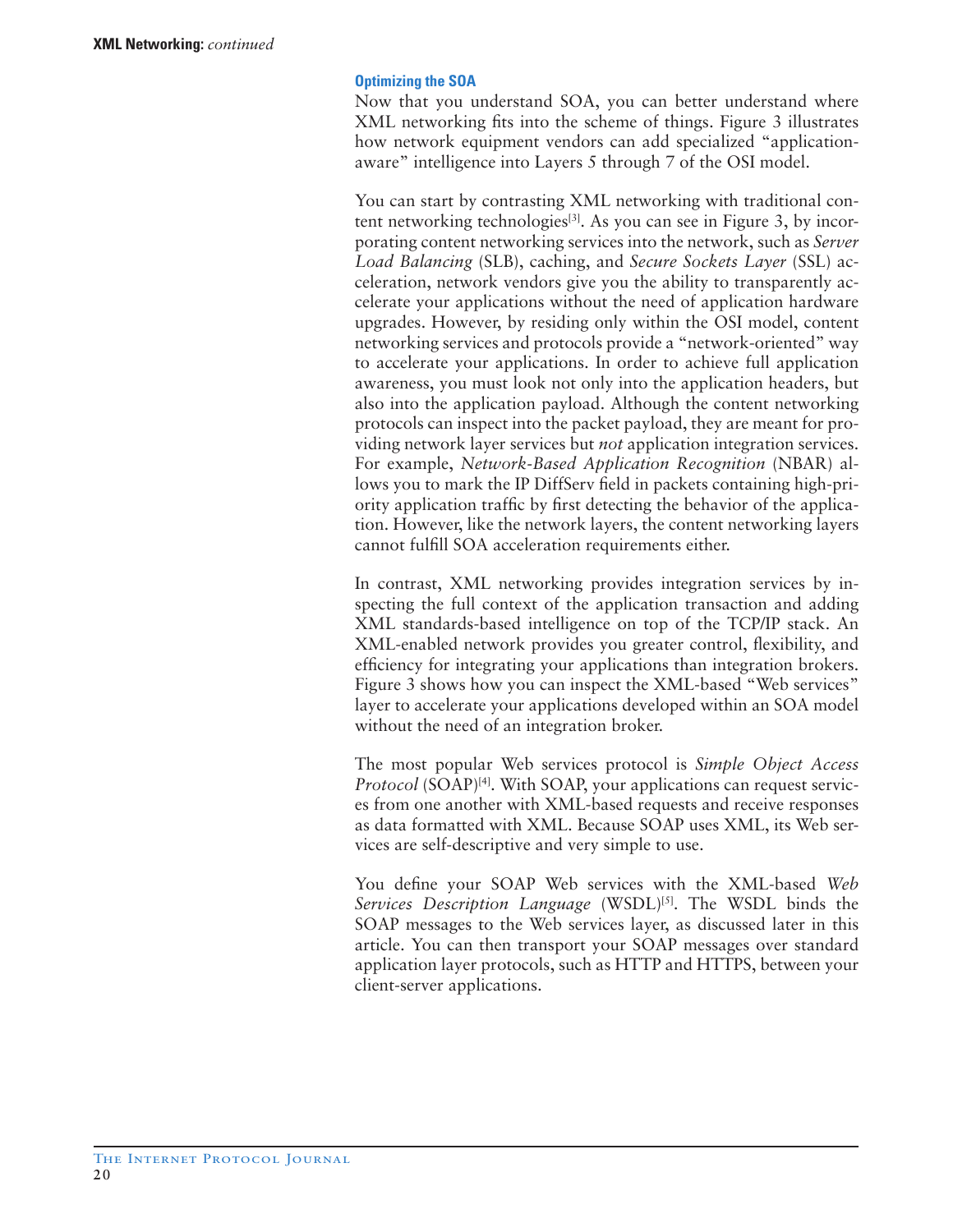Figure 3: The Web Services Layer



Similar to content networking technologies, XML networking can transparently add value to your applications within the network. When the XML network device receives the standard XML document from the Web services layer, you can configure the device to perform application-oriented services on the document. But because XML networking operates at the middleware layer and uses standard documents to integrate your applications, it provides you with fully standard functions using languages for:

- *Message Verification:* You can develop *World Wide Web Consortium* (W3C) *XML Schema Definitions* (XSDs) that your XML network can use to verify the syntax of your XML documents<sup>[6]</sup>.
- *XML Translation:* Using *XML Stylesheet Language Transformations* (XSLT), you can translate XML documents to other non-XML formats, and conversely, directly within your network<sup>[7]</sup>.
- *Context-Based Routing:* Use *XML Path* (XPATH) to route messages based on data stored within XML documents<sup>[8]</sup>. A popular example is to route stock exchange quotes to a desired location when the value of the stock drops below a certain threshold.
- *High Availability:* Messages containing specific content can be load balanced across numerous identical origin servers.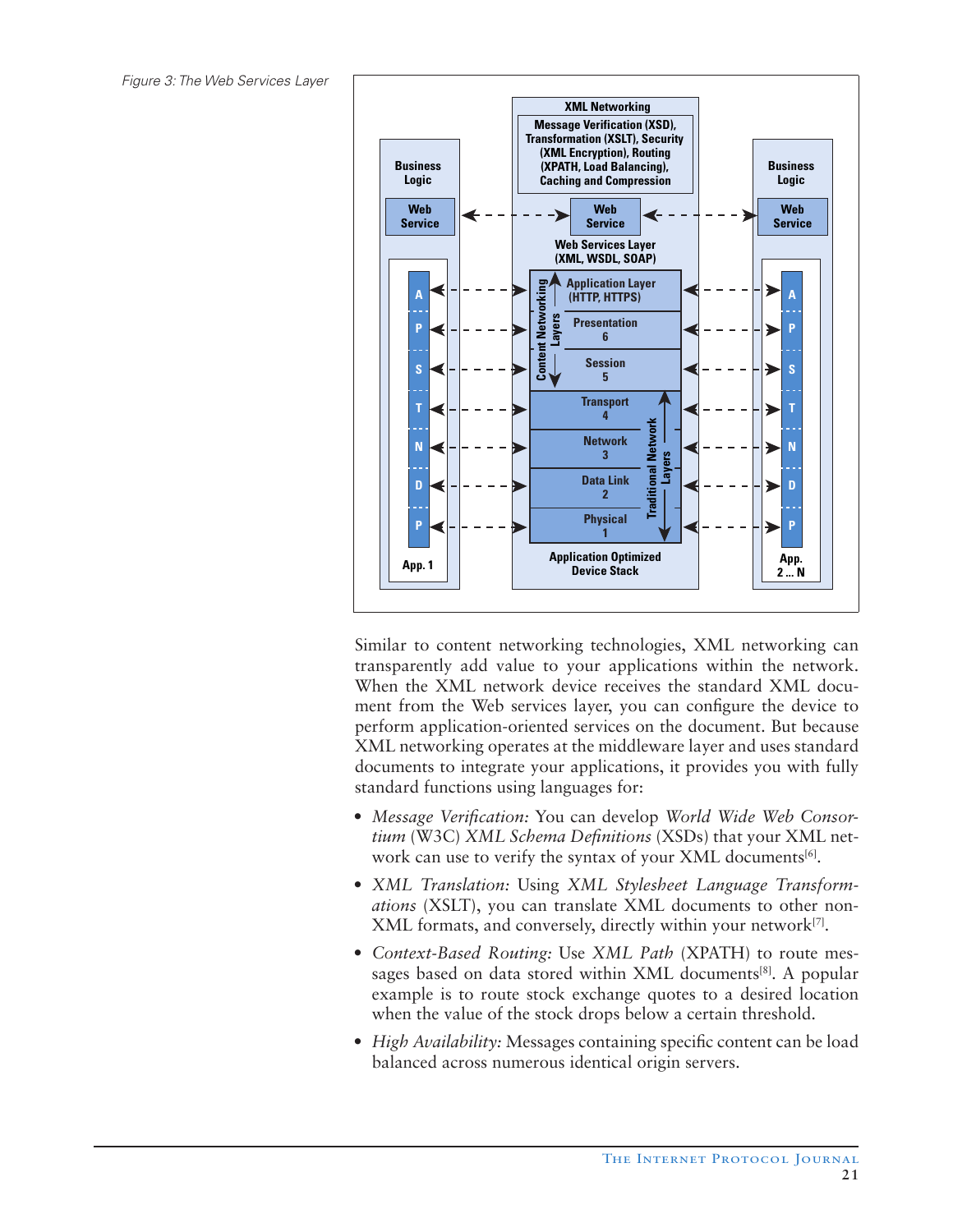- *Data Security:* You can accelerate XML encryption computations using either hardware or software XML-accelerated devices.
- *Compression and Caching:* You can cache frequently requested XML documents and compress XML documents to reduce network bandwidth. Like XML encryption, XML caching and compression can be performed using either hardware or software XML-accelerated devices.
- *Application-Layer Request Translation:* You can use XML networking to convert non-Web service requests into standard Web service requests. As with integration brokers, vendor-specific adapters are required to translate between WebSphere MQ, TIBCO, and SOA Web services. For example, Figure 4 shows how you can use network-level XML intelligence to translate between Websphere or TIBCO messages and Web services layer XML-based messages.

Figure 4: Intelligent Protocol Switching



# **Introducing XML Service Languages**

Now that you have a general understanding of both SOA and XML networking, you can examine the specific XML technologies used for application interoperability, including:

- *XML* is used to format application data for storage and transmission.
- *XSLT* is used to translate between one XML format to another.
- *XSD* is used to describe, control, and verify an XML document format.
- *XPath* is a way to address items in an XML document hierarchy.
- *SOAP* is a messaging protocol used to encode information in Web service request and response messages before sending them over a network.

XML has its roots in the late 1960s from the *Generalized Markup Language* (GML), which was used to organize IBM's mainframebased legal documents into a searchable form. The *Standard Generalized Markup Language* (SGML) was officially standardized in 1986 as an ISO international norm (ISO 8879). Since then, XML has become the predominant markup language for describing content. XML differs from HTML because it is not concerned with presenting or formatting content; instead, XML is used for describing the data using tags and attributes that you define yourself. Figure 5 is a sample XML document that organizes a police department's traffic ticket information.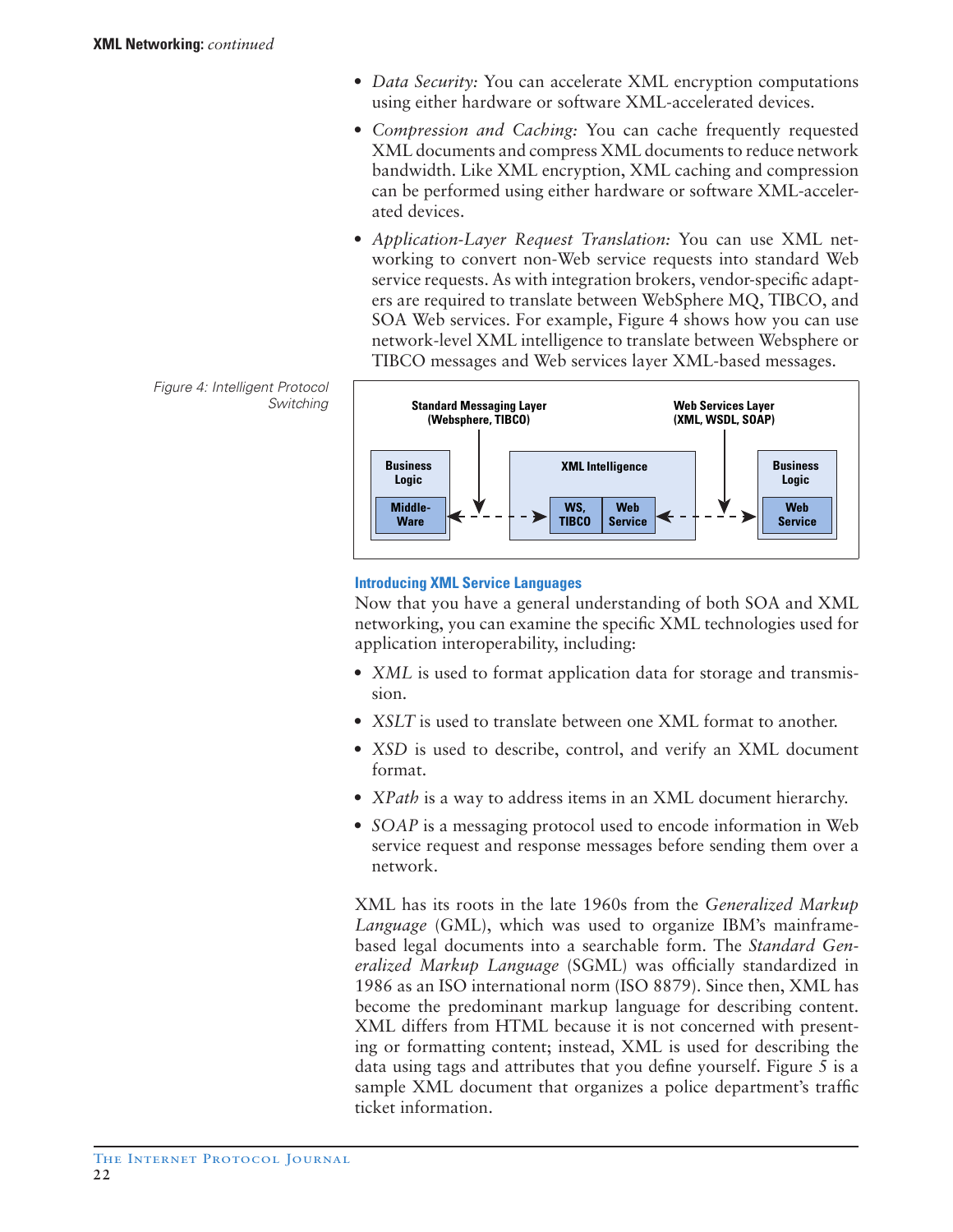Figure 5: A Traffic Ticket XML

#### Example **<?xml version="1.0"?> <dept-tickets> <dept-chief>Greg Sanguinetti"/> <dept-id>12389289/> <ticket id="034567910" code="301"> <offender> <name>John Smith</name> <license-number>10003887</license-number> <plate-number>9AER9876</plate-number> </offender> <offence-date>09/30/2005</offence-date> <location> <state>CA</state> <city>SJ</city> <intersection>West Tasman Dr.-Great America Pkwy.</intersection> </location> <officer> <officer-name>Paul Greene</officer-name> <officer-badge>7652323</officer-badge> <cruiser-plate-number>6TYX0923</cruiser-plate-number> </officer> <description>Failure to stop at red light</description> <fine>100</fine> </ticket> <ticket id="..." code="..."> ... </ticket> <ticket id="..." code="..."> ... </ticket> </dept-tickets>**

The XML in Figure 5 identifies the group of tickets for a police department by the department ID and the department chief's name. This example gives the data for a single traffic ticket as defined by the "ticket" element (or tag); however, you could include as many tickets as you want within the element "dept-tickets." The "ticket" element has two self-explanatory attributes (in dark blue), called "id" and "code," referring to the identification number for the individual ticket and the offense code, respectively. The sub-elements of the "ticket" element are also self-explanatory: "offender," "offence-date," "location," "officer," "description" and "fine."

In order to build a well-formed XML document, you must embrace the data for each element within its respective open and close tags (for example, <ticket>...</ticket>, or <ticket>.../>), properly nest all elements, and make sure all element names are in the proper case. You must also specify the XML version with the "<?xml version="1.0"?>" tag at the beginning of the XML document. HTML is less rigid than XML because it is case-insensitive and most Web browsers will allow you to leave out the close tags of an element. Because XML is very strict about following the correct syntax (that is, by making sure the XML is well-formed), XML processors are much easier to develop than traditional HTML Web browsers.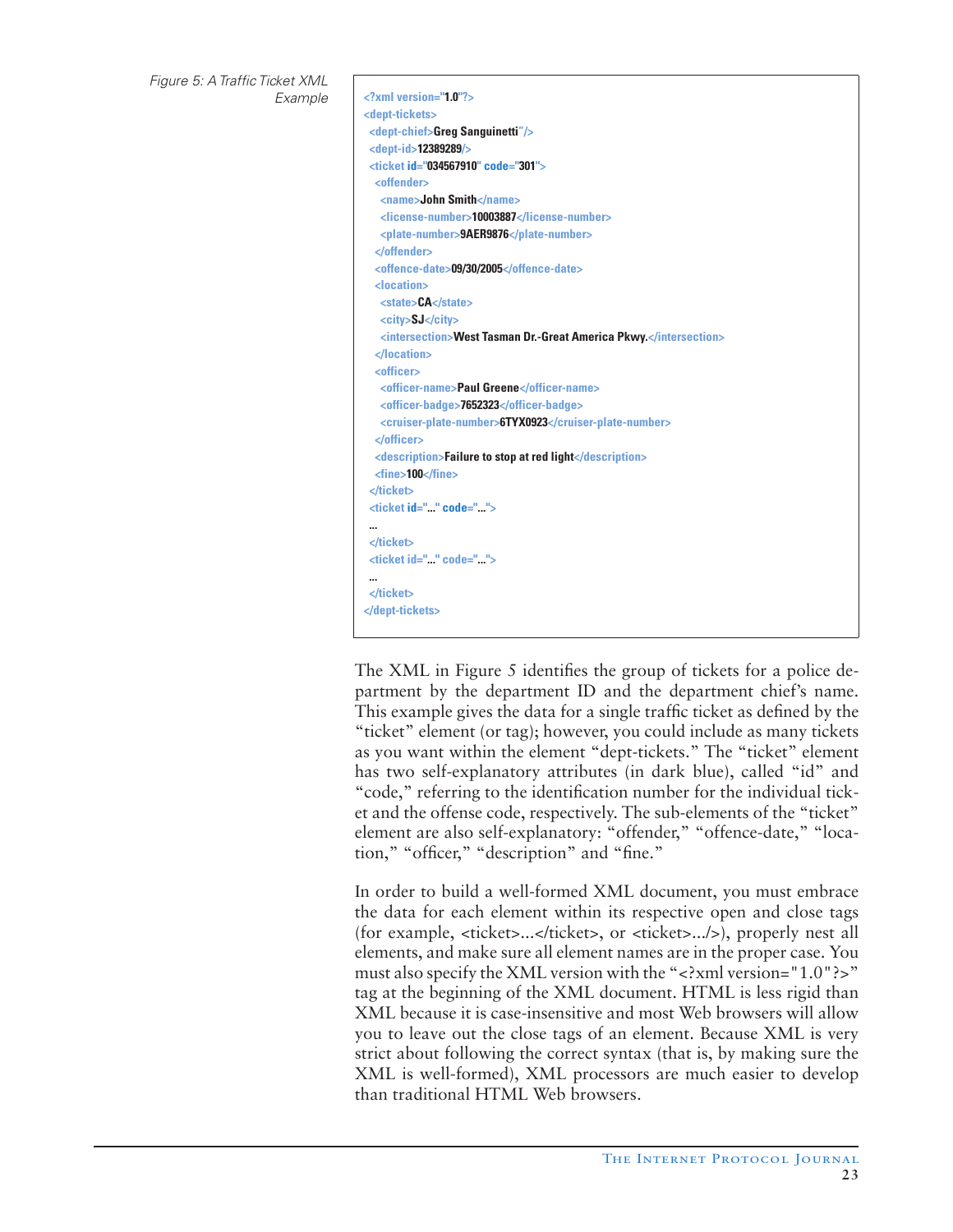To verify that your documents are valid XML, you can check them against XSD files, which define the XML elements and their sequence, as discussed later in this article.

# **Transforming XML Using XSLT**

You can use XSLT to translate one XML-based language into another. For example, you can translate standard XML into HTML. To translate the XML from Figure 5 into HTML for online viewing, you can use the XSLT file in Figure 6.

Figure 6: XSLT Translation – From **XML to HTML** 

| $\langle$ ?xml version="1.0"?>                                                                     |                                                                  |
|----------------------------------------------------------------------------------------------------|------------------------------------------------------------------|
| <xslt:stylesheet version="1.0" xmlns:xsl="http://www.w3.org/1999/XSL/Transform"></xslt:stylesheet> |                                                                  |
| <xslt:template match="/"></xslt:template>                                                          |                                                                  |
| $th$ thtm $ $                                                                                      |                                                                  |
| $<$ body $>$                                                                                       |                                                                  |
| <br><b>&gt;&gt;&gt;Chief: </b> <xslt:value-of select="dept-tickets/dept-chief"></xslt:value-of>    |                                                                  |
| <br><b>Department No: </b> <xslt:value-of select="dept-tickets/dept-id"></xslt:value-of>           |                                                                  |
| $<$ /br>                                                                                           |                                                                  |
| <table border="5"></table>                                                                         |                                                                  |
| $\langle$ -- Output the HTML table headings -->                                                    |                                                                  |
| <th>Ticket Number</th>                                                                             | Ticket Number                                                    |
| <th>Offender's Name</th>                                                                           | Offender's Name                                                  |
| <th>License Number</th>                                                                            | License Number                                                   |
| <th>State of Offense</th>                                                                          | State of Offense                                                 |
| <th>Officer's Name</th>                                                                            | Officer's Name                                                   |
| Output the HTML table data                                                                         |                                                                  |
| <xslt:for-each select="dept-tickets/ticket"></xslt:for-each>                                       |                                                                  |
| <tr></tr>                                                                                          |                                                                  |
|                                                                                                    |                                                                  |
| <td align="center"><xslt:value-of select="@id"></xslt:value-of></td>                               | <xslt:value-of select="@id"></xslt:value-of>                     |
| <td align="left"><xslt:value-of select="offender/name"></xslt:value-of></td>                       | <xslt:value-of select="offender/name"></xslt:value-of>           |
| <td align="center"><xslt:value-of select="offender/license-number"></xslt:value-of></td>           | <xslt:value-of select="offender/license-number"></xslt:value-of> |
| <td align="center"><xslt:value-of select="location/state"></xslt:value-of></td>                    | <xslt:value-of select="location/state"></xslt:value-of>          |
| <td align="left"><xslt:value-of select="officer/officer-name"></xslt:value-of></td>                | <xslt:value-of select="officer/officer-name"></xslt:value-of>    |
| <td align="right">\$<xslt:value-of select="fine"></xslt:value-of></td>                             | \$ <xslt:value-of select="fine"></xslt:value-of>                 |
| $<$ /tr $>$                                                                                        |                                                                  |
|                                                                                                    |                                                                  |
| $<$ /table $>$                                                                                     |                                                                  |
| $<$ /body>                                                                                         |                                                                  |
| $<$ /html $>$                                                                                      |                                                                  |
|                                                                                                    |                                                                  |
|                                                                                                    |                                                                  |

You must use a namespace to differentiate elements among the XMLbased languages that you use in your XML document. As Figure 6 illustrates, the namespace is the string "xslt:", which prefixes all of the XSLT elements. The particular application that parses the document (whether it is your XML device or a standalone XSLT parser<sup>[9]</sup>) will know what to do with the specific elements based on the prefix. For example, an XSLT parser will look for the specific *Universal Resource Indicator* (URI) string constant that the W3C assigned to XSLT (that is, **http://www.w3.org/1999/XSL/Transform**) and perform the intended actions based on the elements in the document.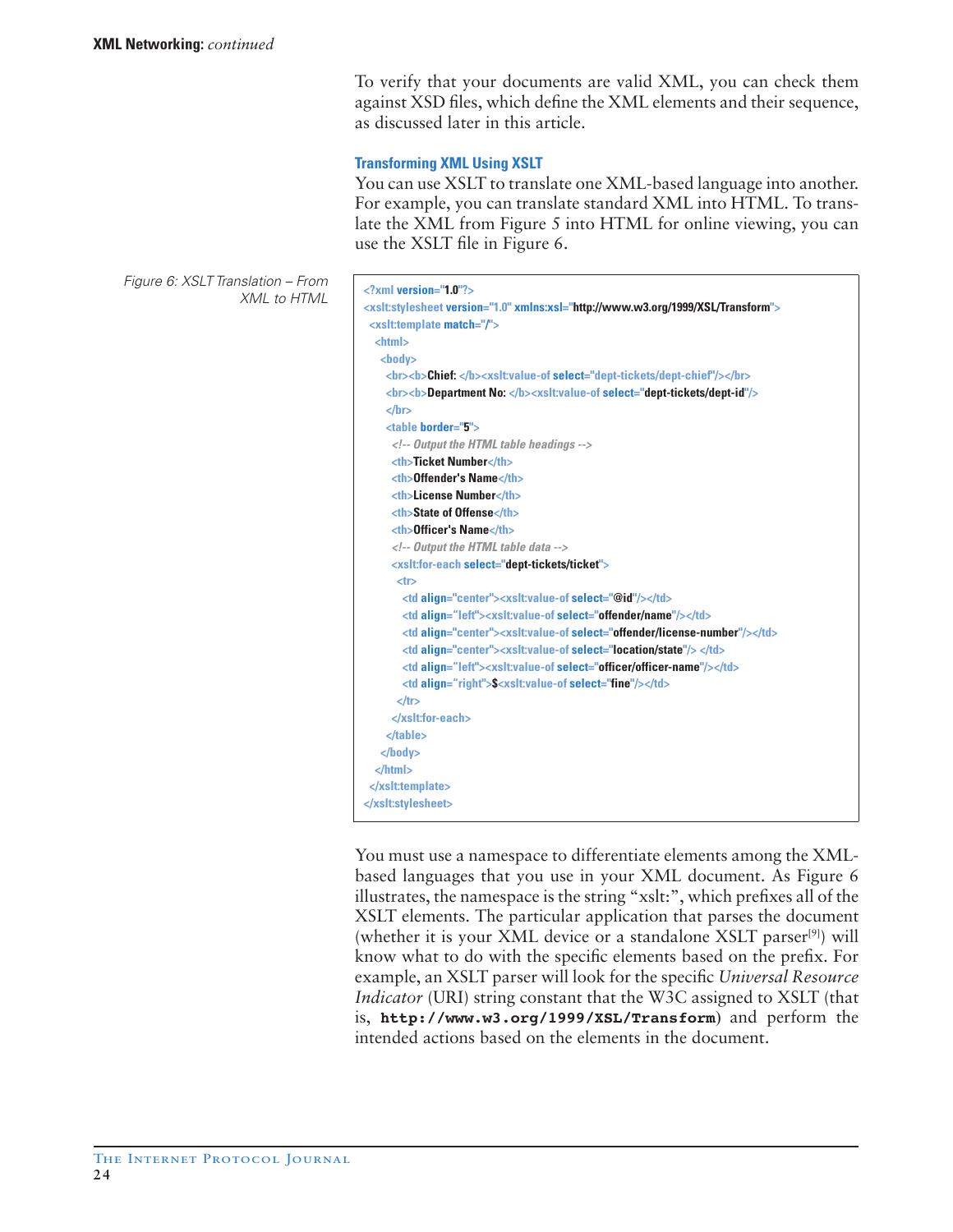XML parsers do not use the URI of the namespace to retrieve a schema for the namespace—it is simply a unique identifier within the document. According to W3C, the definition of a namespace simply defines a two-part naming system (for example, "xslt:for-each") and nothing else. After you define the namespace, the XML parser will understand the elements used within the document, such as "for-each" and "value-of" specified in Figure 6. For XSD documents, you must use a different namespace URI (that is, **http://www.w3.org/2001/ XMLSchema**), as the next section discusses.

When you configure an XSLT parser or XML networking device to apply XSLT to an XML document, the parser starts at the top of the XSLT document by matching the root XML element within the source XML file. For example, the <xslt:template match="/"> element in Figure 6 matches the "dept-tickets" root element from the XML file in Figure 5. The XSLT parser then creates the destination XML document (that is, a well-formed HTML file, in this example) and outputs the <html> and <br/>stody> tags to the new document. The XSLT parser then outputs the HTML table headers and loops through the XML document "ticket" elements, outputting selected items within the columns of the HTML table. The resulting HTML is given in Figure 7 for three sample tickets.

Figure 7: Resulting HTML Table – Source View **<html>**

```
 <body>
   <br><b>Chief: </b>Greg Sanguinetti<br><b>Department No: </b>12389289
   <table border="5">
    <th>Ticket Number</th><th>Offender's Name</th>
    <th>License Plate</th><th>State of Offense</th>
    <th>Officer's Name</th><th>Fine Amount</th> 
    <tr>
    <td>034567910</td><td>John Smith</td><td>10003887</td>
    <td>CA</td><td>Paul Greene</td><td>100</td>
    </tr>
    <tr>
    <td>042562930</td><td>Gerald Rehnquist</td><td>11023342</td>
    <td>CA</td><td>Joel Patterson</td><td>200</td>
    </tr>
   <tr>
    <td>182736493</td><td>Jenny Barker</td><td>47281938</td>
    <td>CA</td><td>Emily Jones</td><td>120</td>
   </tr>
   </table>
 </body>
</html>
```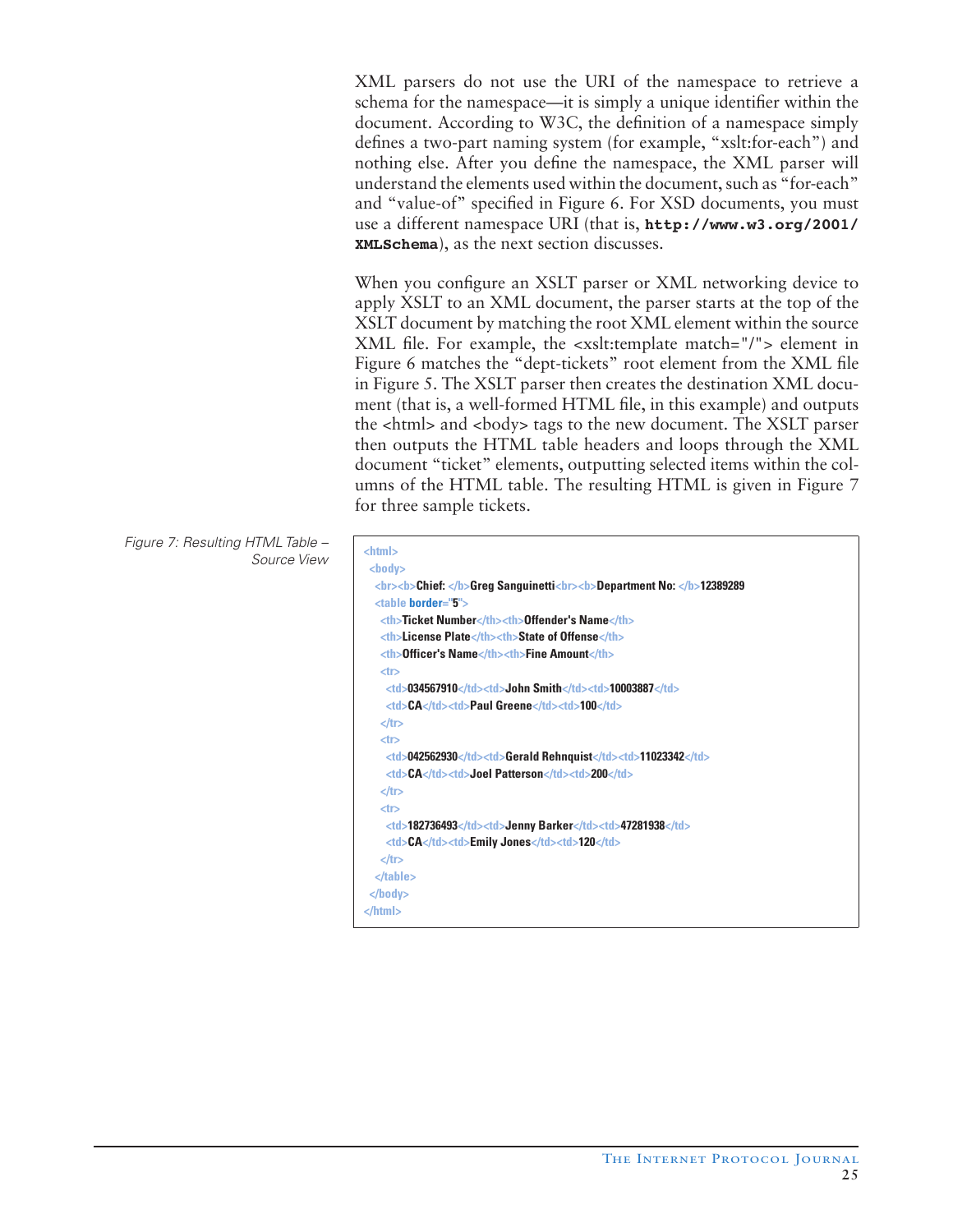Figure 8: Resulting HTML Table – Browser View

|           | <b>Ticket Number   Offender's Name   License Plate   State of Offense   Officer's Name   Fine Amount  </b> |          |    |                    |     |
|-----------|------------------------------------------------------------------------------------------------------------|----------|----|--------------------|-----|
| 034567910 | John Smith                                                                                                 | 10003887 | СA | Paul Greene        | 100 |
| 042562930 | Gerald Rehnquist 11023342                                                                                  |          | CA | Joel Patterson     | 200 |
| 182736493 | Jenny Barker                                                                                               | 47281938 | CA | <b>Emily Jones</b> | 120 |

Figure 8 illustrates the resultant HTML table that clients would see

within a Web browser after the XSLT translation takes place.

#### **Verifying XML Using XSD**

Because you can customize the structure and tags within an XML document, you should verify its syntax using XSDs. The XSD file in Figure 9 verifies the XML document given previously in Figure 5.

Figure 9: XSD File for Validating Traffic Ticket XML **<?xml version="1.0"?>**

```
<xsd:schema xmlns:xsd="http://www.w3.org/2001/XMLSchema">
 <xsd:element name="dept-tickets">
  <xsd:complexType>
   <xsd:sequence>
    <xsd:element name="dept-chief"/>
    <xsd:element name="dept-id"/>
    <xsd:element name="ticket" maxOccurs="unbounded">
     <xsd:complexType>
      <xsd:sequence>
       <xsd:element name="offender">
        <xsd:complexType>
         <xsd:sequence>
          <xsd:element name="name"/>
           <xsd:element name="license-number"/>
          <xsd:element name="plate-number"/>
         </xsd:sequence>
        </xsd:complexType>
       </xsd:element>
       <xsd:element name="offence-date"/>
       <xsd:element name="location">
 …
       </xsd:element>
       <xsd:element name="officer">
       </xsd:element>
       <xsd:element name="description"/>
       <xsd:element name="fine"/>
      </xsd:sequence>
      <xsd:attribute name="id"/>
      <xsd:attribute name="code"/>
     </xsd:complexType>
    </xsd:element> 
    </xsd:sequence>
  </xsd:complexType>
 </xsd:element>
</xsd:schema>
```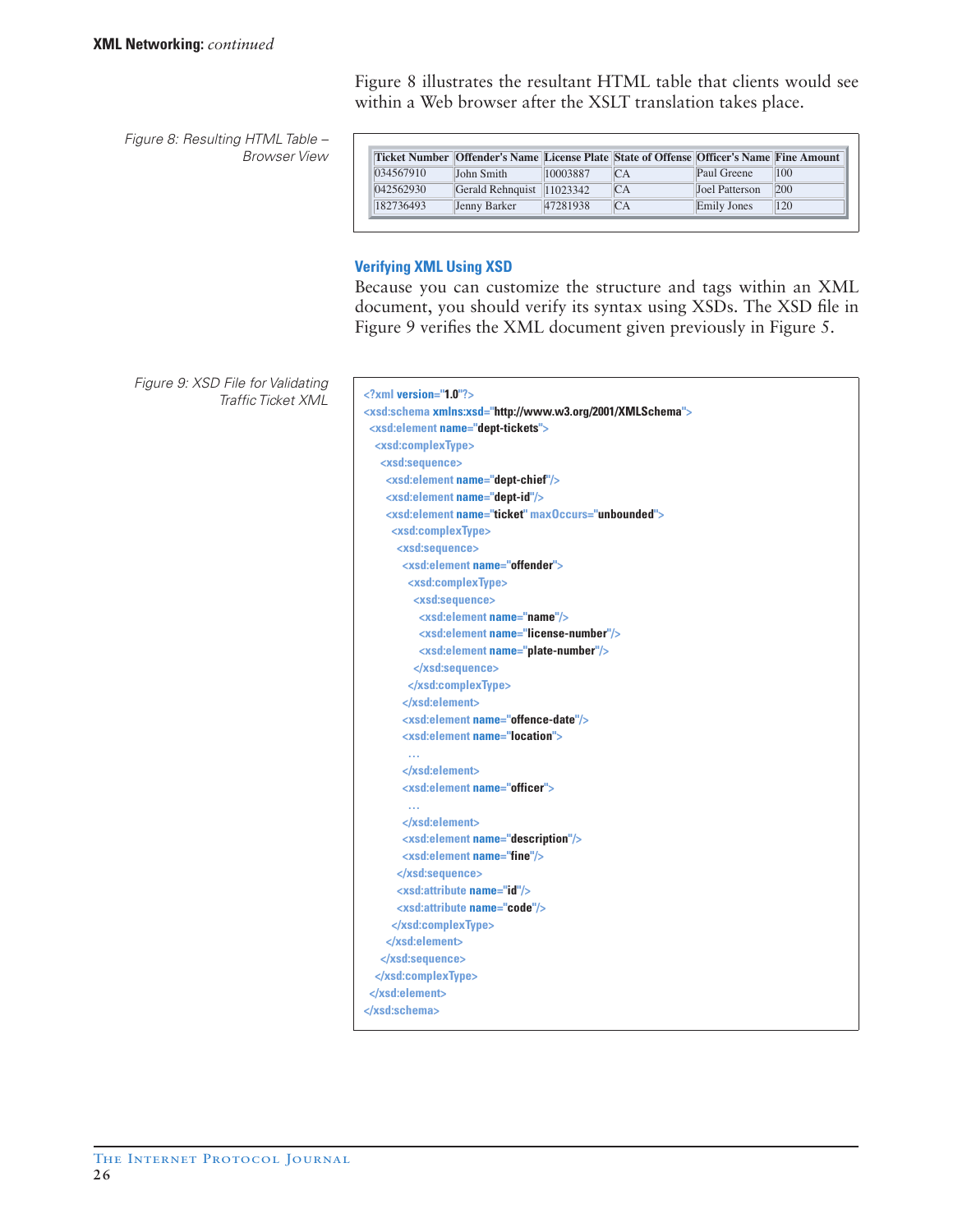You must define an XSD namespace with the URI "**http://www. w3.org/2001/XMLSchema**" and prefix all the XSD elements that you use in the XSD file, such as "element," "complex-type," and "attribute," with this namespace. At the top of your XSD file, you must specify the root XML element; the remaining elements within your XML document can be defined within the root element. Using the "complex-type" XSD element, you can specify elements that contain child elements (in contrast, "simple-type" indicates that the element does not contain any child elements). In this example, the "dept-tickets" element may contain a sequence of one or more child elements (as represented by the <xsd:sequence> element), including "deptchief," "dept-id," and any number of element "ticket."

# **Routing Messages Using XPATH**

XPATH was developed primarily to be used with XSLT to transform the XML tags within an XML document based on the path of the data. Previously, in Figure 6, you saw how to select the entire list of tickets using the XSLT "select" attribute:

# **xsl:value-of select="dept-tickets/ticket"**

However, within an XML network, you can also use XPATH to search within an XML document to route XML messages based on the values of the document data. For example, a state government may need the headquarters police department to route unpaid tickets that are within a tolerable threshold amount to the motor vehicle department for processing—there, the driver's license can be suspended until the ticket is paid. However, those unpaid tickets that exceed a maximum threshold amount must be routed to the court service government department for processing. The court may decide to press further charges, depending on the driver's previous driving record. Additionally, severe infractions, such as drunken or reckless driving, must be routed automatically to the court, regardless of whether the ticket is paid or not. The XPATH expression "dept-tickets/ticket" given previously returns the entire list of traffic tickets. Alternatively, if you want only the unpaid tickets with a fine value of greater than \$100, you could use the XPATH expression:

# **dept-tickets/ticket[@paid='no' and fine>100]**

The XPATH symbol "@" here indicates that an attribute is being selected, and not an element. To select tickets with codes 309 and 310 (that is, fictitious codes for severe infractions), you can use the following XPATH expression:

# **dept-tickets/ticket[@code=309 or @code=310]**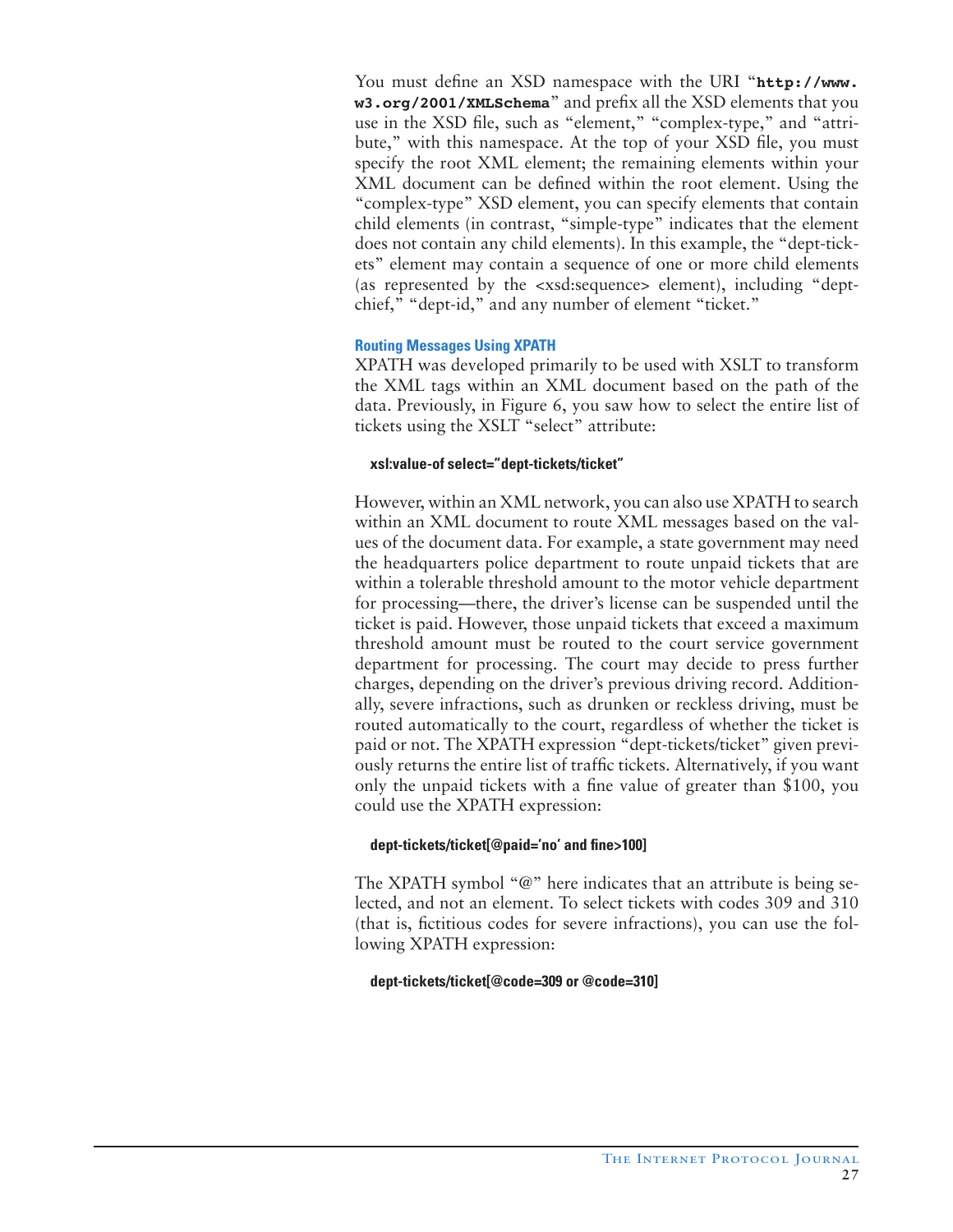# **Using SOAP Web Services**

SOAP provides a standard way to send transaction information over TCP/IP application protocols, such as HTTP. For example, you could create a SOAP request-response operation over HTTP for exchanging traffic ticket information between two applications. As Figure 10 illustrates, the requesting client application sends a "getFineRequest" message to the server, which in turn responds with the appropriate fine amount within a "getFineResponse" message.

Figure 10: A Sample SOAP Request-Response Operation **Client Request :**

| POST /getticketfine HTTP/1.1                                                          |
|---------------------------------------------------------------------------------------|
| Host: www.example.com                                                                 |
| Content-Type: application/soap+xml;                                                   |
| $\langle$ ?xml version="1.0"?>                                                        |
| <soap:envelope< td=""></soap:envelope<>                                               |
| xmlns:soap="http://www.w3.org/2001/12/soap-envelope"                                  |
| soap:encodingStyle="http://www.w3.org/2001/12/soap-encoding">                         |
| <soap:body></soap:body>                                                               |
| <tn:getfinerequest xmlns:tn="http://example.com/getticketfine"></tn:getfinerequest>   |
| <tn:ticket-id>034567910</tn:ticket-id>                                                |
| $\langle$ tn:getFineRequest>                                                          |
|                                                                                       |
|                                                                                       |
| <b>Server Response:</b>                                                               |
| <b>HTTP/1.1 200 OK</b>                                                                |
| Content-Type: application/soap+xml;                                                   |
| $\langle$ ?xml version="1.0"?>                                                        |
| <soap:envelope< td=""></soap:envelope<>                                               |
| xmlns:soap="http://www.w3.org/2001/12/soap-envelope"                                  |
| soap:encodingStyle="http://www.w3.org/2001/12/soap-encoding">                         |
| <soap:body></soap:body>                                                               |
| <tf:getfineresponse xmlns:tf="http://example.com/getticketfine"></tf:getfineresponse> |
| <tf:fine>100</tf:fine>                                                                |
|                                                                                       |
|                                                                                       |
|                                                                                       |

You encapsulate each SOAP message within the "Envelope" SOAP element. Within Envelope, you need to prefix the SOAP elements with the SOAP namespace, called "soap:" in this example, which you define as an attribute within Envelope. The "encodingStyle" attribute of the Envelope element defines the data types in the SOAP document. You must also define a custom namespace (that is, "tf," which stands for "ticket-fine"), with which you prefix all the application-specific elements.

To define the structure of the SOAP Web service running within your applications, you can use WSDL, which you develop so that your clients know the exact specification of the services that they can request, the types of responses they should expect to receive, and the protocols (for example, SOAP or HTTP) with which they should send messages.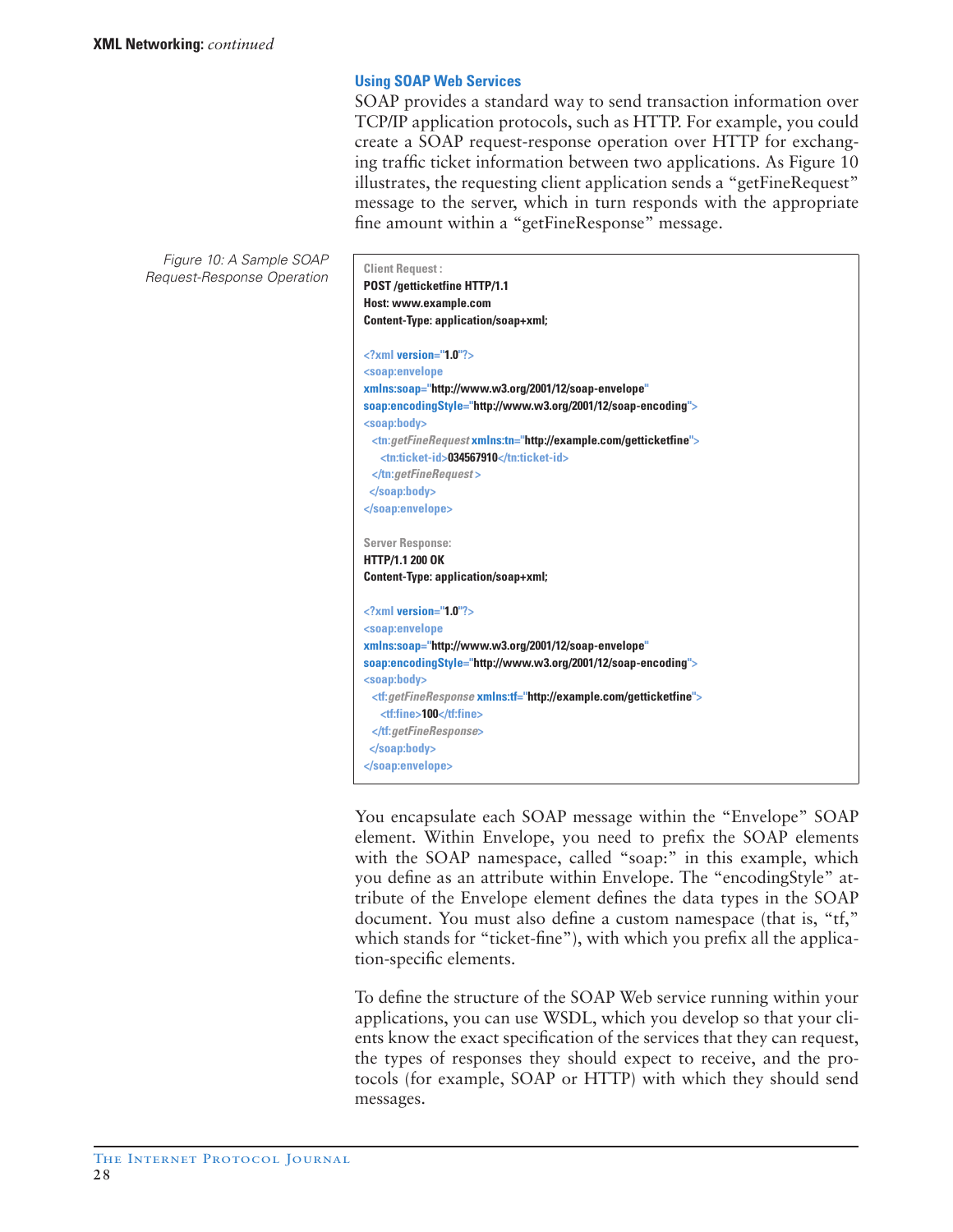For example, you can publish the WSDL to your clients, who may not be aware of the messages available within your Web services layer. The clients can retrieve the WSDL file and send the appropriate SOAP messages to the SOAP Web service running on your application. To publish the WSDL file to your clients, you can use a publicly available *Universal Description, Discovery and Integration* (UDDI) registry, such as XMethods<sup>[10]</sup>, or you could create your own UDDI registry[11].

WSDL uses XSD to define your SOAP application data types. For example, for one application to request a fine amount (of XSD type xs: integer) for a given ticket ID (of XSD type xs:string) from your SOAP Web service called "ticketFineService," you could use the WSDL in Figure 11.

Figure 11: WSDL for SOAP Request-Response Operation **<?xml version="1.0"?>**

```
<definitions name="TicketInfo" 
targetNamespace="http://example.com/ticketinfo.wsdl"
xmlns:tns="http://example.com/ticketinfo.wsdl"
xmlns:soap="http://schemas.xmlsoap.org/wsdl/soap/" 
xmlns="http://schemas.xmlsoap.org/wsdl/"> 
 <message name="getFineRequest">
  <part name="ticket-id" type="xs:string"/>
 </message>
 <message name="getFineResponse">
  <part name="value" type="xs:integer"/>
 </message>
 <porttype name="ticketFine">
  <operation name="getTicketFine">
   <input message="tns:getFineRequest"/>
   <output message="tns:getFineResponse"/>
  </operation>
 </porttype>
 <binding name="ticketBinding" type="ticketFine">
  <soap:binding transport="http://schemas.xmlsoap.org/soap/http"/>
   <operation name="getTicketFine">
   <soap:operation soapAction="getTicketFine"/>
   <input>
    <soap:body use="encoded"/>
    </input>
    <output>
     <soap:body use="encoded"/>
   </output>
   </operation>
 </binding>
 <service name="ticketFineService">
  <documentation>WSDL File for ticketFineService</documentation>
  <port name="ticketFine" binding="ticketBinding">
   <soap:address location="http://example.com/getticketfine"/>
  </port>
 </service> 
</definitions>
```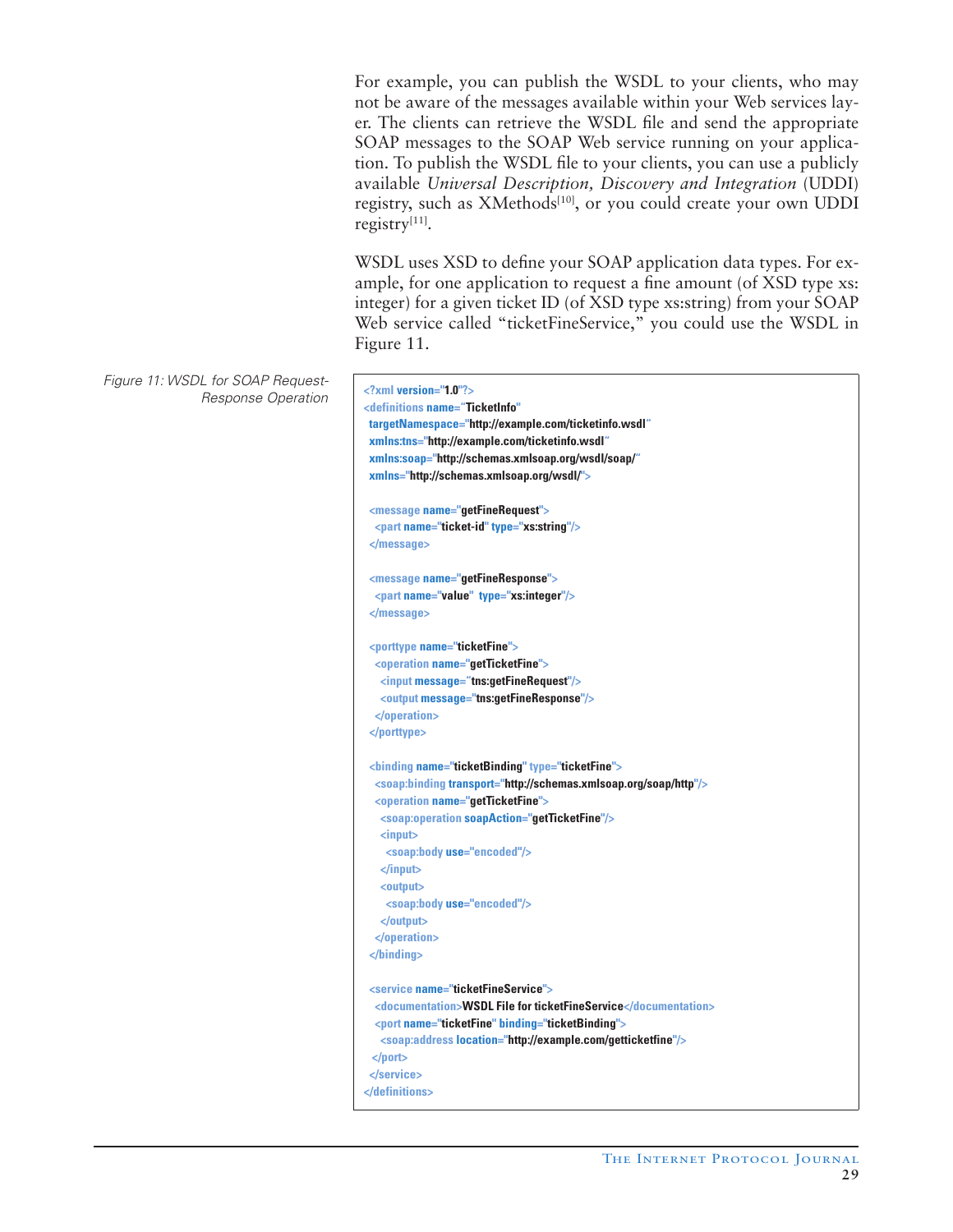You start your WSDL file by declaring all the required namespaces. In order for the WSDL file to refer to element names that are defined within the same file (for example, "tns:getFineRequest" within the "porttype" element), you must use the "targetNamespace" element to define a custom URI that your custom namespace uses (that is, "tns," meaning "this name space").

You define the WSDL namespace for SOAP-specific elements with *xmlns: soap=http://schemas.xmlsoap.org/wsdl/soap.* For WSDL-only elements, you can use the default namespace *xmlns= http://schemas. xmlsoap.org/wsdl/.* Note that elements within the file that do not have a prefix use the default namespace.

After you create the namespaces for the WSDL file, you can then create the two messages for the transaction, "getFineRequest" and "getFineResponse," using WSDL "message" elements. WSDL ports create the request-response transaction flow using the "operation" element, by specifying which message is the request (input) and which is the response (output). After you define the transaction, you must bind it to SOAP with WSDL using the WSDL "binding" element. Additionally, to set the transport to HTTP, you must use the "binding" SOAP-specific element. You then link the operation you created previously within the WSDL "port-type" element to SOAP using the "operation" subelement within the parent "binding" element.

If you set the "use" element to "encoding," you do not need to use an XSD "type" attribute for defining SOAP data types in your SOAP messages. However, you must specify the "encodingStyle" URI to **http://www.w3.org/2001/12/soap-encoding**, as you learned previously in Figure 10. Otherwise, if you set "use" to "literal," then you would need to use the *type="xsd:string"* attribute in Figure 10 within the "tn:ticket-id" element when sending a request.

To define the SOAP Web service, you must use the WSDL "service" element. The SOAP element "address" within this element is the location where SOAP clients can send the "getTicketFine" requests, as Figure 10 illustrates.

# **Hardware vs. Software XML Acceleration**

To help you understand the difference between hardware and software XML acceleration, Figure 12 illustrates a typical multilevel computer architecture<sup>[12]</sup>. The highest level is where you would typically program your applications. When you compile your application, the compiler would typically "assemble" your various objects into assembly language prior to generating the machine-level code. This machine code is what is normally stored in an ".exe" file, which only your operating system can understand. When you execute the ".exe" at run time, the operating system converts the machine-level code into microcode, which the digital logic level within the CPU hardware can execute directly.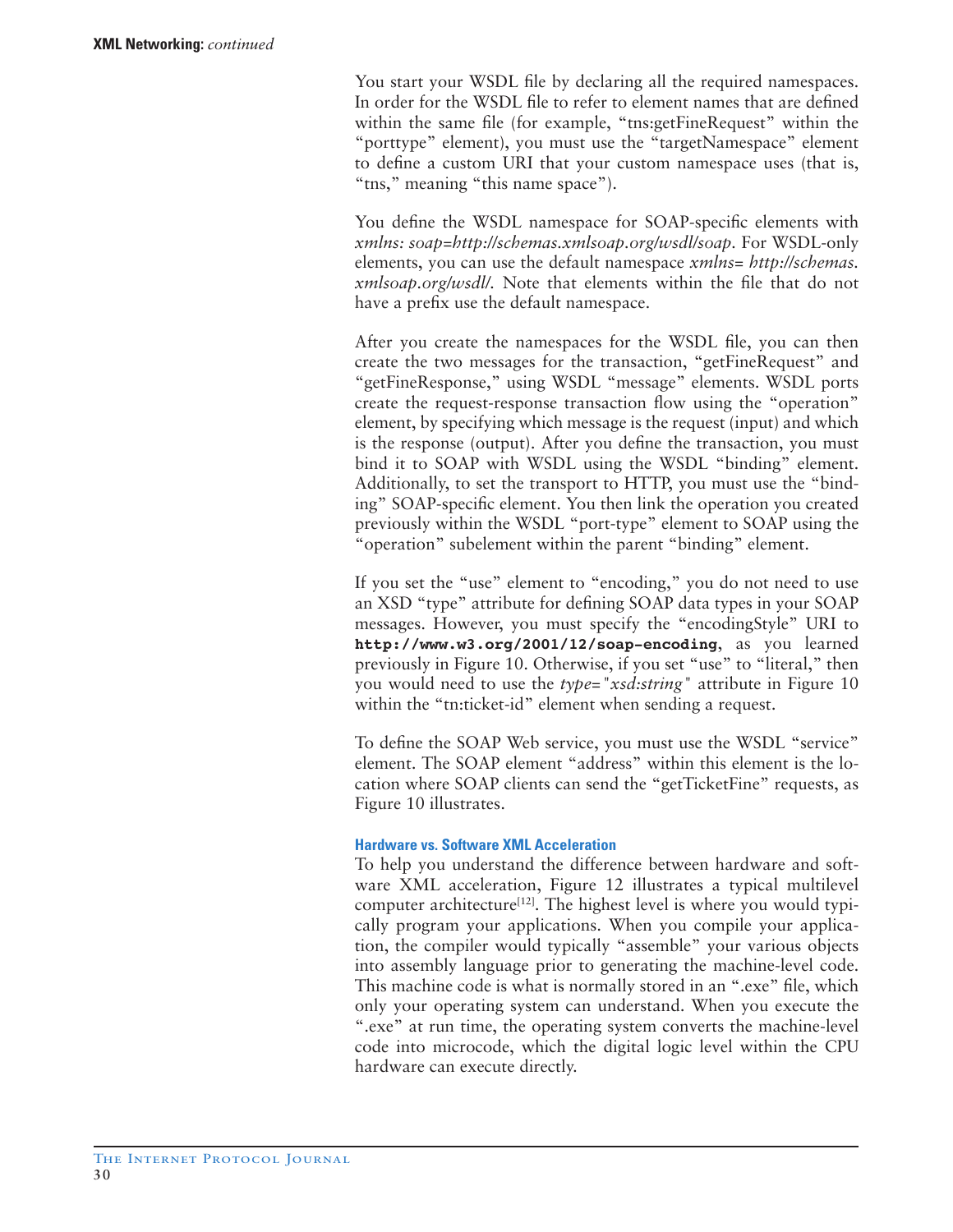Figure 12: A Multilevel Computer **Architecture** 



Examples of software-based network applications in the past that have transitioned to hardware acceleration include IP routing, encryption, firewalling, caching, and load balancing. XML networking is also a recent candidate for hardware acceleration; it is available by XML vendors that use XML *Application-Specific Integrated Circuits*  (ASICs) or *Field Programmable Gate Arrays* (FPGAs) in their products<sup>[13]</sup>. By programming the digital logic layer with the necessary circuits to perform intensive XML computations such as XSLT transformation, XML encryption, and XML schema validation, you can drastically increase the performance of the hardware platform.

However, some vendors have also found clever ways of accelerating XML computations on general-purpose hardware. Accelerating XML in software requires bypassing the additional machine-level step at run time. By "compiling" XML-based language instructions directly into microcode at the micro-architectural level, you can introduce XML computations to the underlying hardware directly at run time. That is, executing XML microcode at the digital logic level bypasses additional processing at the operating system "machine" level.

# **Summary**

When a technology matures as a software agent running within an application, the need often arises to move the agent's functions to the network. Indeed, this was the case with numerous software-based technologies of the past, such as IP routing, encryption, stateful firewall filtration, and server load balancing.

To facilitate the interoperability of diverse applications, SOA was developed as a prescription to complexity problems faced by commonly used distributed-object technologies. As SOA matures, the need to introduce XML-based functions to the network will grow. In order to streamline the responsibilities of an SOA-based application, you can transition your XML technologies, such as XML translation, validation, and security, from within the application to an XML-enabled network.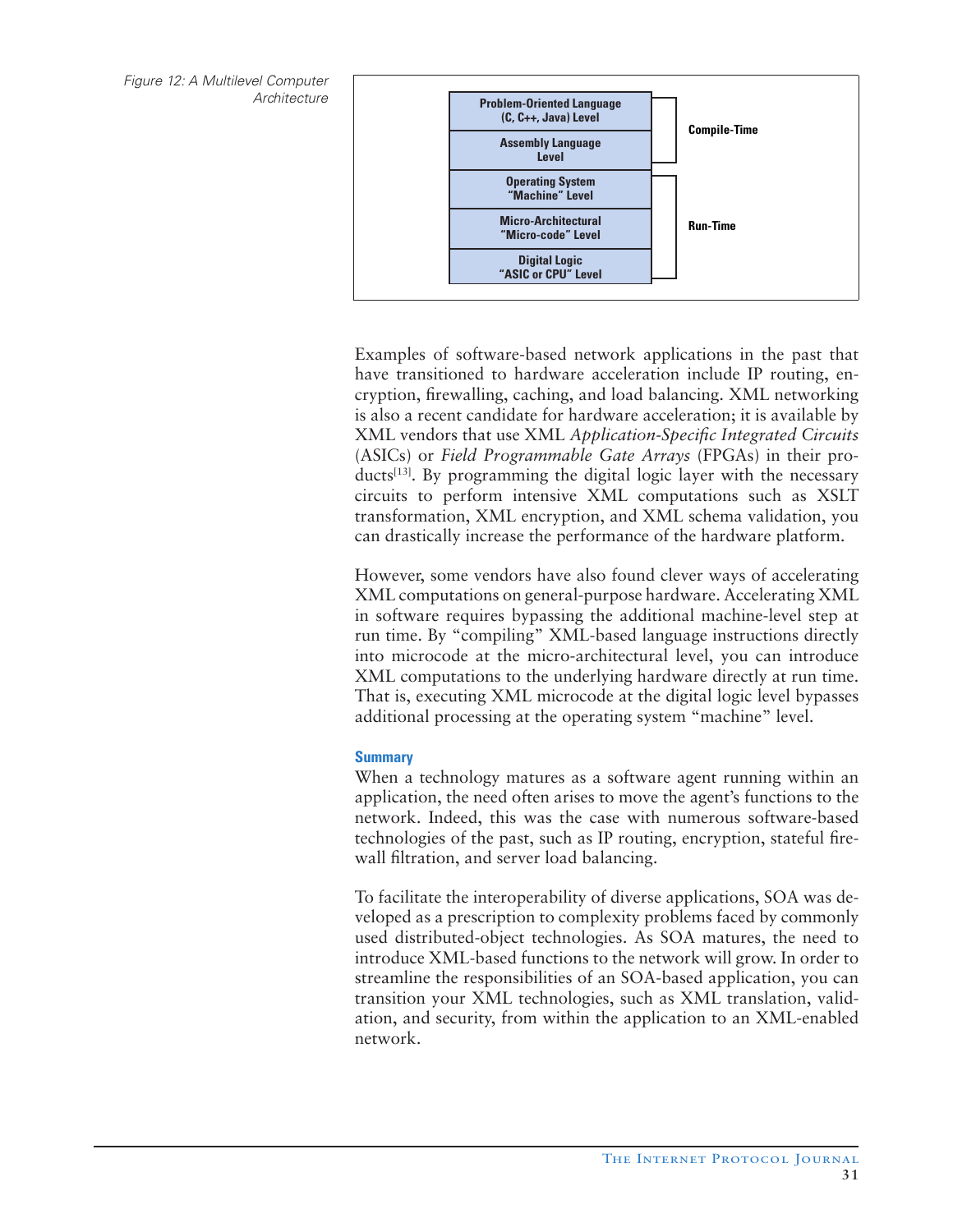# **For Further Reading**

- [1] Hao He, "What Is Service-Oriented Architecture?" O'Reilly, September 30, 2003, **http://webservices.xml.com/pub/a/ws/2003/09/30/soa.html**
- [2] Werner Vogels, "Web Services Are Not Distributed Objects," Computing in Science and Engineering, November-December 2003, **http://computer.org/internet/**
- [3] Christophe Deleuze, "Content Networks," *The Internet Protocol Journal,* Volume 7, Number 2, June 2004.
- [4] "SOAP Version 1.2 Part 0: Primer," W3C Recommendation, 24 June 2003, **http://www.w3.org/TR/2003/REC-soap12-part0-20030624/**
- [5] "Web Services Description Language (WSDL) Version 2.0 Part 0: Primer," W3C Working Draft, 3 August 2005, **http://www.w3.org/TR/2005/WD-wsdl20-primer-20050803/**
- [6] "XML Schema Part 0: Primer Second Edition," W3C Recommendation, 28 October 2004, **http://www.w3.org/TR/xmlschema-0/**
- [7] "XSL Transformations (XSLT), Version 2.0," W3C Recommendation, 16 November 1999, **http://www.w3.org/TR/xslt**
- [8] "XML Path Language (XPath) Version 1," W3C Recommendation, 16 November 1999, **http://www.w3.org/TR/xpath**
- [9] **www.xmlspy.com**
- [10] **www.xmethods.net**
- [11] **www.uddi.org**
- [12] Andrew S. Tanenbaum, *Structured Computer Organization,*  (5th edition), ISBN 978-0131485211, Prentice Hall, 2005.
- [13] Michael John Sebastian Smith, *Application-Specific Integrated Circuits,* ISBN 978-0201500226, Addison-Wesley, June 1997.

SILVANO DA ROS currently works as a networking consultant in Toronto and has worked previously as a Systems Engineer for Cisco Systems. He is the author of *Content Networking Fundamentals,* published by Cisco Press. He holds a Bachelor of Computer Science and a Masters of Engineering (in Internetworking) from Dalhousie University. E-mail: **sdaros@sympatico.ca**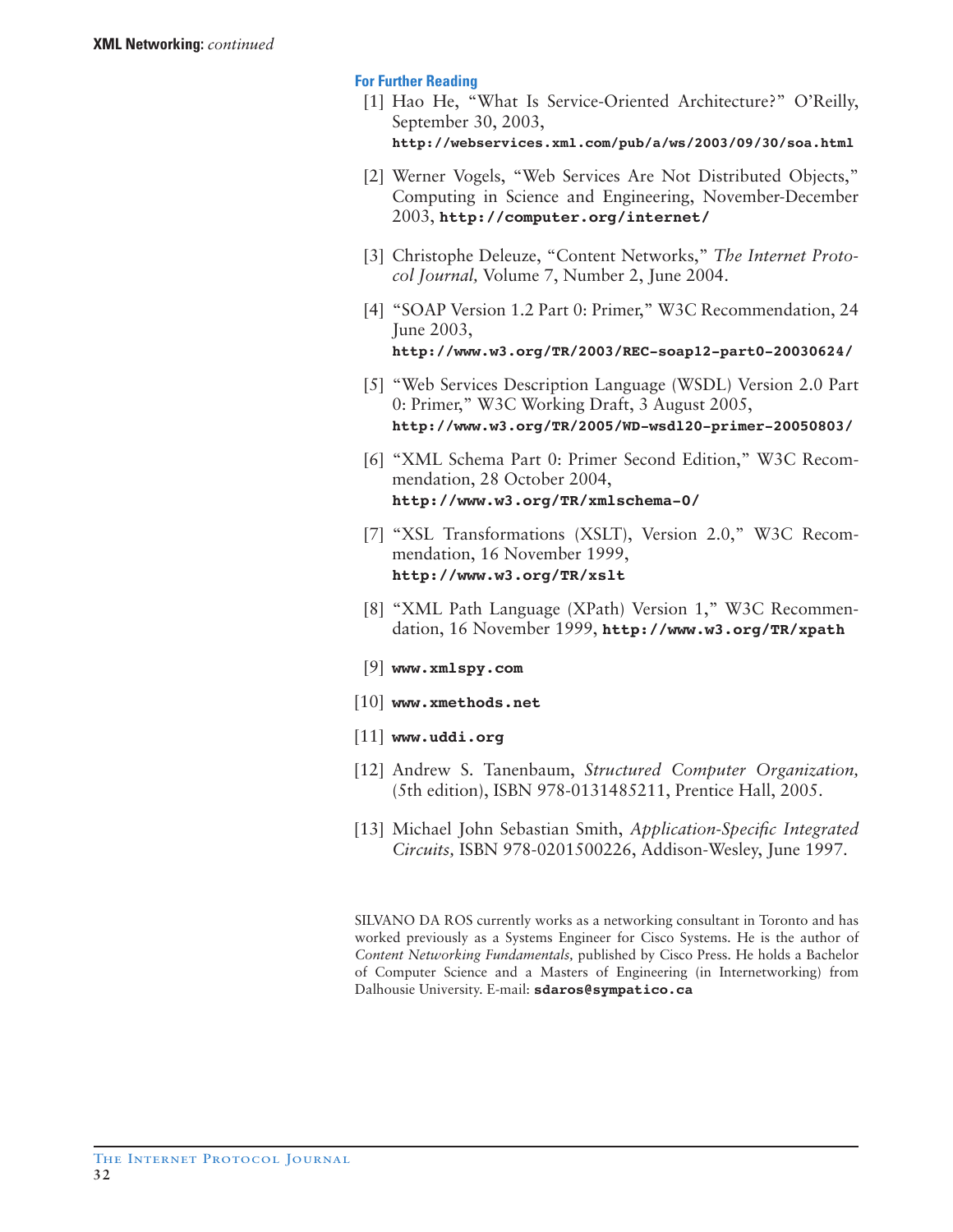# **Letters to the Editor**

#### **Time to Live**

As I read the very fine article entitled "IPv6 Internals" (IPJ Volume 9, No. 3, September 2006), I was prompted to review the history of the *Time to Live* (TTL) as discussed in section 5.3.1 of RFC 1812. Being gray of head, little facts from other eras come quickly to mind. The *Xerox Network Systems* (XNS) Internet Transport on which Novell Netware was based required that no router ever store a packet in queue longer than 6 seconds. Requirements of RFC 791 were also softened in RFC 1812; rather than *requiring* the TTL to be decremented at least once and additionally once per second in queue, that document requires that the TTL be treated as a hop count and—reluctantly—reduces the treatment of TTL as a measure of time to a suggestion.

The reason for the change is the increasing implementation of higher-speed lines. A 1,500-byte datagram occupies 12,000 bits (and an asynchronous line sends those as 15,000 bits), which at any line speed below 19.2 kbps approximates or exceeds 1 second per datagram. Any time there are several datagrams in queue, the last message in the queue is likely to sit for many seconds, a situation that in turn can affect the behavior of TCP and other transports. However, 56-kbps lines became common in the 1980s, and T1 and T3 lines became common in the 1990s. Today, hotels generally offer Ethernet to the room; we have reports of edge networks connected to the Internet at 2.5 Gbps, and residential broadband in Japan and Europe at 26 Mbps per household. At 56 kbps, a standing queue of five messages is required to insert a 1-second delay, and at T1 it requires a queue depth of more than 100 messages. At higher speeds, the issue becomes less important.

That is not to say that multisecond queues are now irrelevant. Although few networks are being built today by concatenating asynchronous links, in developing countries—and on occasion even in hotels here in Santa Barbara, California—people still use dialup lines. In Uganda, some networks that run over the instant messaging capacity of GSM [*Global System for Mobile Communications*], which is to say using 9,600-bps datagrams, have been installed under the supervision of Daniel Stern and UConnect.org (**www.uconnect.org**). Much of the world still measures *round-trip times* (RTTs) in seconds, and bit rates in tens of kbps.

The TCP research community, one member of which recently asked me whether it was necessary to test TCP capabilities below 2 Mbps, and the IETF community in general would do well to remember that the ubiquity of high bandwidth in Europe, North America, Australia, and Eastern Asia in no sense implies that it is available throughout the world, or that satellite communications and other long-delay pipelines can now be ignored.

> *—Fred Baker, Cisco Systems* **fred@cisco.com**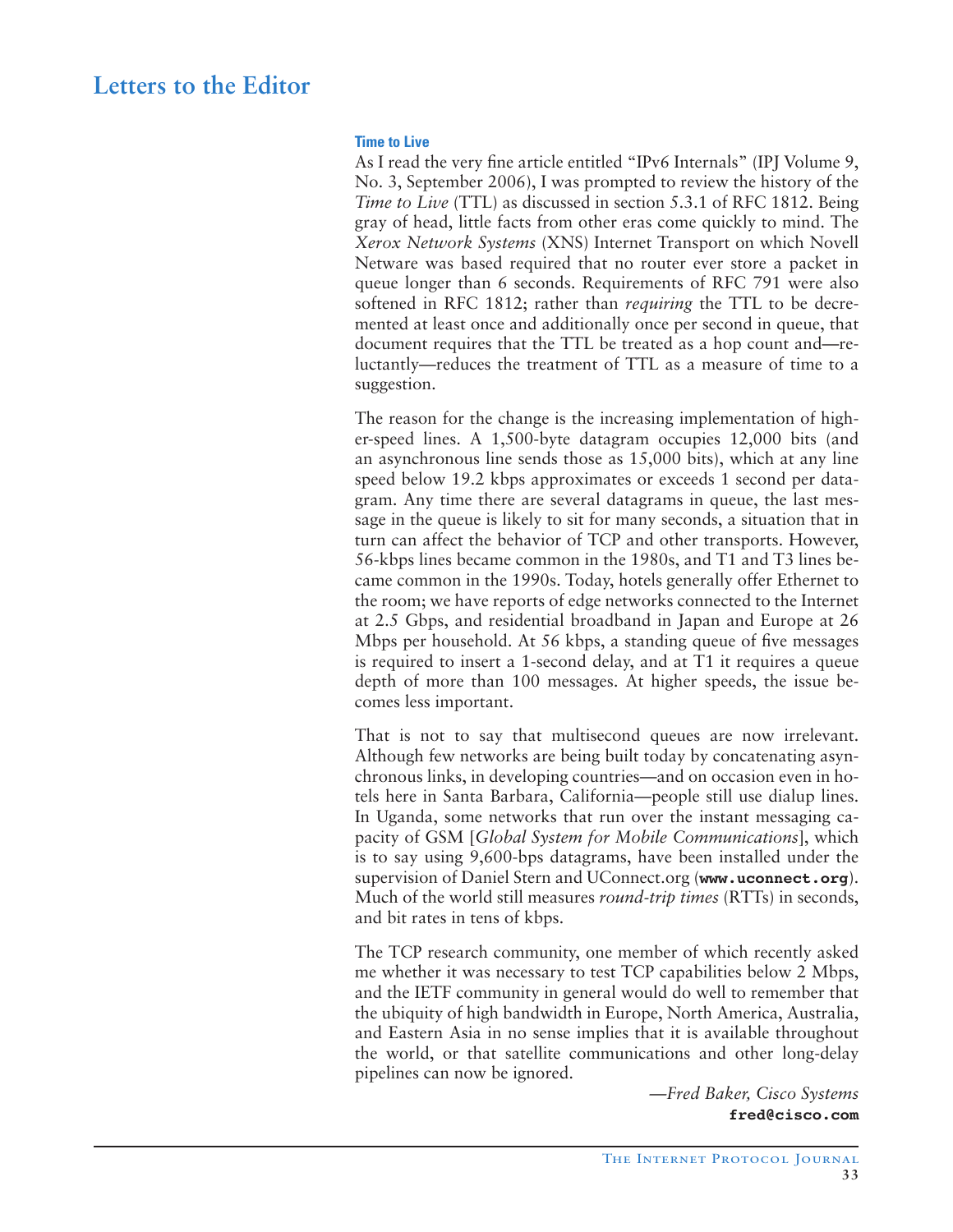# *The author responds:*

Although to the casual observer the evolution of the Internet seems one of continuously increasing speed and capacity, reality is slightly different. The original ARPANET used 50-kbps modems in the late 1960s. In the next three decennia or so, the maximum bandwidth of a single link increased by a factor 200,000 to 10 Gbps. Interestingly enough, the minimum speed used for Internet connections went down to a little under 10 kbps, so where once the ARPANET had a uniform link speed throughout the network, the difference between the slowest and the fastest links is now six orders of magnitude. The speed difference between a snail and a supersonic fighter jet is only five orders of magnitude. Amazingly, the core protocols of the Internet—IP and TCP—can work across this full speed or bandwidth gamut, although changes were made to TCP to handle both extremes better, most notably in RFCs 1144 and 1323.

Even though I don't think keeping track of the time that packets are stored in buffers, as suggested in the original IPv4 specification, makes much sense even in slow parts of the network, Fred makes a good point: many Internet users still have to deal with speeds at the low end of the range; some of us only occasionally when connecting through a cellular network, others on a more regular basis. Even in Europe and the United States many millions of Internet users connect through dialup. For someone who is used to having always-on multimegabit connectivity, going back to 56 kbps or worse, 9,600 bps can be a bizarre experience. Many of today's Websites are so large that they take minutes to load at this speed. Connecting to my mail server using the *Internet Mail Access Protocol* (IMAP) takes 15 minutes. And one of my favorite relatively new applications, podcasting, becomes completely unusable: downloading a 50-minute audio program takes hours at modem speeds.

And that's all IPv4. It is possible to transport IPv6 packets over the *Point-to-Point Protocol* (PPP) that is used for almost all low-speed connections, but in practice this isn't workable because there are no provisions for receiving a dynamic address from an ISP [*Internet Service Provider*]. With IPv4, Van Jacobson did important work to optimize TCP/IP for low-speed links (RFC 1144). By reducing the *Maximum Transmission Unit* (MTU) of the slow link and compressing the IP and TCP headers, it was possible to achieve good interactive response times by avoiding the situation where a small packet gets stuck between a large packet that may take a second or more to transmit over a slow link while at the same time reducing the header overhead. Although the IETF has later done work on IPv6 header compression, it doesn't look like anyone has bothered to implement these techniques, and the minimum MTU of 1,280 bytes creates significant head-of-line blocking when IPv6 is used over slow links.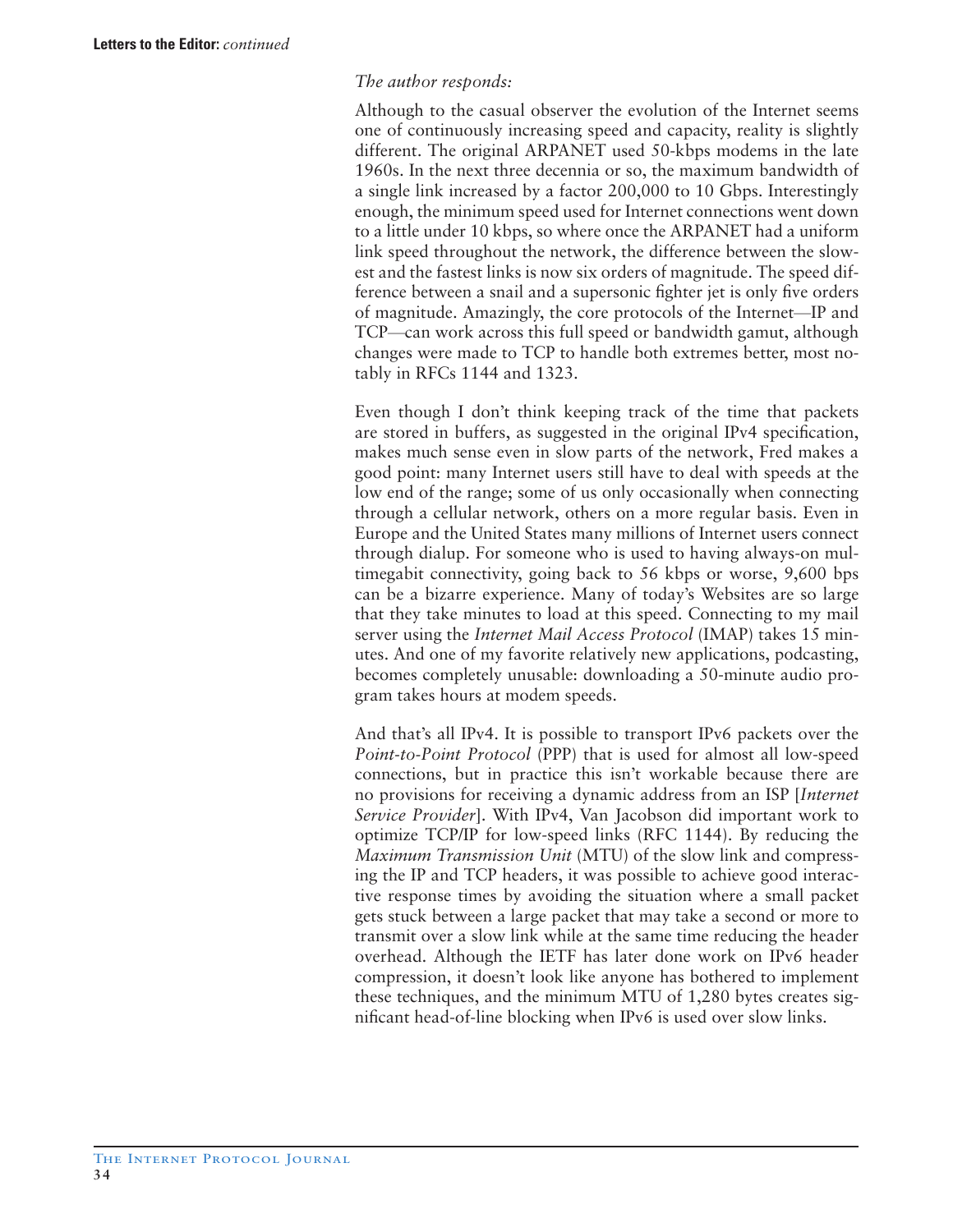Another example where low bandwidth considerations are ignored is the widespread practice of enabling RFC 1323 TCP high-performance extensions for all TCP sessions. RFC 1323 includes two mechanisms: a window scale factor that allows much larger windows in order to attain maximum performance over high-bandwidth links with a long delay, and a timestamp option in the TCP header that allows for much more precise round-trip time estimations. With these options enabled, every TCP segment includes 8 extra bytes with timestamp information. In addition to increasing overhead, the timestamp option introduces an unpredictable value into the TCP header that makes it impossible to use header compression, thereby negating the usefulness of RFC 1144. To add insult to injury, almost no applications allocate enough buffer space to actually use the RFC 1323 mechanisms.

Moral of the story for protocol designers and implementers: spend some time thinking about how your protocol works over slow links. You never know when you'll find yourself behind just such a link.

> *—Iljitsch van Beijnum* **iljitsch@muada.com**

# **Gigabit TCP and MTU Size**

I appreciated Geoff Huston's thorough description about the current obstacles and research involving Gigabit TCP (IPJ, Volume 9, No. 3, June 2006). I have already shown the article to many of my colleagues. It appears that Geoff did not address one of the solutions, which is to increase the networkwide *Maximum Transmission Unit* (MTU). In theory that would allow the existing TCP congestion control to handle higher-speed connectivity. Perhaps he did not address the issue because it is infeasible to increase the MTU setting Internetwide, especially with 10-Gigabit Ethernet interfaces sporting a default MTU setting of 1,500 bytes. On the other hand, projects that own their own backbone infrastructure may find increasing the default MTU a feasible approach.

For more information about raising the MTU, please see: **http://www.psc.edu/~mathis/MTU/**

> *—Todd Hansen, UCSD/SDSC* **tshansen@hpwren.ucsd.edu**

#### *The author responds:*

Yes, it's true that increasing the size of the packet makes sound sense when the available bandwidth has increased. If the bandwidth increases by one order of magnitude and the packet size is increased by the same amount, then it is theoretically possible to effectively increase the throughput of the system without changing the packet processing load.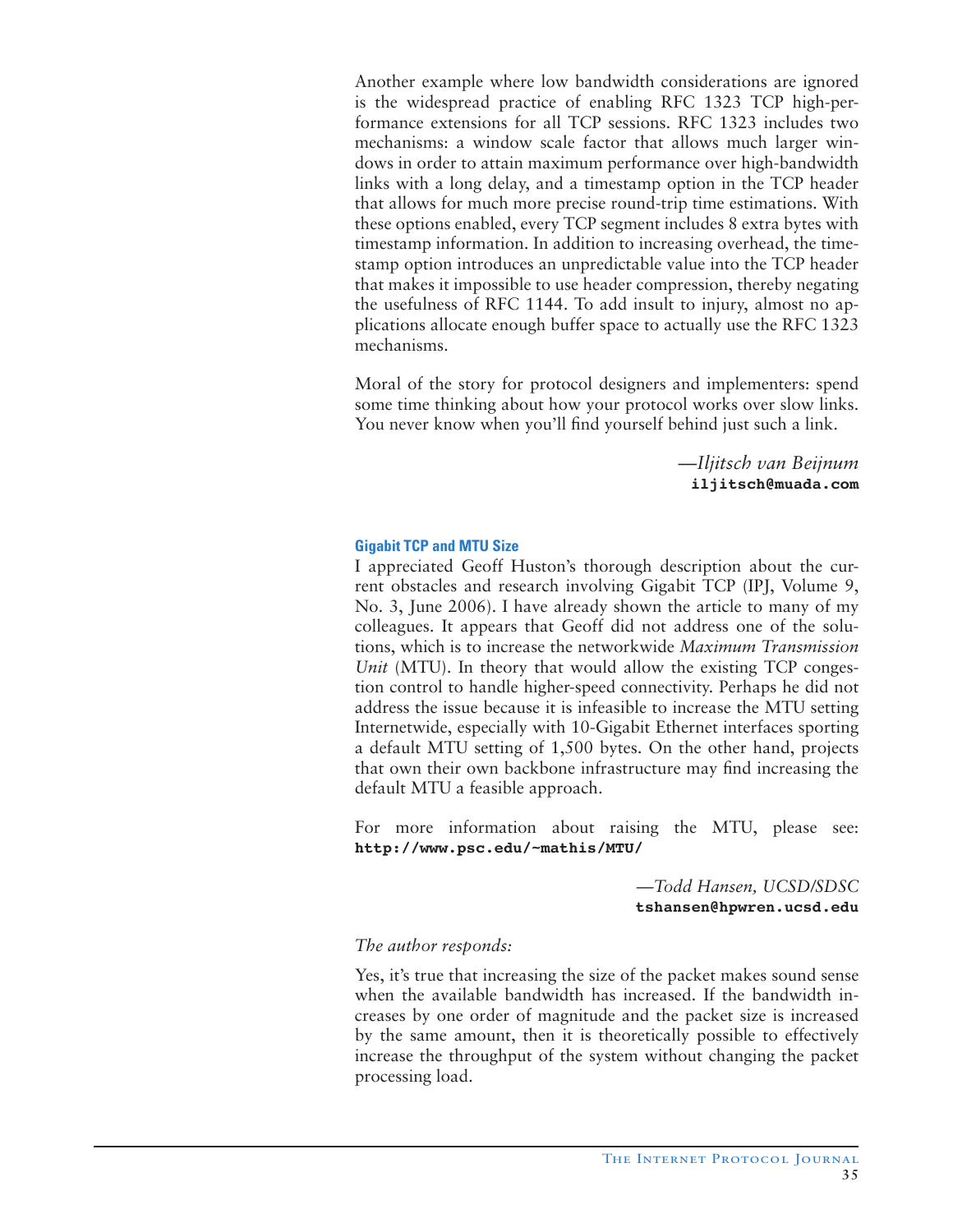Effectively, if you regard the protocol interaction as a time sequence, then a coupling of increased bandwidth and comparably increased packet size preserves the time sequence interaction. Of course, as bandwidth on the network has increased we have not seen a comparable increase in MTU sizes, and today's networks exhibit a wide variety of MTUs and the importance of *Path MTU Discovery*, and coherent transmission of related MTU ICMP [*Internet Control Message Protocol*] messages becomes more critical as a consequence. Although the article concentrated on modifications to the TCP control algorithm, there is no doubting the importance of high-speed TCP senders and receivers using large TCP buffers to maximize the payload throughput potential.

> *—Geoff Huston, APNIC* **gih@apnic.net**

# **Drop us a Line!**

\_\_\_\_\_\_\_\_\_\_\_\_\_\_\_\_\_\_\_\_\_\_\_\_

We welcome any suggestions, comments or questions youmay have regarding anything you read in this journal. Send us an e-mail to **ipj@cisco.com**. Also, don't forget to let us know if your delivery address changes. You can use the online subscription system to change your own information by supplying your Subscription ID and e-mail address. The system will then send you an e-mail with a "magic" URL which will allow you to update your database record. If you don't have your Subscription ID or encounter any difficulties, just send us the updated information via e-mail.

> *—Ole J. Jacobsen, Editor and Publisher*  **ole@cisco.com**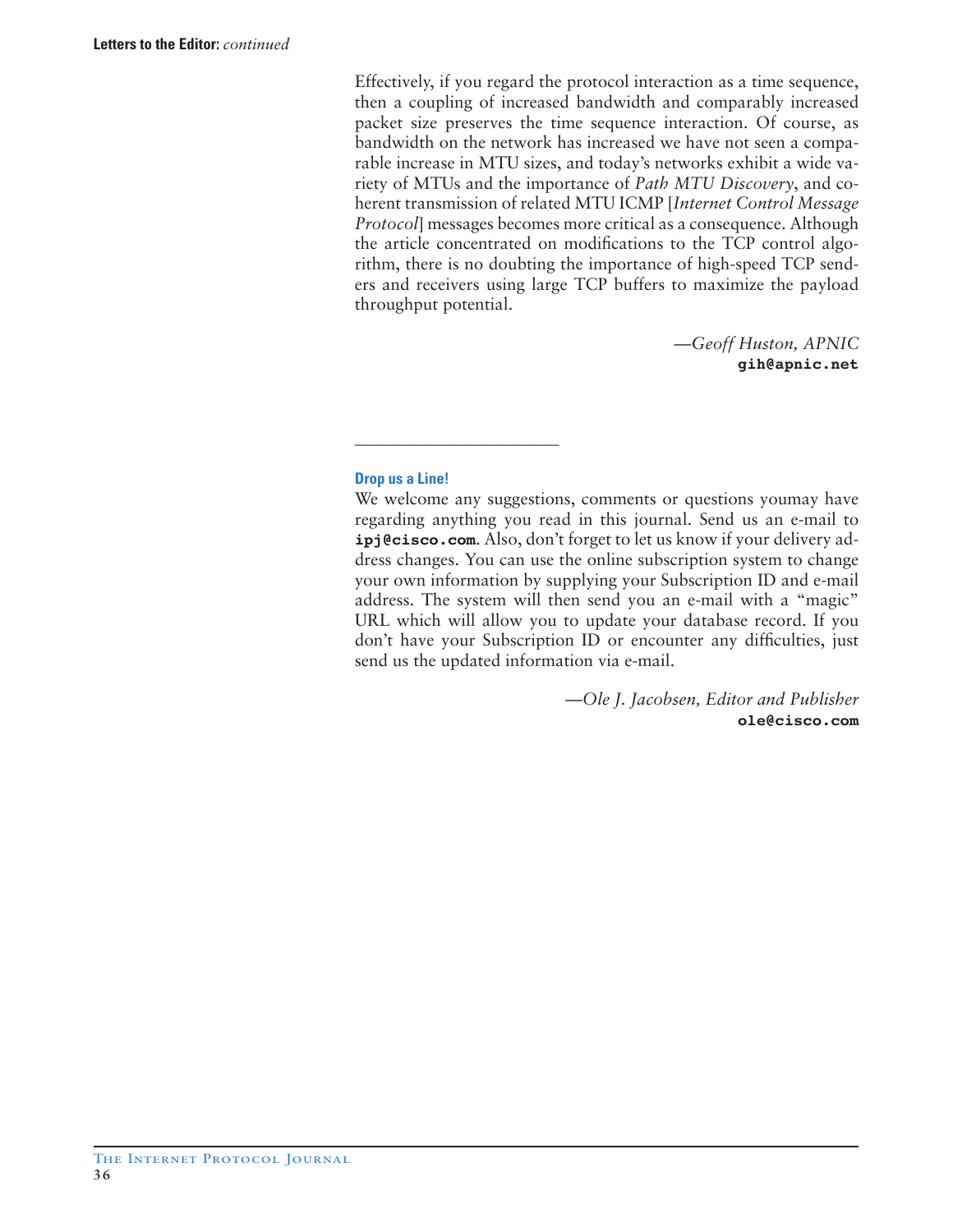**Internet Measurement** *Internet Measurement: Infrastructure, Traffic & Applications,* by Mark Crovella, Balachander Krishnamurthy, ISBN 0-470-01461-X, Wiley, 2006.

> This book is a comprehensive reference guide to about 900 journal, conference, and workshop papers, and RFCs on the important and rapidly advancing field of Internet measurement. Interest in this growing field arises for three major reasons: commercial, social, and technical. Readers need nothing more than a keen interest in a methodical study of the subject matter from either a practical or research perspective to glean something from this book.

# **Organization**

The book is centered on three architectural pillars relevant to measurement: *infrastructure, traffic,* and *applications.* Within each of these pillars, the topics are organized into four sections: *properties, challenges, tools,* and *state-of-the-art.* In the properties section, the authors review metrics that are important to measure in each area. In the challenges section, they discuss various difficulties and limitations that arise when trying to measure the metrics. The tools section covers some of the popular methods and products used to measure these metrics and work around the challenges mentioned previously. The intent is not to provide "user guides" for these tools. The state-ofthe-art section presents the latest measurement results about covered properties and metrics, noting that they are subject to relatively fast obsolescence because of the rapidly evolving Internet.

The first three chapters provide background material. The first chapter provides an obligatory introduction to the Internet architecture, including how the "end-to-end" principle has been used for nearly 20 years to guide many design decisions in the Internet. The second chapter provides the analytic background necessary to study the Internet and cast its measurements in quantitative terms. The third chapter examines the nuts and bolts of Internet measurement, addressing the practical topics to consider in designing and implementing them, including the role of time and its sources.

The second part of this book also consists of three chapters, which cover the three pillars in depth. The first chapter defines metrics of interest for measuring the Internet and describes some of the barriers to their measurement, in particular "middleboxes," *Network Address Translators* (NATs), firewalls, and proxies that deviate from the endto-end architecture principle, may block *User Datagram Protocol* (UDP) or *Internet Control Message Protocol* (ICMP) packets, or hinder visibility to endpoint IP addresses. The authors next explore various tools and methods for active and passive measurement, estimation, and inference of these metrics.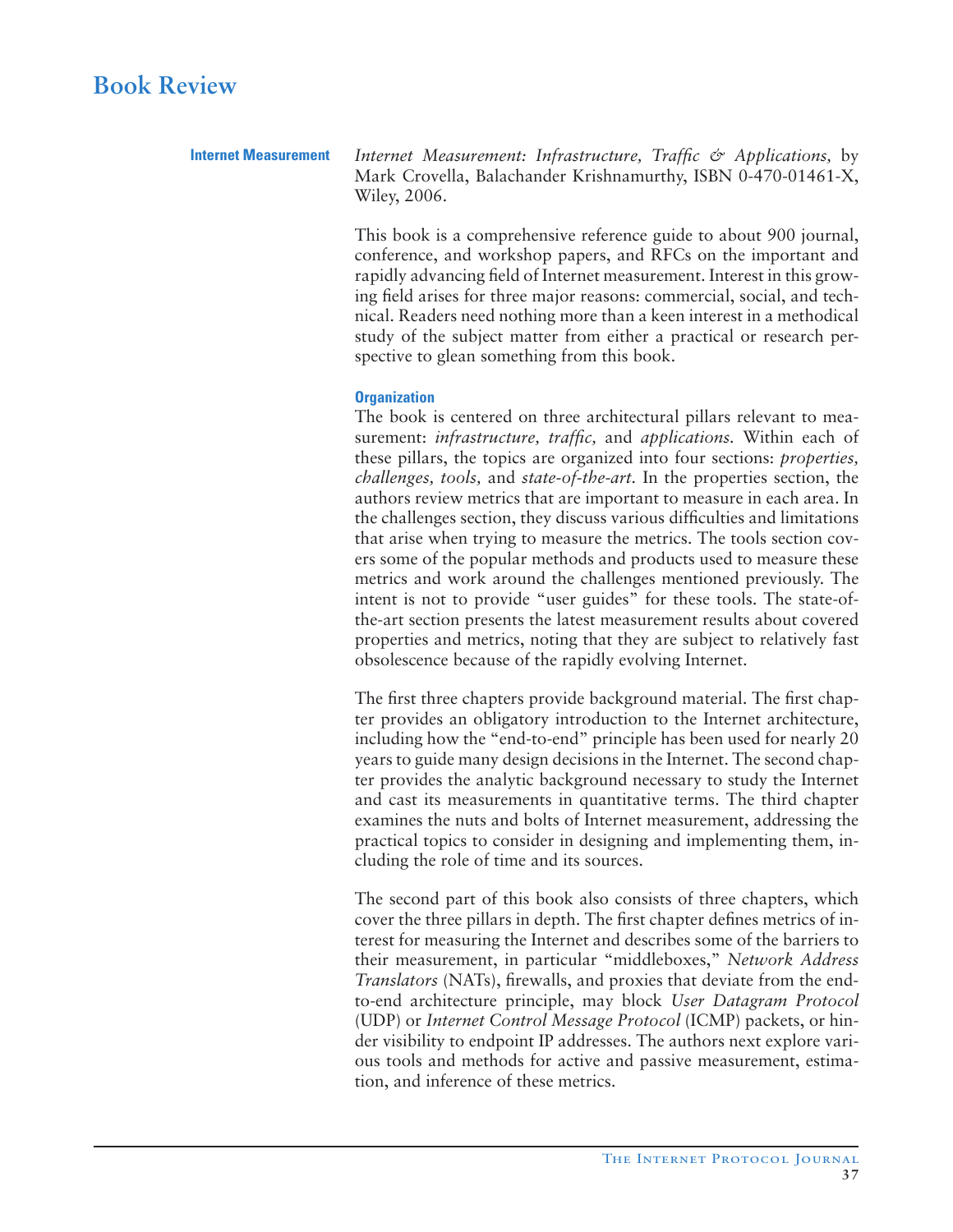Readers may wonder why two important metrics are left out—router reliability and high availability—where *Open Shortest Path First* (OSPF) and the *Border Gateway Protocol* (BGP) "Graceful Restart" would be of interest.

The next chapter focuses on traffic properties that are important to understand, measure, and model. The authors examine the challenges in capturing, processing, storing, and managing large volumes of packets and flows, as well as those related to their statistical characterization. Readers engaged in data modeling and performance analysis will benefit from this chapter. The last chapter in this part of the book examines some popular applications: The *Domain Name System* (DNS), Web, and *Peer-to-Peer* (P2P). The authors discuss the shifts in application mix from the 1980s, when FTP was dominant, to the 1990s, when the *Hypertext Transfer Protocol* (HTTP) became dominant, to today, when by most accounts P2P is the dominant Internet protocol. Next, there is a thorough coverage of the what (properties), why (justification), and how to (tools) facets of measurement of the three popular applications, as well as some coverage of online games and streaming media.

The third part of the book covers material that spans multiple areas. Its first chapter deals with anonymization of collected measurement data, which arises because of the need for data sharing, while preserving identity-related, personal-sensitive, or business-sensitive information for applications previously examined. The second chapter provides a short—but important—coverage of the key areas where Internet measurement has played a role in security enforcement. Various attack types and tools to combat them are discussed. The third chapter examines numerous low-level monitoring tools for high-speed traffic capture, as well as an insightful look at the software architecture of two toolsets, *dss* and *Gigascope,* reflecting the experience of one of the authors at AT&T Labs with them. It also reviews some large-scale measurement platforms at the *Cooperative Association for Internet Data Analysis* (CAIDA), the *Réseaux IP Européens* (RIPE) community, and the *High Energy Physics* (HEP) community. The book concludes with a recap of trends, concerns, and emerging questions in Internet measurement.

# **Synopsis**

The authors have blended their academic research and practical experience in Internet measurement and traffic modeling to provide the reader with a structured view to these vast subjects. I would have liked to see a more extensive coverage of *Voice over IP* (VoIP) and its associated performance measurement protocols, *RTP Control Protocol* (RTCP), RTCP *Extended Report* (XR), and RAQMON, given the gradual but inevitable shift of voice traffic from the *Public Switched Telephone Network* (PSTN) to the Internet with *Session Initiation Protocol* (SIP) peering.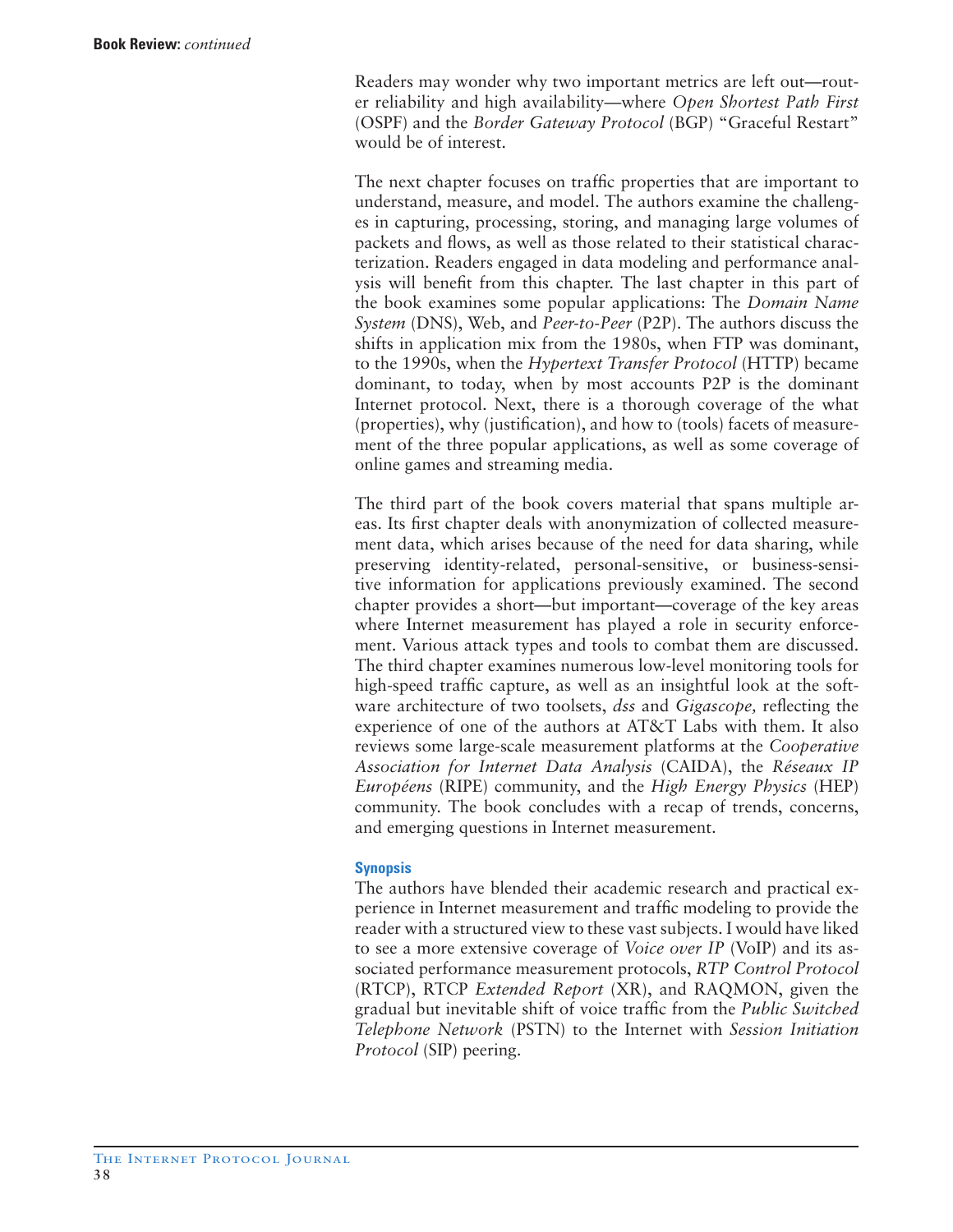Most probably, this book had already been published when the *Federal Communications Committee* (FCC) issued an order in May 2006 for all VoIP service providers to demonstrate compliance with the *Communications Assistance for Law Enforcement Act* (CALEA) wiretapping requirement within a year. This directive represents a notable departure from data anonymization principles covered in the book.

Overall, I consider this book an excellent reference source for diverse research and practical articles published in the field of Internet measurement. I highly recommend it to network planners, engineers, and managers responsible for instrumentation, traffic modeling, or performance analysis.

> *—Reza Fardid, Covad Communications* **rfardid@covad.com**

# **Read Any Good Books Lately?**

\_\_\_\_\_\_\_\_\_\_\_\_\_\_\_\_\_\_\_\_\_\_\_\_

Then why not share your thoughts with the readers of IPJ? We accept reviews of new titles, as well as some of the "networking classics." In some cases, we may be able to get a publisher to send you a book for review if you don't have access to it. Contact us at **ipj@cisco.com** for more information.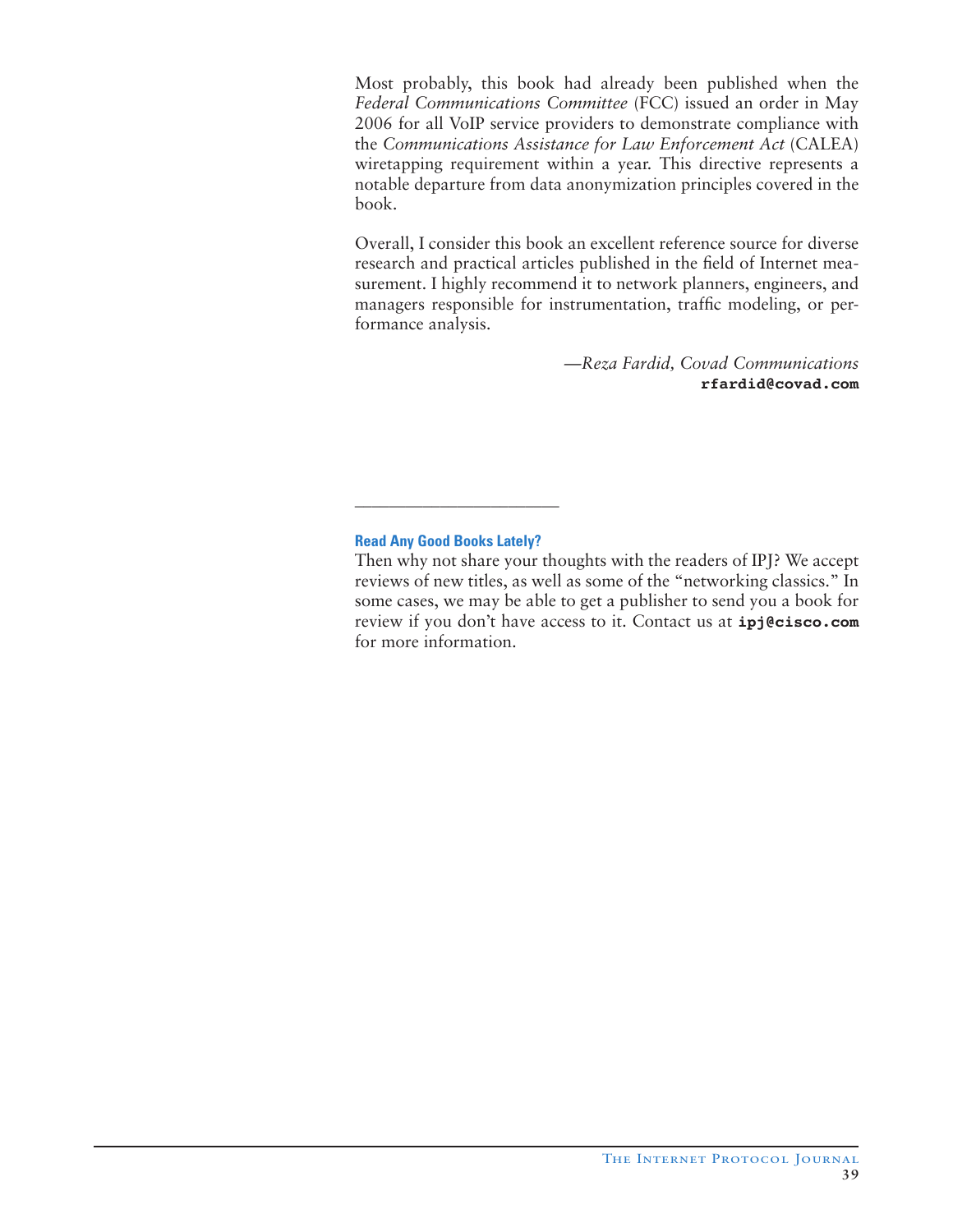# **Fragments**

#### **Bob Braden and Joyce K. Reynolds receive the 2006 Postel Service Award**

Bob Braden and Joyce K. Reynolds are this year's recipients of the Internet Society's prestigious *Jonathan B. Postel Service Award*. The award was presented "For their stewardship of the RFC (*Request for Comments*) series that enabled countless others to contribute to the development of the Internet." The presentation was made by Internet pioneer Steve Crocker (a member of this year's Postel award committee and author of the very first RFC) during the 67th meeting of the *Internet Engineering Task Force* (IETF) in San Diego, California.

The award is named after Dr. Jonathan B. Postel to commemorate his extraordinary stewardship exercised over the course of a thirty year career in networking. Between 1971 and 1998, Postel managed, nurtured and transformed the RFC series of notes created by Steve Crocker in 1969. Postel was a founding member of the Internet Architecture Board and the first individual member of the Internet Society, where he also served as a trustee.

"It is a pleasure and an honor for the Internet Society to recognize the contribution of Bob and Joyce to the evolution of the Internet," said Crocker. "Since its humble beginnings, the RFC series has developed into a set of documents widely acknowledged and respected as a cornerstone of the Internet standards process. Bob and Joyce have participated in this evolution for a very long time and have been primarily responsible for ensuring the quality and consistency of the RFCs since Jon's death in 1998."

Joyce K. Reynolds worked closely with Postel, and together with Bob Braden she has been co-leader of the RFC Editor function at the University of Southern California's *Information Sciences Institute* (ISI) since 1998. In this role she performed the final quality control function on most RFC publications. Reynolds has also been a member of the IETF since 1988, and she organized and led the User Services area of the IETF from 1988 to 1998. In her User Services role, she was an international keynote speaker and panelist in over 90 conferences around the world, spreading the word on the Internet.

Bob Braden, who has more than 50 years of experience in the computing field, joined the networking research group at ISI in 1986. Since then, he has been supported by NSF for research concerning NSFnet and the DETER security testbed, and by DARPA for protocol research. Braden came to ISI from UCLA, where he had technical responsibility for attaching the first supercomputer (IBM 360/91) to the ARPAnet, beginning in 1970. Braden was active in the ARPAnet Network Working Group, contributing to the design of the FTP protocol in particular. He also edited the Host Requirements RFCs and co-chaired the RSVP working group.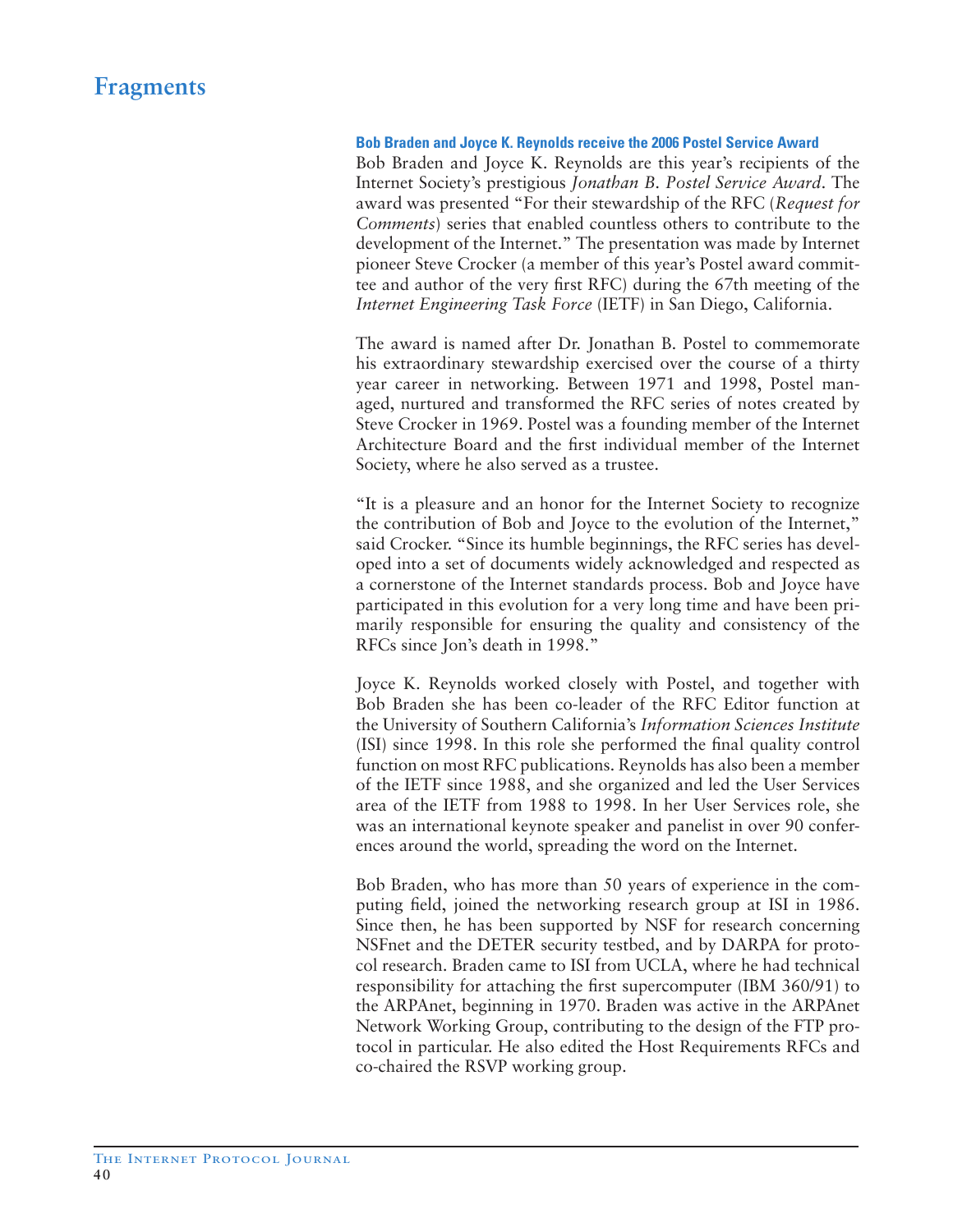The Jonathan B. Postel Service Award was established by the *Internet Society* (ISOC) to honor those who, like Postel, have made outstanding contributions in service to the data communications community. The award is focused on sustained and substantial technical contributions, service to the community, and leadership. With respect to leadership, the nominating committee places particular emphasis on candidates who have supported and enabled others in addition to their own specific actions.

Previous recipients of the Postel Award include Jon himself (posthumously and accepted by his mother), Scott Bradner, Daniel Karrenberg, Stephen Wolff, Peter Kirstein, Phill Gross and Jun Murai. The award consists of an engraved crystal globe and \$20,000.

ISOC (**http://www.isoc.org**) is a not-for-profit membership organization founded in 1992 to provide leadership in Internet related standards, education, and policy. With offices in Washington, DC, and Geneva, Switzerland, it is dedicated to ensuring the open development, evolution and use of the Internet for the benefit of people throughout the world. ISOC is the organizational home of the IETF and other Internet-related bodies who together play a critical role in ensuring that the Internet develops in a stable and open manner. For over 14 years ISOC has run international network training programs for developing countries and these have played a vital role in setting up the Internet connections and networks in virtually every country connecting to the Internet during this time.

# **First Internet Governance Forum Meeting Concludes**

The inaugural meeting of the *Internet Governance Forum* (IGF) took place in Athens, Greece from October 30 – November 2, 2006. For more information see: **http://www.intgovforum.org**

The Government of Brazil will host the next IGF meeting. It will take place in Rio de Janeiro November 12 – 15, 2007.

# **ARIN to Provide 4-Byte AS Numbers**

On August 30, 2006, the *American Registry for Internet Numbers*  (ARIN) Board of Trustees, based on the recommendation of the Advisory Council and noting that the Internet Resource Policy Evaluation Process had been followed, adopted the following policy proposal: "2005-9: 4-Byte AS Number."

Per the implementation schedule contained in the policy (*Number Resource Policy Manual* [NRPM] Section 5.1), commencing January 1, 2007, ARIN will process applications that specifically request 32 bit AS Numbers.

For more information see: **http://www.arin.net/registration**

[Ed. See also: "Exploring Autonomous System Numbers," by Geoff Huston in *The Internet Protocol Journal,* Volume 9, No. 1, March 2006.]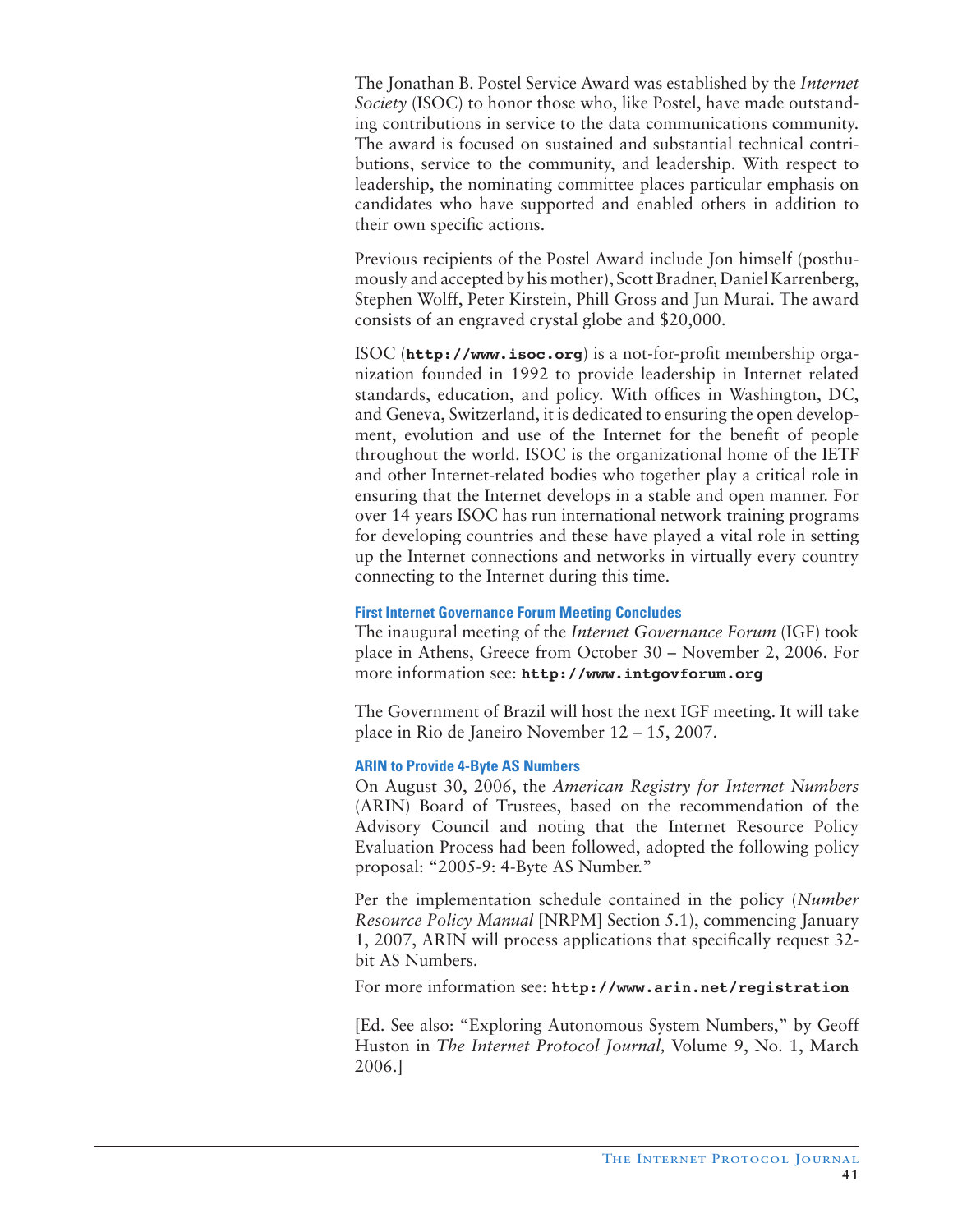# **Celebrating the 25th Anniversary of the TCP/IP Internet Standards**

Two of the core protocols that define how data is transported over the Internet are now 25 years old. The *Internet Protocol* (IP) and the *Transmission Control Protocol* (TCP), together known as "TCP/IP," were formally standardized in September 1981 by the publication of RFC 791 and RFC 793.

Vint Cerf and Robert Kahn are widely credited with the design of TCP/IP, and many others involved in the ARPANET project made significant contributions. The core of the documents was RFC 675, published in December 1974 by Cerf together with co-authors Carl Sunshine and Yogen Dalal. The subsequent sequence of documents leading up to RFC 791 and 793 benefited from the participation of many people including Dave Clark, Jon Postel, Bob Braden, Ray Tomlinson, Bill Plummer, and Jim Mathis, as well as other unnamed contributors to the definition and implementation of what became the Internet's core protocols.

"We can't yet say that the Internet is mature," says Brian Carpenter, chair of the IETF, "but it's a great tribute to its pioneers that the two most basic specifications that were published a quarter of a century ago are still largely valid today. I hope the IP version 6 standard will do as well."

The *Request For Comments* (RFC) series, which was launched in 1969 by Steve Crocker at UCLA (and edited for many years by the late Jon Postel), continues today as the public archive of the Internet's fundamental technology. Since 1977 it has been hosted by The University of Southern California's *Information Sciences Institute* (ISI). ARPA support ended in 1998, at which time ISOC took over providing funding for the publication of Internet standards. More recently, ISOC extended its support to include other areas critical to the open development of Internet standards.

See also:

**http://www.ietf.org/rfc/rfc0791.txt http://www.ietf.org/rfc/rfc0793.txt http://www.isoc.org/standards/tcpip25years http://www.isoc.org/internet/history/brief.shtml**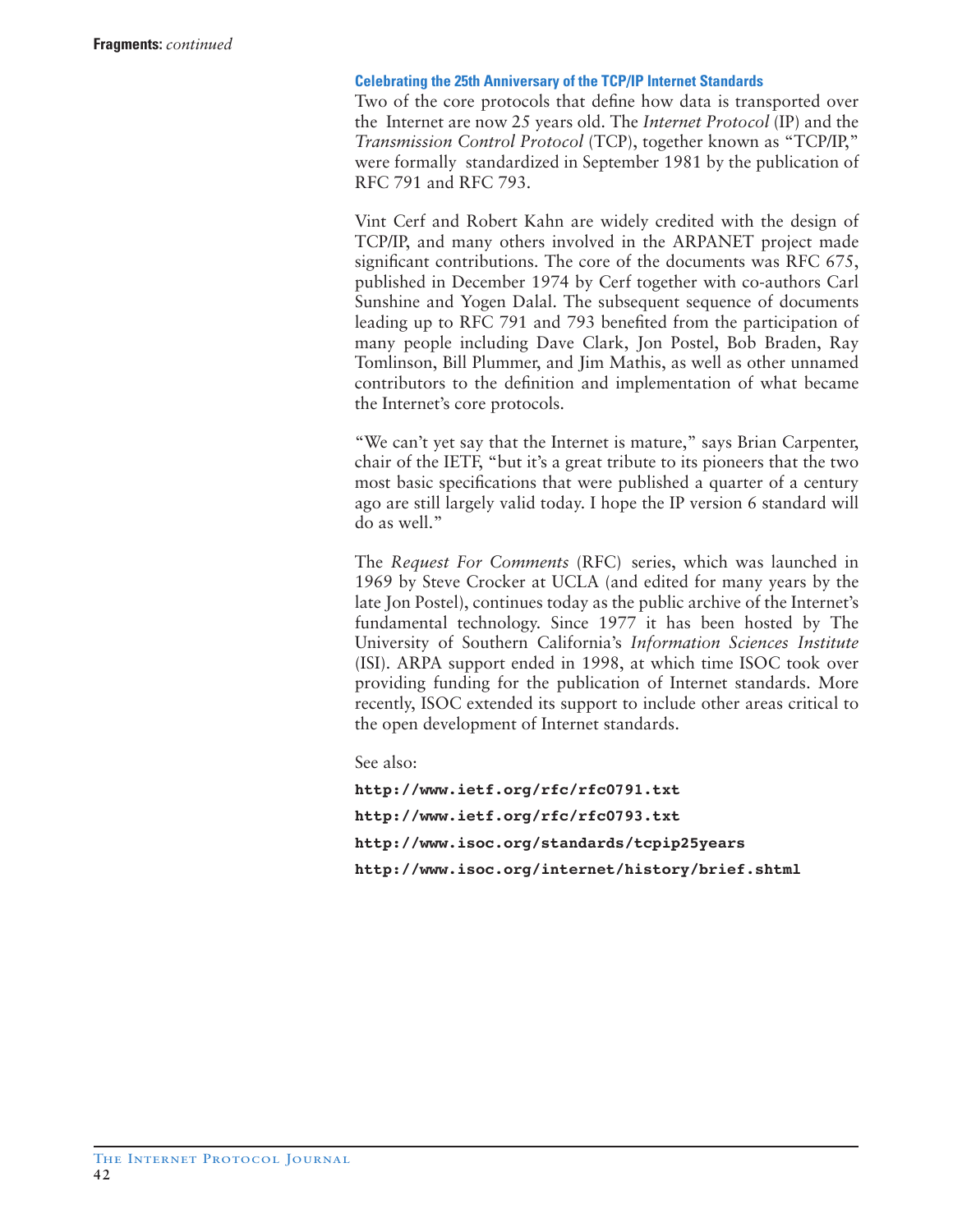# **Call for Papers**

*The Internet Protocol Journal* (IPJ) is published quarterly by Cisco Systems. The journal is not intended to promote any specific products or services, but rather is intended to serve as an informational and educational resource for engineering professionals involved in the design, development, and operation of public and private internets and intranets. The journal carries tutorial articles ("What is...?"), as well as implementation/operation articles ("How to..."). It provides readers with technology and standardization updates for all levels of the protocol stack and serves as a forum for discussion of all aspects of internetworking.

Topics include, but are not limited to:

- Access and infrastructure technologies such as: ISDN, Gigabit Ethernet, SONET, ATM, xDSL, cable, fiber optics, satellite, wireless, and dial systems
- Transport and interconnection functions such as: switching, routing, tunneling, protocol transition, multicast, and performance
- Network management, administration, and security issues, including: authentication, privacy, encryption, monitoring, firewalls, trouble-shooting, and mapping
- Value-added systems and services such as: Virtual Private Networks, resource location, caching, client/server systems, distributed systems, network computing, and Quality of Service
- Application and end-user issues such as: e-mail, Web authoring, server technologies and systems, electronic commerce, and application management
- Legal, policy, and regulatory topics such as: copyright, content control, content liability, settlement charges, "modem tax," and trademark disputes in the context of internetworking

In addition to feature-length articles, IPJ will contain standardization updates, overviews of leading and bleeding-edge technologies, book reviews, announcements, opinion columns, and letters to the Editor.

Cisco will pay a stipend of US\$1000 for published, feature-length articles. Author guidelines are available from Ole Jacobsen, the Editor and Publisher of IPJ, reachable via e-mail at **ole@cisco.com**

This publication is distributed on an "as-is" basis, without warranty of any kind either express or implied, including but not limited to the implied warranties of merchantability, fitness for a particular purpose, or non-infringement. This publication could contain technical inaccuracies or typographical errors. Later issues may modify or update information provided in this issue. Neither the publisher nor any contributor shall have any liability to any person for any loss or damage caused directly or indirectly by the information contained herein.